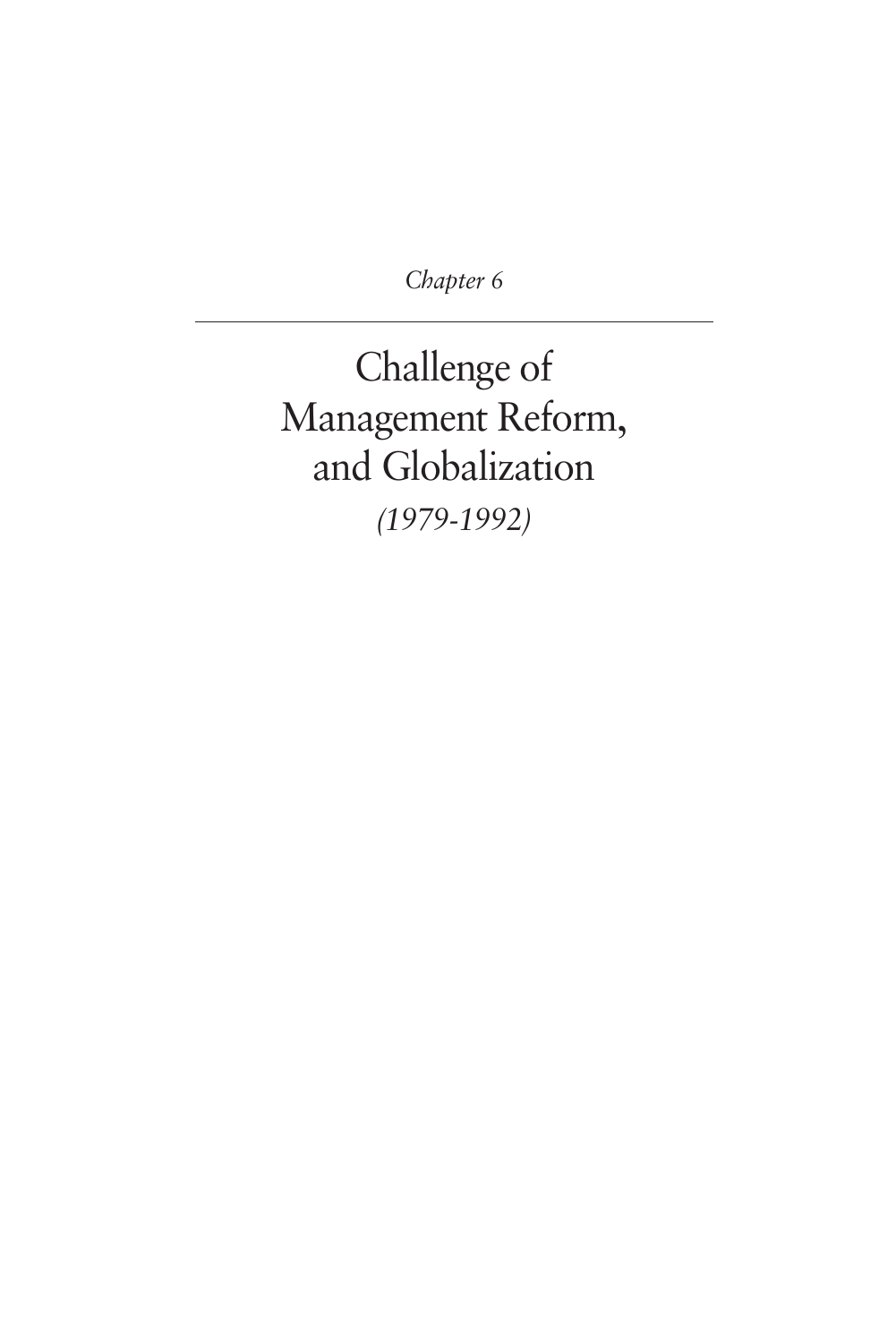## *1. Management Reform, and Development of Strategic Businesses*

### **Toward period of belt tightening**

In 1975, just as the Japanese economy seemed to have safely maneuvered its way through the effects of the first oil crisis, it experienced its first minus growth since 1945. Although the economy shifted toward recovery from 1976, led by exports, most corporations, in greater or lesser degree, came to face a need to tighten their belts and reduce the burden on management. Because it had not fully recovered from the recession caused by the oil crisis, Oki Electric ran head on into a management crisis. At that point, in April 1978, President Masaaki Yamamoto became chairman and Executive Vice President Masao Miyake took office as president.

Although President Miyake left Nippon Telegraph and Telephone Public Corporation (NTT) to join Oki Electric only a little over a year before assuming the company's presidency, he quickly won the hearts of Oki Electric's employees because of his wealth of business experience and excellent ability to judge people and situations. After joining Oki Electric he noted that the company did not have a clear corporate strategy and thus was not able to take advantage of its abundant managerial resources. As president, he therefore emphasized that two main conditions were required for revitalizing the company: the first was to improve the company's strategic planning capabilities; the second, premised on the first, was to introduce radical reforms.

President Miyake outlined five points to help the company's employees understand what sort of reforms were needed: first was a need to closely follow developments in the field of electronics technology; second was a need to improve and strengthen the company's marketing function; third was a need to pull together the company's overall technological capabilities; fourth was a need to put into order a production system more fitting for the electronics age; and fifth was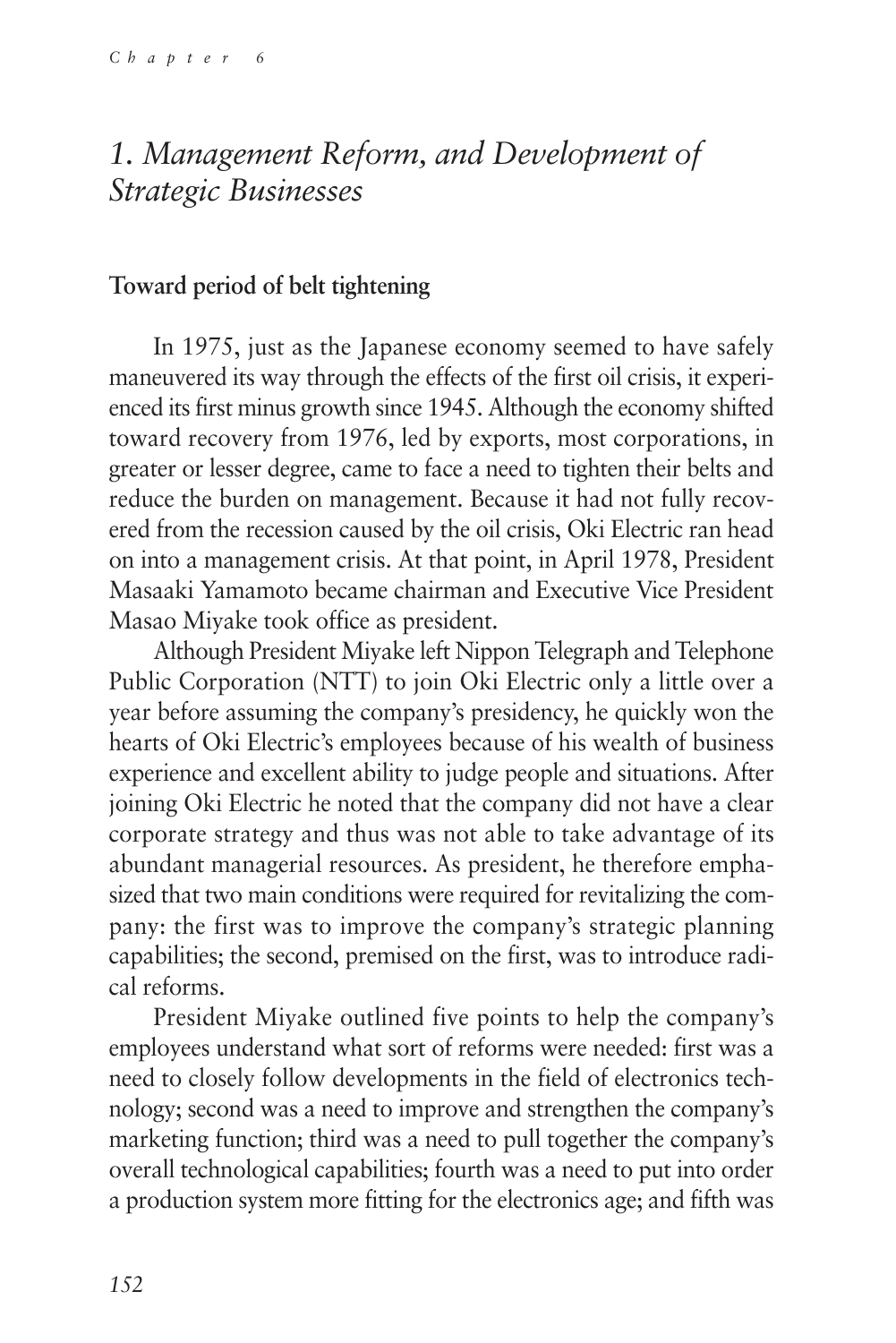

*Masao Miyake*

a need to prepare a corporate strategy continually able to respond quickly to change. These five points of reform were destined to be tasks President Miyake's successors would also tackle. In effect, he pointed out the most essential problems facing Oki Electric as a corporation.

The first reform measures placed human resources and internal organizations under the president to enable him to draw up a future vision of the company. Back in December 1977, following the advice of Masao Miyake while he was still executive vice president, a President's Office and a Policy Board had been established. The mission of the Policy Board, comprising the president and other members of the Executive Committee and members of the President's Office, was to discuss basic policy and come up with an overall corporate strategy.

President Miyake bolstered the functions of the President's Office to enhance its planning capabilities still further. A dozen or so of the sharpest young middle-management employees were assigned to the office, where previously there had been only three employees. They began to analyze the company's existing situation. After six months of investigation, study, and brainstorming, the President's Office prepared a comprehensive plan and presented it to the Policy Board for review. With President Miyake demonstrating strong initiative, the Policy Board studied the plan, placing emphasis on not being afraid of failure but instead moving forward in a spirit of willingness to challenge whatever problems the company faced. Very quickly the decision-making style of Oki Electric was beginning to change substantially.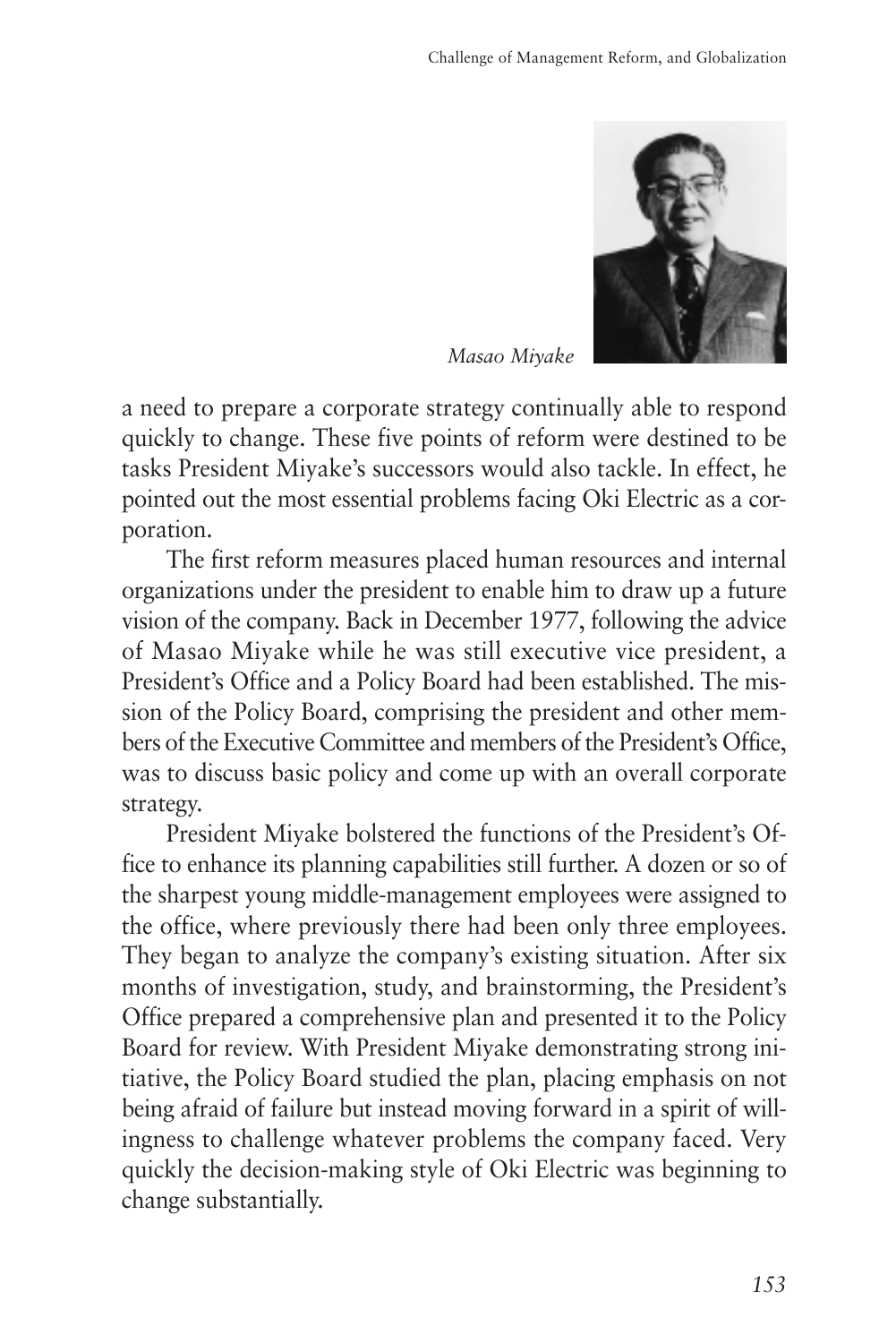#### **Management reform plan**

The staff in the President's Office had turned their strong wish for Oki Electric's renewal into a bold reform plan and presented it at the Policy Board meeting on August 15, 1978. The plan clarified the reasons for the company's worsened business situation and introduced a set of crisis-resolving measures. Product portfolio management (PPM) techniques were applied, for example, to classify the company's product line into 69 units that were then examined individually for profitability. The results of those examinations revealed the truly serious state of Oki Electric's business, with only 13 of the 69 units shown to be returning a profit. Three principal factors were identified as causes of the company's worsened profitability picture: (1) the company's basic business concept lacked the idea of keeping total costs in mind while pursuing profit; (2) a lack of rigorousness in the company's business structure because of the heavy dependence on ties with NTT; and (3) tardiness in responding to changes in the external business environment, i.e., a failure to introduce rationalization measures.

Based on this analysis, three main steps were decided. First of all, emergency crisis avoidance steps would be taken to reform management by focusing the company's efforts on important products and markets, withdrawing unprofitable products from the market, integrating production facilities, and improving the efficiency of personnel expenses. Next, a corporate philosophy would be clarified and thoroughly implemented, allowing the development of key products within 2-3 years that would support the company's profits on a par with switching equipment. To accomplish this, the marketing and engineering divisions would have to work closely together to develop products and a market strategy. Emphasis was also placed on the need to lower costs enough to allow Oki Electric products to win out in competition. The third step would be adoption of a Strategic Business Unit (SBU) organization. Taking these three steps would allow construction of a management system that would keep overall costs in mind and have all business units accept their responsibility. It was felt that successful implementation of the three steps would pave the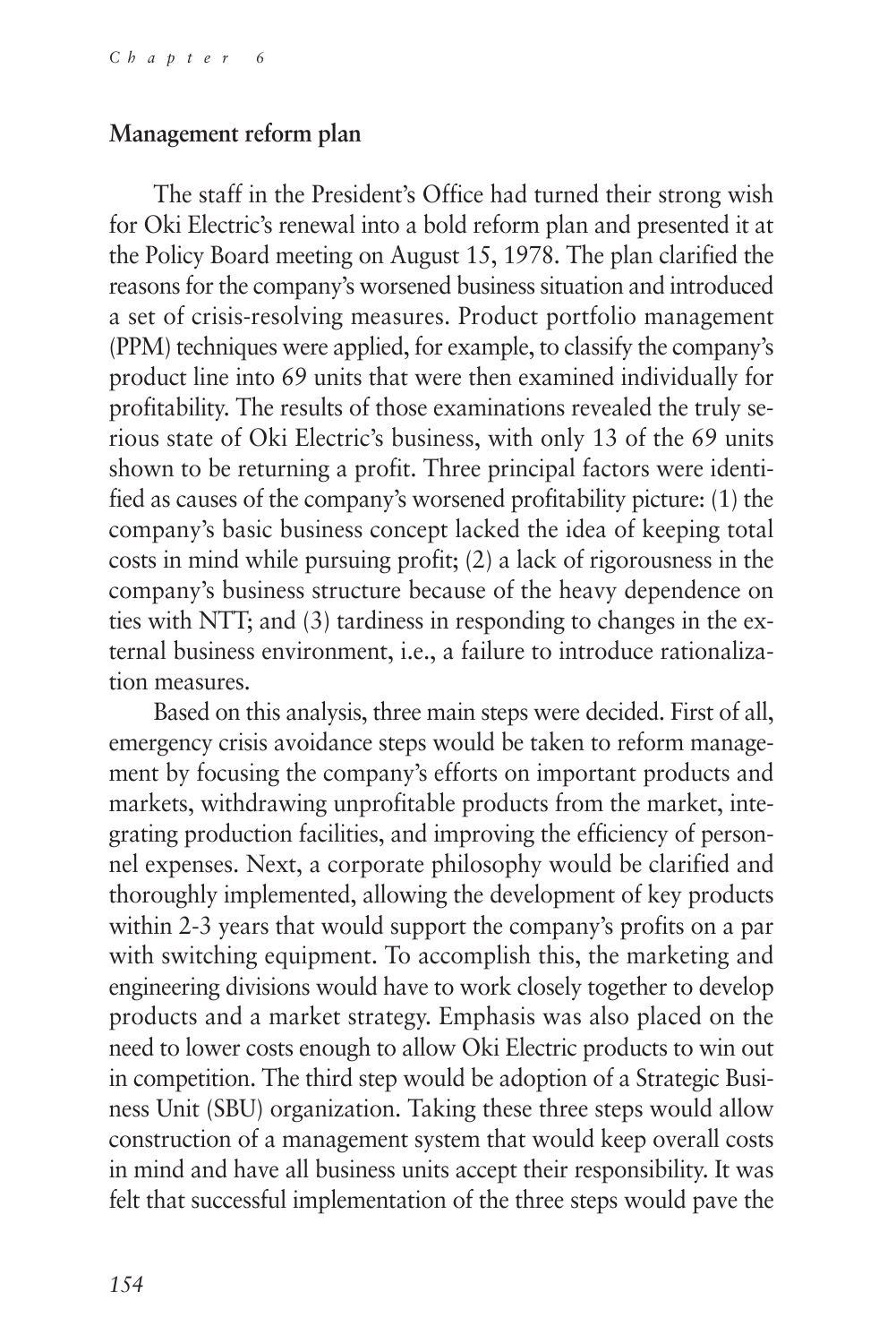way for the company's rebirth.

By its final year, starting in April 1981, the plan for improving the company's business structure aimed at four principal achievements: (1) to establish a foundation through switching equipment for ensuring the continued existence of the company; (2) to prosper with data terminal equipment; (3) to minimize losses in the transmission system business while maintaining and utilizing related technology; and (4) to minimize losses in the semiconductor business through economyoriented investment. The company introduced emergency measures steps to "halt the hemorrhaging"—to eliminate deficits in several business fields. It was also decided to withdraw from certain areas of business, although the only two withdrawn from were numerical control (NC) and electric wave applications. In short, the analyses derived from PPM techniques were not adopted exactly as is.

One major sacrifice made to accomplish Oki Electric's new start needs mentioning. On October 11, 1978, President Miyake announced a rationalization plan that included a call for voluntary retirement by 1,500 employees. The plan resulted in a workforce reduction of some 1,350 persons. Another aspect of the plan called for integrating production and technical facilities. The Tokyo Plant, for example, was integrated with the Honjo Plant, and the Shinagawa Plant was closed in June 1982. Some technical facilities, meanwhile, were concentrated in the Shibaura section of Tokyo while others were distributed regionally.

As another link in business reform, the company introduced the SBU system in April 1979 and carried out a far-reaching reorganization. The SBU system was a matrix organization, having, horizontally, three business divisions and departments separated by function, and, vertically, SBUs headed by SBU general managers. Sixteen SBUs were set up, arranged by either product or business area. Each SBU was made into a profit center and was headed by an SBU general manager. Also, each SBU had a mission and a clear strategy based on instructions the president issued. The duties of the general managers heading the SBUs included market research, market analysis, sales promotion, customer negotiations, drawing up profit and product plans, drawing up market strategies, sales promotion, and customer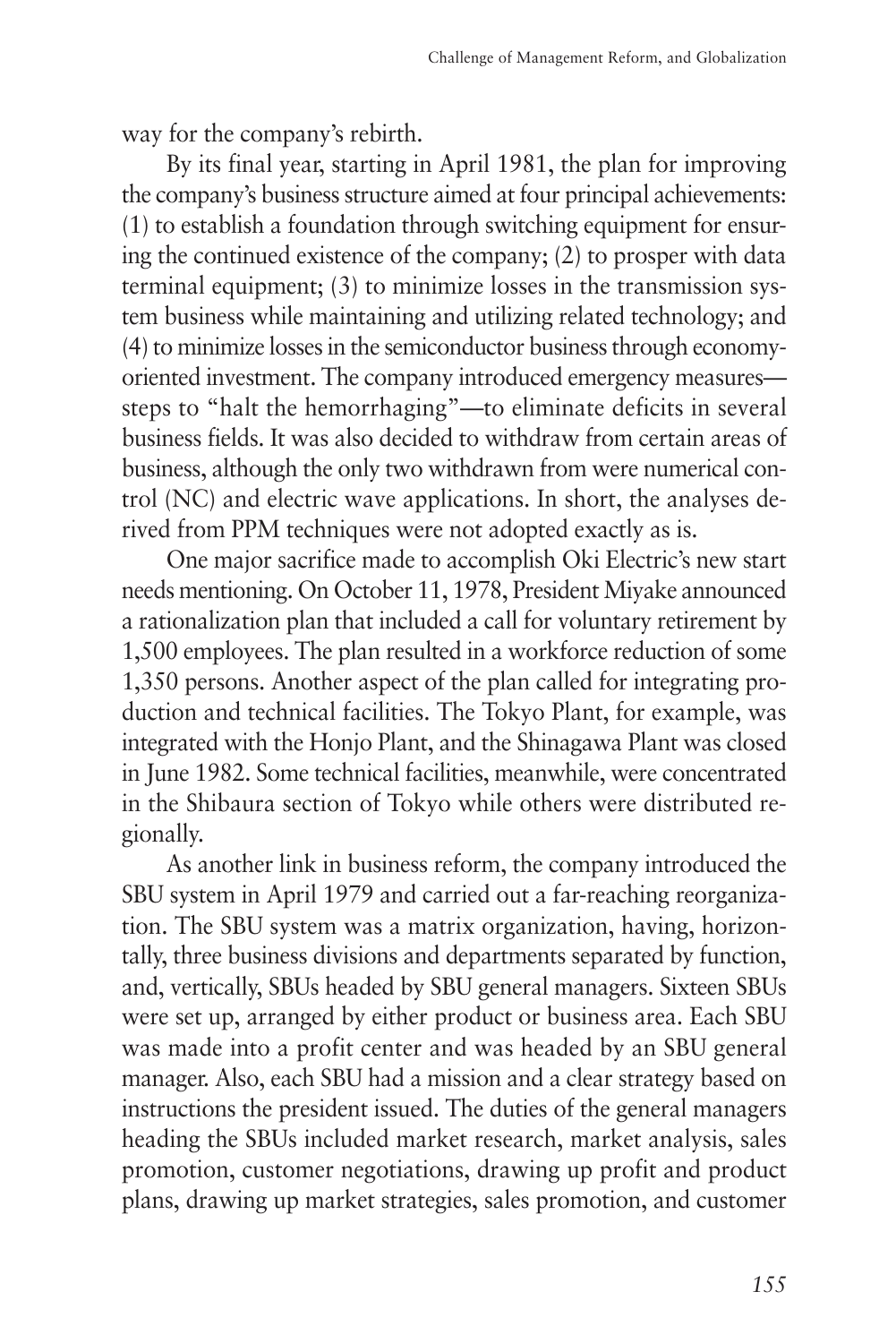negotiations. Rather than issuing direct orders, the general managers promoted the success of their business units through coordination with line personnel.

The idea was new of using a matrix organization—integrated vertically in SBUs and horizontally through existing business divisions and functions—and the general managers had the exceptionally important task of strategically developing the business of each SBU. Together with setting up the SBUs, and to make it possible for all units to calculate profits equitably, the company introduced a new system of profit evaluation in October 1978. Once the SBU system was set up, each SBU general manager turned enthusiastically toward preparing medium-term business plans. The Policy Board reviewed and integrated those plans into a three-year management reform plan scheduled to begin in April 1979 and end by the end in March 1982.

### **Digitization of telecommunications networks**

The 1970s saw people talking more frequently about the advent of the information-oriented society. NTT opened up its first telecommunications lines in 1972, making data communications possible. Up to then, only telephones could be connected to ordinary subscriber lines, but the new service made it possible to connect other terminal devices, such as facsimile machines. NTT introduced its second stage of new services in 1982, thus making possible the sharing of circuits for data processing.

In September 1978, NTT announced its Information Network System (INS) plan for digitizing all telecommunications networks, making it possible to reduce rates and to provide various services via a single network. In effect, digitization promised to eliminate the boundary between telecommunications and information processing.

Oki Electric's most important business at this juncture was its switching business with NTT. The strategy built into the company's 1978 management reform plan was "to secure the company's continued existence through the switching business." Two of the SBUs established in the reorganization at that time were an electronic switching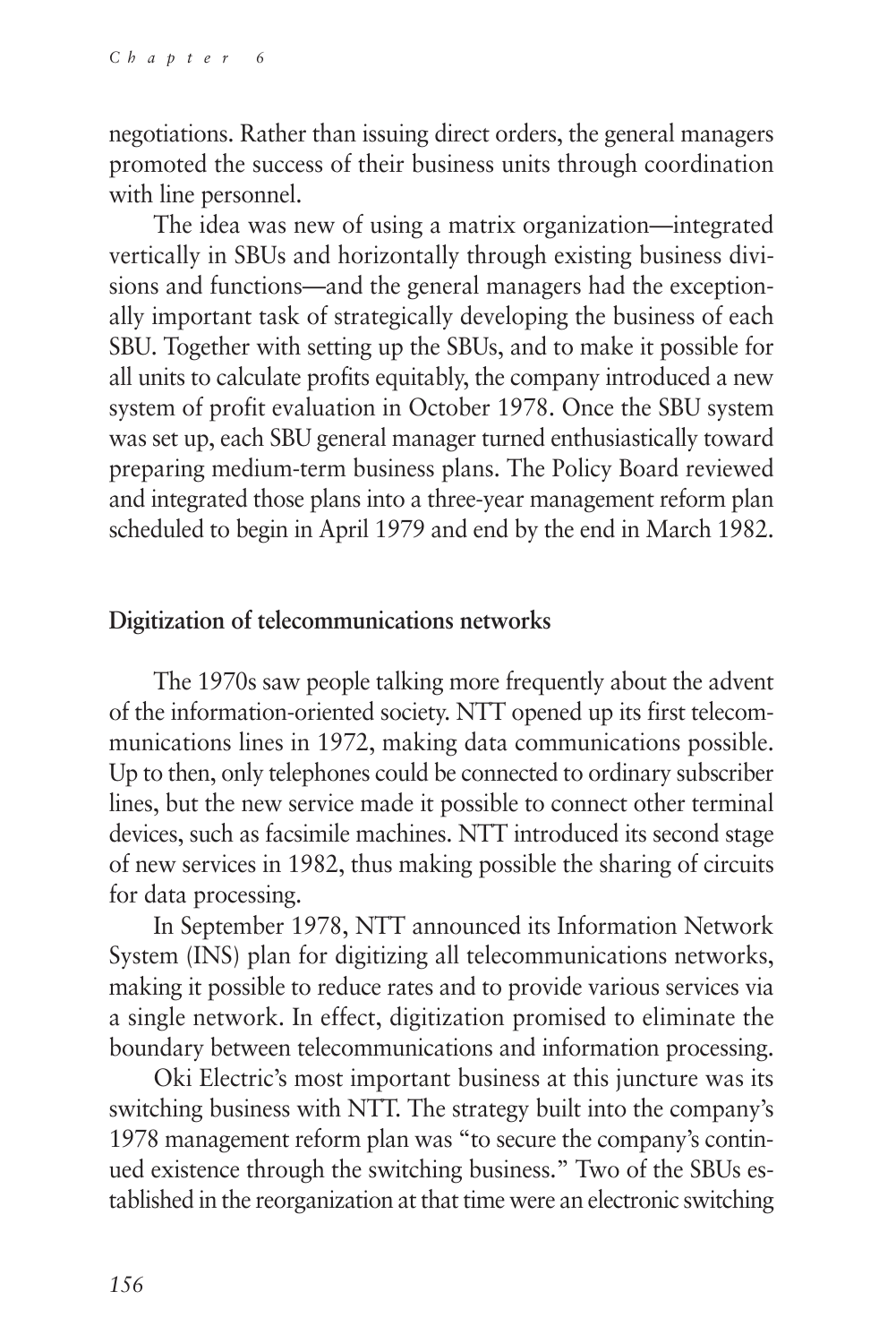SBU and a crossbar-switching SBU. The former, in fact, was the company's core SBU; PPM techniques positioned electronic switching as the "star" product. Products in the crossbar-switching SBU, meanwhile, were formerly the company's core products. Management, however, recognized that they were losing their position as the foremost "cash cow," and they were gradually being phased out.

Digital switching systems were developed the same way as earlier switching systems. From 1977, NEC, Hitachi Ltd., Fujitsu Corp., and Oki Electric—the "four exchange manufacturers"—began developing digital telephone switching technology jointly with NTT. In 1982, Oki Electric delivered the first trunk and line switch (TLS) units for the model D70 digital switching system to the Yodobashi Software Center in Tokyo.

In 1979, Oki Electric put on sale its Centennial Series aimed at the private sector market for private branch exchanges (PBX). A system for mass-producing the Centennial Series was set up in the Honjo Plant, and in 1980 the company introduced a plan for doubling the sales of this series. Around this same time, the principal domestic suppliers began competing fiercely to firm up their share of business from NTT as it prepared to open its procurements to overseas manufacturers.

Competition in the PBX market intensified after digital PBXs appeared. Although the "four exchange manufacturers" had previously accounted for 90 percent of the PBX market, other companies entered the market, such as electrical machinery manufacturers han-



*Model D70 digital switching system*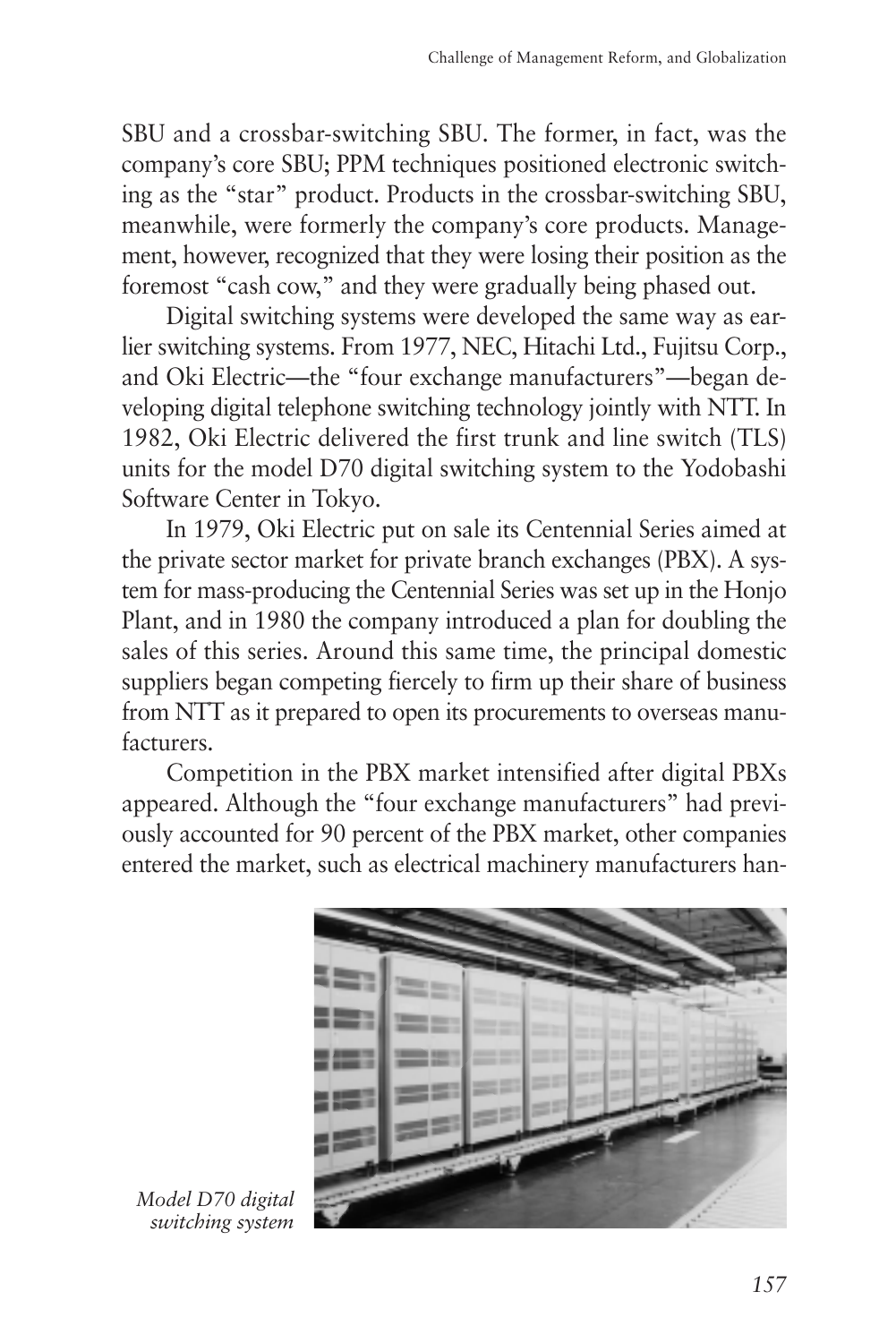dling business information systems and computer manufacturers, leading to the intensified competition. In June 1982, Oki Electric put on sale the iX Series of digital electronic exchanges. These exchanges allowed the direct connection of diverse peripherals, such as telephones, facsimiles, various data terminals, and image transceiving equipment, for building complex networks. In 1984, using Oki Electric's iX 300 digital exchange, Matsushita Electric Industrial Co., Ltd. completed its MEITS integrated network connecting 70 offices in Japan through a leased line.

## **Fame as minicomputer manufacturer, and new products for private sector**

Oki Electric products became so well received in the minicomputer market that the company's name became synonymous with "minicomputers." The OKITAC System 50 series, in particular, not only earned a good reputation in the general minicomputer market but financial institutions also used them widely as the core processor in their information systems. In 1982, Oki Electric put on sale the OKITAC System 50V series. The 50V was used as the processor in the OKITAC-2300 banking information system. At any rate, Oki Electric's minicomputer division played a critically important role in developing and providing the processors essential for the company's system products. Taking advantage of its superiority in the minicomputer field, Oki Electric entered the promising office computer mar-



*OKITAC System 50V minicomputer*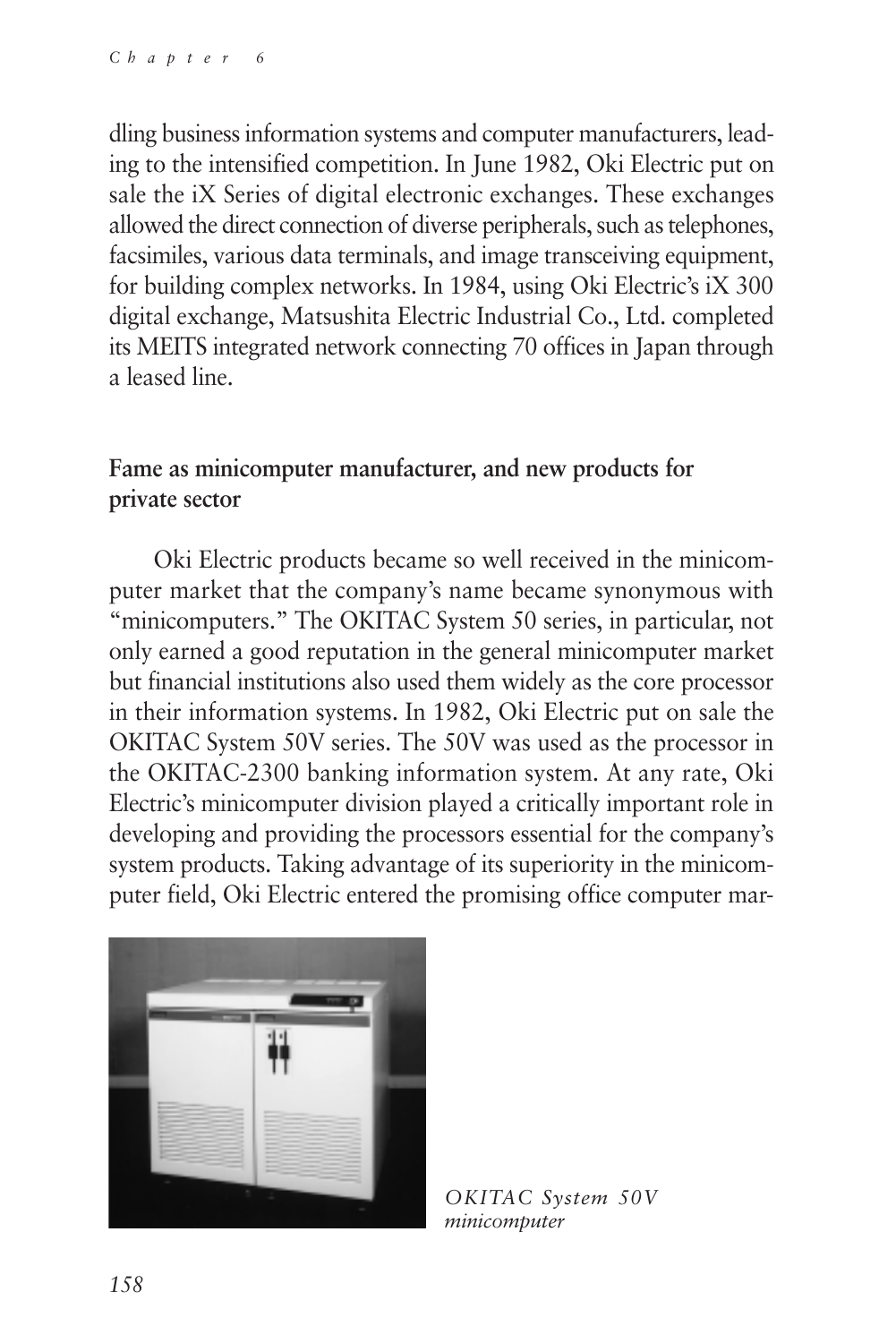ket in 1976 with the OKITAC System 9. As the personal computer (PC) and workstation markets developed, however, the role of office computers steadily became so unclear that in April 1987 Oki Electric halted development of an advanced System 9 model and related application software.

In May 1980, Oki Electric put on sale its if800 series of PCs. Right from its start, Oki Electric developed PCs for overall business use, and its all-in-one type model 20 in the if800 series was highly applauded as a pioneer product in developing the Japanese business computer market. Sales of the if800 series proceeded smoothly. In 1980, sales were 3,400 units, and in 1981 they increased to 15,500 units. Based partly on this success, Oki Electric began all-out exports of the if800 series to the U.S. from April 1982. Later, when it developed 16-bit PCs, the company switched to IBM-compatible machines. NEC, meanwhile, introduced its PC-9801 in 1982, which very quickly became the de facto standard PC in Japan. A market structure emerged in which it became difficult to stimulate a shift in demand away from the 9800 series even when other computer makers introduced higherperformance PCs.

Around this time, Oki Electric added a facsimile business unit to its SBU system. The unit's mission was to develop private sector demand and become a key SBU in improving the company's business structure. The principal advantage of Oki Electric's facsimile SBU was its superior thermal sensing technology. Because it was a latecomer in the facsimile market, the company adopted a strategy emphasizing the sale of medium-speed machines it produced on an OEM basis. In 1979, the OKIFAX 8300 series that met the G3 standard, the international standard for high-speed facsimile machines, was added to the product line. The OKIFAX 5800 and OKIFAX 8400 were added to the product line in 1980, thus giving the company a complete line of seven medium- to high-speed machines. Expectations were high that the facsimile SBU would break from the position that PPM analysis placed it in as a "problem child" and emerge as one of the "stars" leading the company in profits. Competition was severe in the private sector, however, and the facsimile SBU recorded a loss in the fiscal year ending in March 1982. Oki Electric began its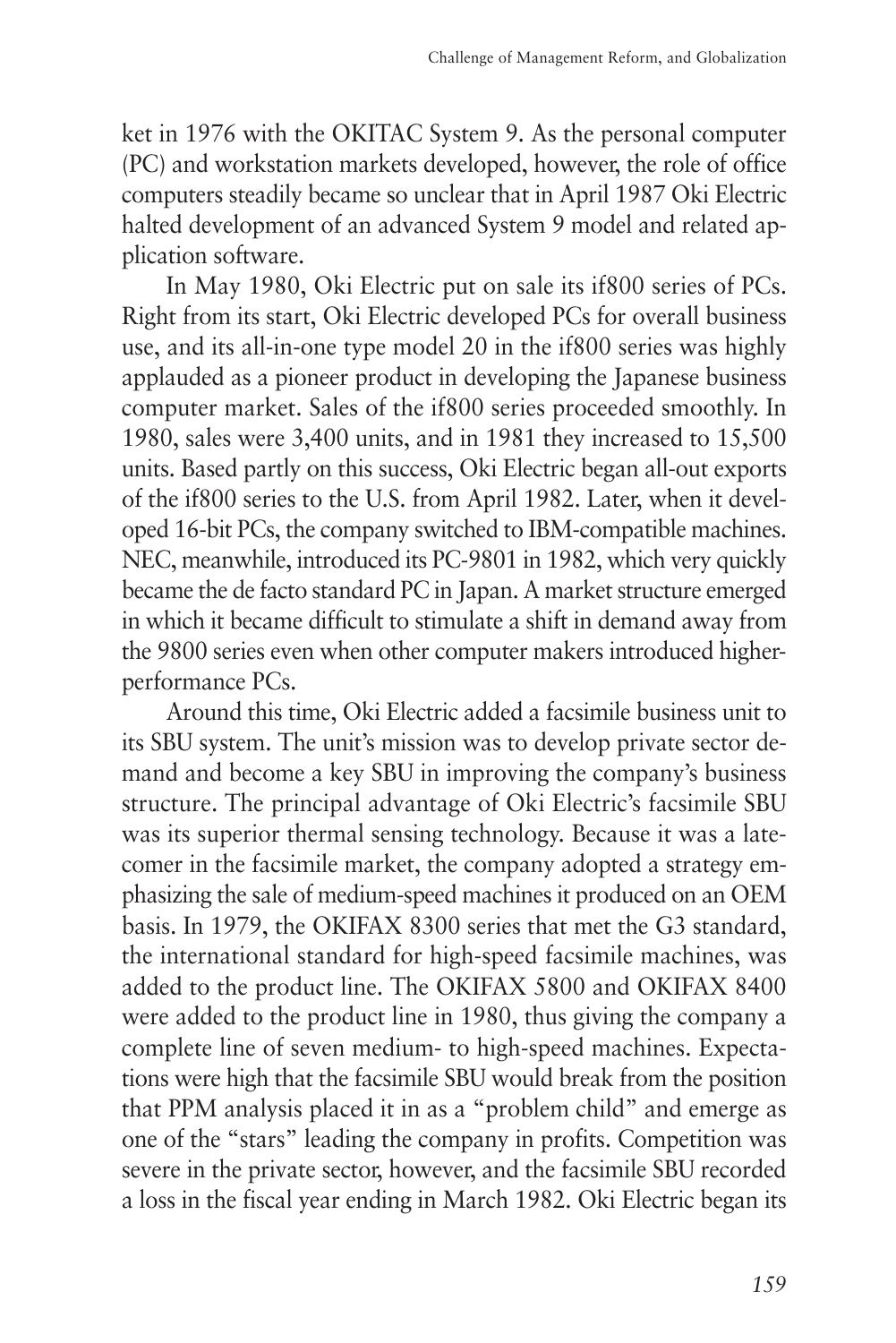all-out export of facsimiles to the U.S. during this period, based on long-term OEM agreements. It developed a facsimile specifically for overseas markets, based on the OKIFAX 7800—a small, thermaltype, desktop machine—and sold it under the 3M brand. This machine sold well and paved the way for Oki Electric's development of the U.S. facsimile market.

The company's first plain paper facsimile, the OKIFAX OF-101, was put on sale in September 1984. Less than five years later, in March 1989, the OKIFAX OF-1100i, an ISDN-compatible G4 machine, was marketed. Around this same time, Oki Electric moved energetically to develop the domestic facsimile market. On a monetary basis, exports of facsimiles in 1989 accounted for 80 percent of the company's total facsimile business. It was thus necessary to avoid trade friction as well to increase the domestic share to about 50 percent of the total. Development of domestic facsimile demand, however, did not proceed as well as expected.

The company's competitiveness in overseas markets, meanwhile, decreased because of the yen's appreciation, and the overall facsimile business reported a loss. Some suggested shifting production overseas at that time, but the reality of local production in the U.S., the company's largest overseas market, was not inviting. In the end, Oki Electric's overseas production of facsimile machines had to wait until 1996 when it was begun in the company's printer plant in Scotland.

#### **Decision to invest in 64K DRAMs**

In the business reform plan announced in August 1978, the semiconductor business was defined as a business in which the "loss should be minimized through economy-oriented investments." In PPM analysis, in fact, the semiconductor business was considered somewhat problematical. This meant that although profits could not be expected for a while, future prospects were bright. Semiconductors were thus ranked as a target worthy of investment. In April 1979, two new SBUs were established, one for integrated circuits (ICs) and the other for components. A clear goal was thus set to turn semiconductors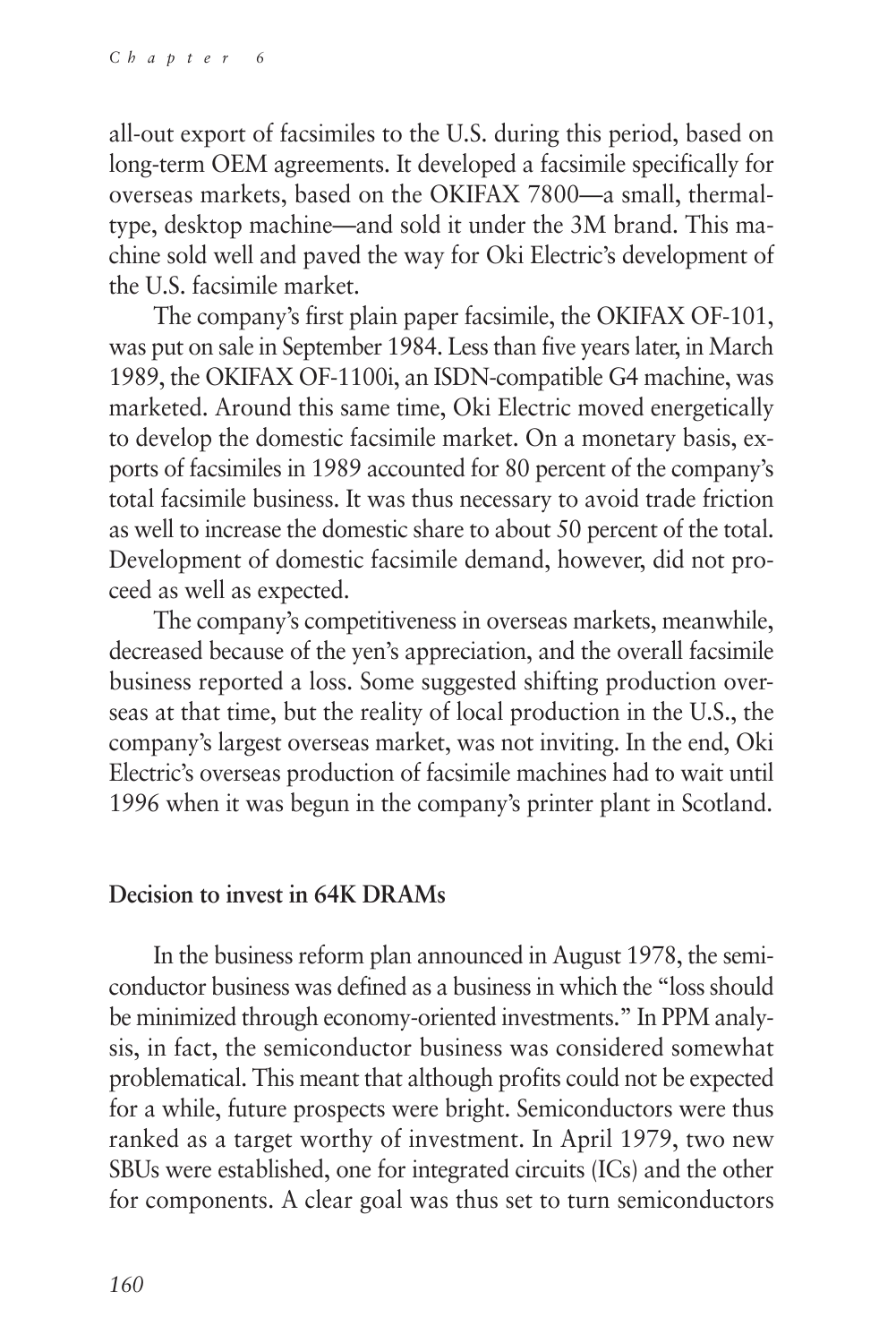into one of the three main pillars of Oki Electric's business.

Although Oki Electric shipped its first 16K DRAMs in 1978 and was pushing forward with development of 64K DRAMs, the makeup of the company's chip business at the time was 88 percent logic and 12 percent memory chips. Sales of logic products were thus overwhelming large. Among the logic chips, moreover, ASICs for use in watches comprised 58 percent and those for use in communications comprised 14 percent of total sales. In 1978, Oki Electric's ASICs for watches accounted for a 20 percent share of the world market.

The semiconductor business offered several options for the future. During the process of jointly preparing with McKinsey & Co. a business strategy for semiconductors, Oki Electric was advised to emphasize CMOS products among its logic ICs, to focus on madeto-order rather than mass-produced products, and to expand sales through direct sales rather than through agents. The business situation both inside and outside the company, however, was extremely uncertain. Inside the company, it was difficult to concentrate human resources in the semiconductor SBU because of the rationalization policy and holding down on new hirings. But if sales through madeto-order products were to be expanded, it was necessary to slot in more engineers and sales personnel than were currently available. From the perspective of Oki Electric's financial capabilities at the time, therefore, this option could not be considered viable. In looking at the market environment, meanwhile, the demand for ICs, particularly those for computers, increased sharply once into 1979. In that year alone, the world market for ICs increased by 70 percent versus the previous year. This increase marked the beginning of the rapid growth of the market for memory chips. In that situation, President Miyake decided it was time to shift from a defensive to an offensive posture, and approved construction of a new plant for housing the facilities needed to mass-produce 64K DRAMs.

In August 1979, a field survey was conducted of a site in Miyazaki Prefecture, Kyushu. Nine months later, in May 1980, a groundbreaking ceremony was held. The first stage of construction covered a ground area of 130,000 square meters, including a wafer process plant (M1 Plant) with floor space of 7,100 square meters, an assem-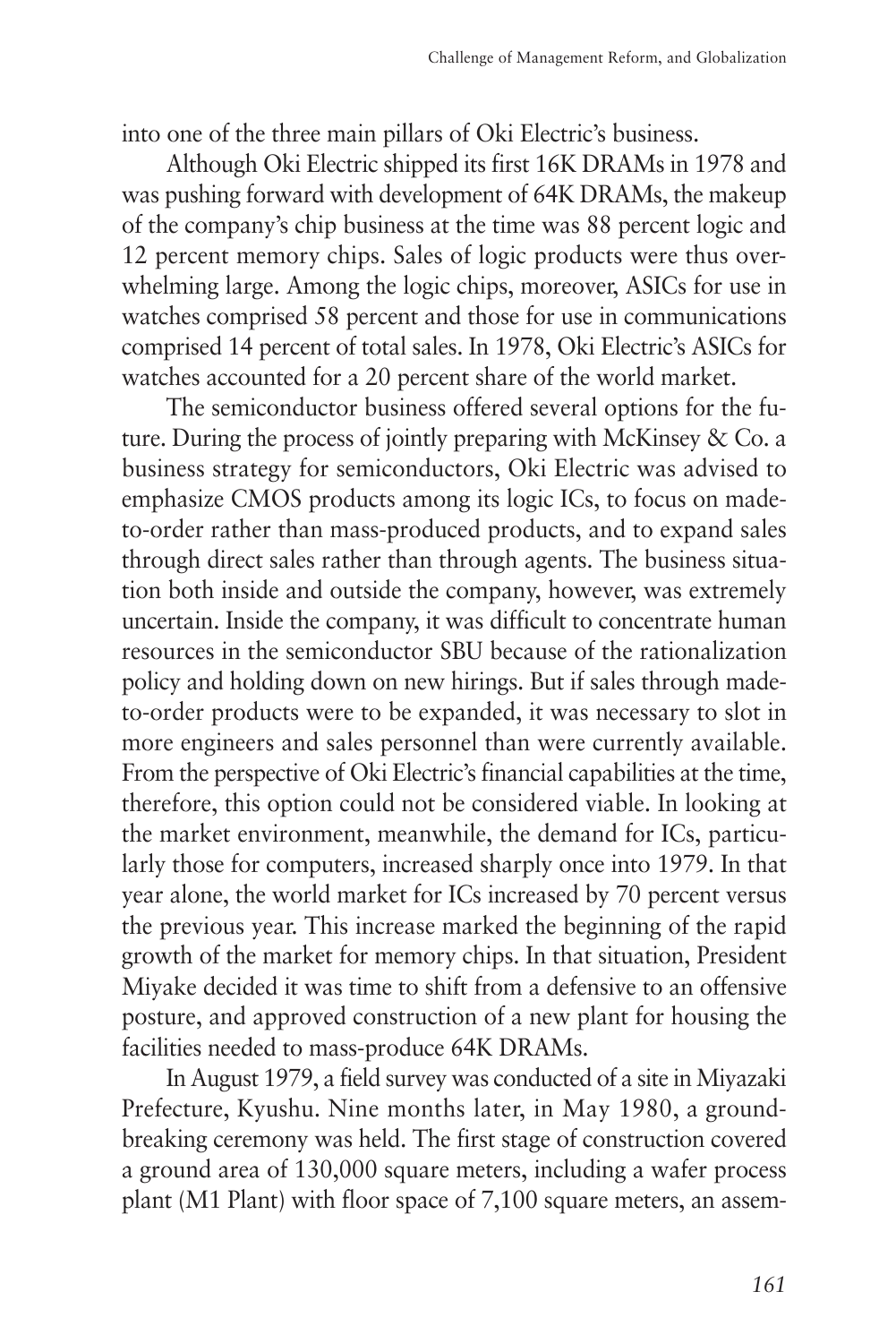

*Miyazaki Oki Electric Co., Ltd.*

bly and testing plant with floor space of 2,800 square meters, an energy center with floor space of 1,100 square meters, and other facilities. Total investments were 13.8 billion yen, comprising construction costs of 5.7 billion yen and plant and equipment costs of 8.1 billion yen. A subsidiary company was established, Miyazaki Oki Electric Co., Ltd., (capital: 200 million yen), to manage and operate the new plant.

Miyazaki Oki Electric succeeded in a test run of 64K DRAMs in May 1981, and began all-out production from August. Oki Electric began marketing 64K DRAMs just as they replaced 16K DRAMs and the market had begun growing. In 1981, the company won a 6 percent share of the 64K DRAM market in volume (13 million units). Oki Electric also set up an overseas sales network for semiconductors. It established Oki Electric Europe GmbH (OEE) in Germany in August 1973, for example, and established Oki Semiconductor Inc. (OSI) inOctober 1980 by spinning off the semiconductor division of Oki Electric Overseas Corp. (OEO) and making it an independent company.

#### **Avoidance of management crisis, and start of M-100 Campaign**

Following the 1979 Islamic Revolution in Iran, war erupted between Iran and Iraq in September 1980. As oil exports from the Middle East decreased sharply, crude oil prices skyrocketed to double their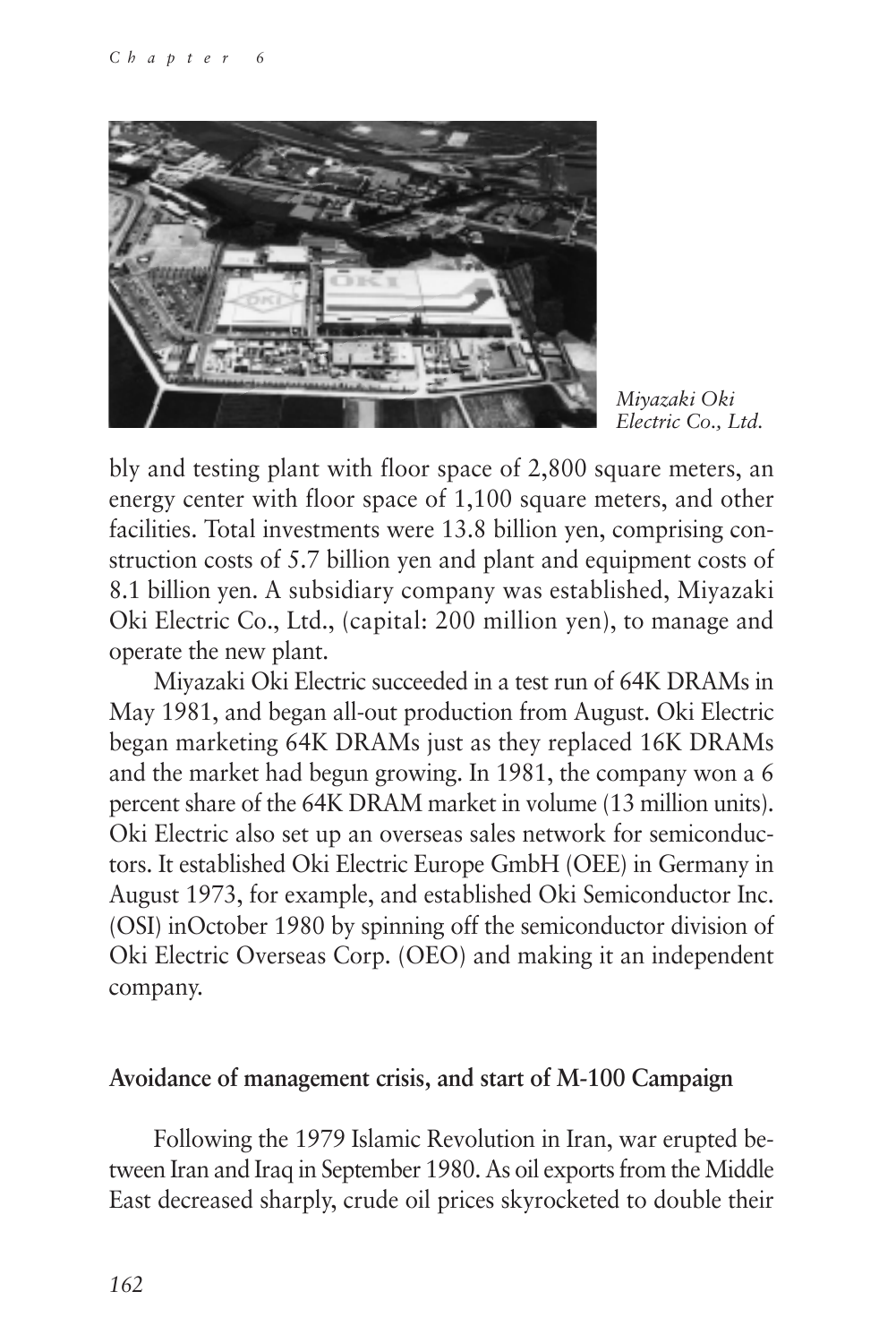previous prices. This was the so-called second oil crisis. It caused the economic environment to change drastically: oil prices increased, and the yen's exchange rate fluctuated widely. Alarmed about possible inflation, the Bank of Japan raised the official discount rate several times. Despite this external situation, however, which was not necessarily favorable, Oki Electric's operating performance recovered rapidly. Net sales improved in the fiscal year ending in March 1980, increasing 21 percent year-on-year. Together with the increase in net sales, the sales-to-cost ratio decreased, and the company recorded net income of 3.1 billion yen.

In the fiscal year ending in March 1981, influenced negatively by the second oil crisis, the business situation in Japan started showing strong signs of stagnation. Still, although consumer prices rose because of increased oil prices, the overall influence of the second oil crisis on Japan was relatively minor when compared to the effect felt in other countries. By keeping the rate of wage increases within the range of the growth rate of labor productivity, the increase in wage costs was held down, thus contributing toward preventing inflation.

Oki Electric's net sales for the fiscal year ending in March 1981 were up 12 percent year-on-year, and net income increased to 3.99 billion yen. All three main divisions—telecommunications, information processing, and electronic devices—saw increases in both orders and sales. In the information processing area, sales of online terminals for financial institutions were especially favorable. The electronic devices business, centered on sales of integrated circuits, also saw substantial growth.

With the recovery in its business performance, the company increased its capital investments between 1979 and 1981. Total capital investments in the fiscal year ending in March 1982 were 26.9 billion yen. Investments in semiconductors, centered on plant construction costs in Miyazaki Oki Electric, accounted for 57 percent of the total. Investments were also substantial in the information processing and telecommunications areas. President Miyake felt strongly that he did not want Oki Electric to become a manufacturer making only the "boxes" for high tech products without having its own technology. That strong feeling urged him to make the major decision of invest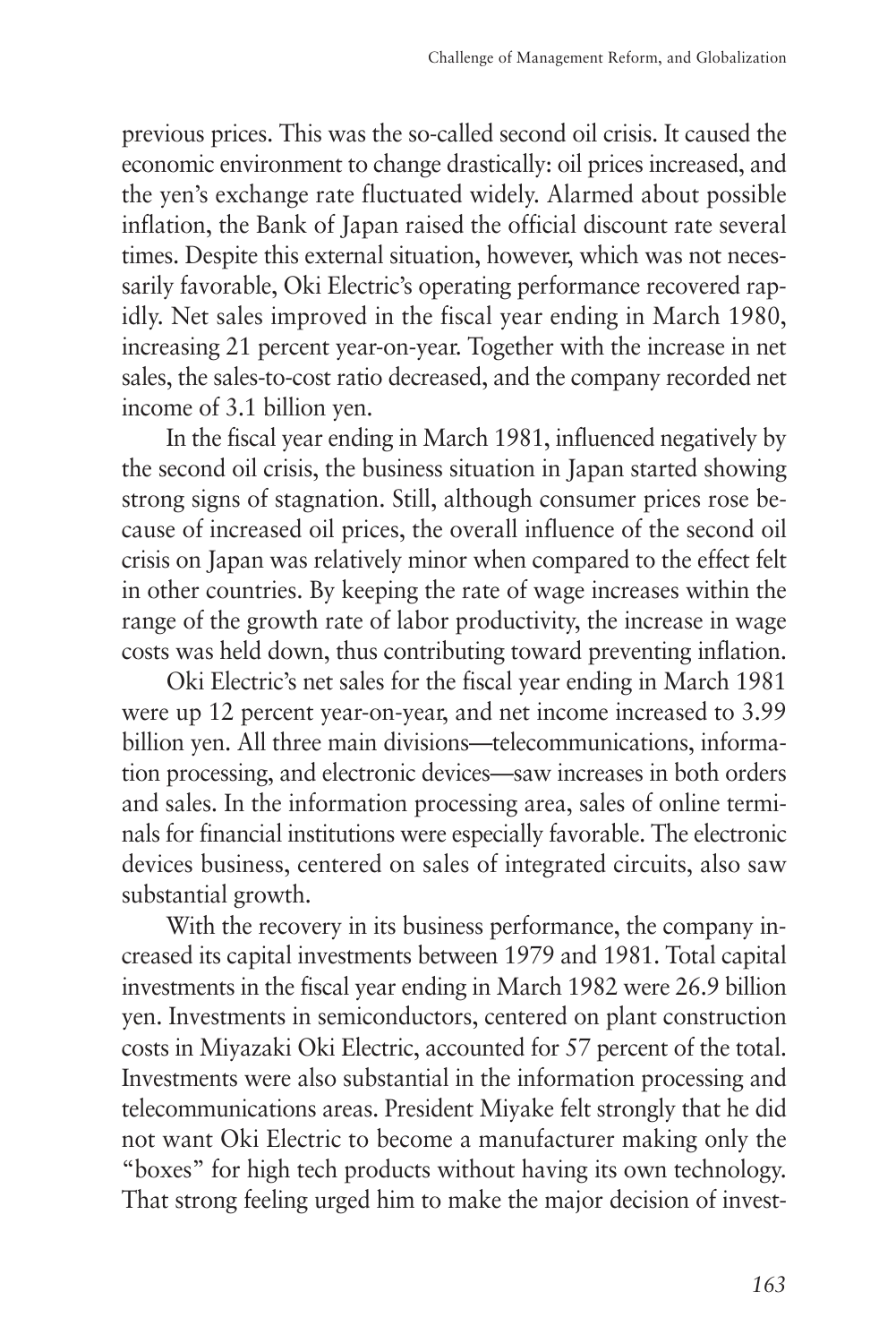ing substantially in semiconductors.

In this backdrop, the Executive Committee decided on June 10, 1980, to adopt and promote the M-100 Campaign, a movement aimed at increasing net sales by 10 billion yen. To implement the plan for improving its business structure, meanwhile, Oki Electric was energetically making capital investments. Many areas of the company's business needed investment attention, starting with ICs and other electronic components and including R&D into new products to meet private sector demand, marketing, and the modernization of facilities. It was estimated that total investments would cost about 10 billion yen per year. The thinking behind the M-100 Campaign was that the employees themselves could provide the money needed through vigorous sales efforts.

November 1981 marked the one-hundredth year since Kibataro Oki established Meikosha, the company to which Oki Electric traces its roots. Over those one hundred years, Oki Electric had grown to become a foremost manufacturer of telecommunications equipment with leading-edge electronics technology as its basic business.

## *2. Toward Further Drastic Management Reform*

#### **Part II of management reform plan starts**

On the occasion of entering its second century in business, and to reform its management practices still more drastically, Oki Electric announced Part II of its management reform plan in April 1981. Numerical targets were set for the fiscal year ending in March 1987 of net sales of 420 billion yen and pre-tax profits of 25 billion yen.

Oki Electric's operating performance for the fiscal year ending in March 1982 saw smooth growth as net sales increased 15 percent year-on-year. And although net profits decreased to 3.3 billion yen, sales of information processing equipment increased, supported by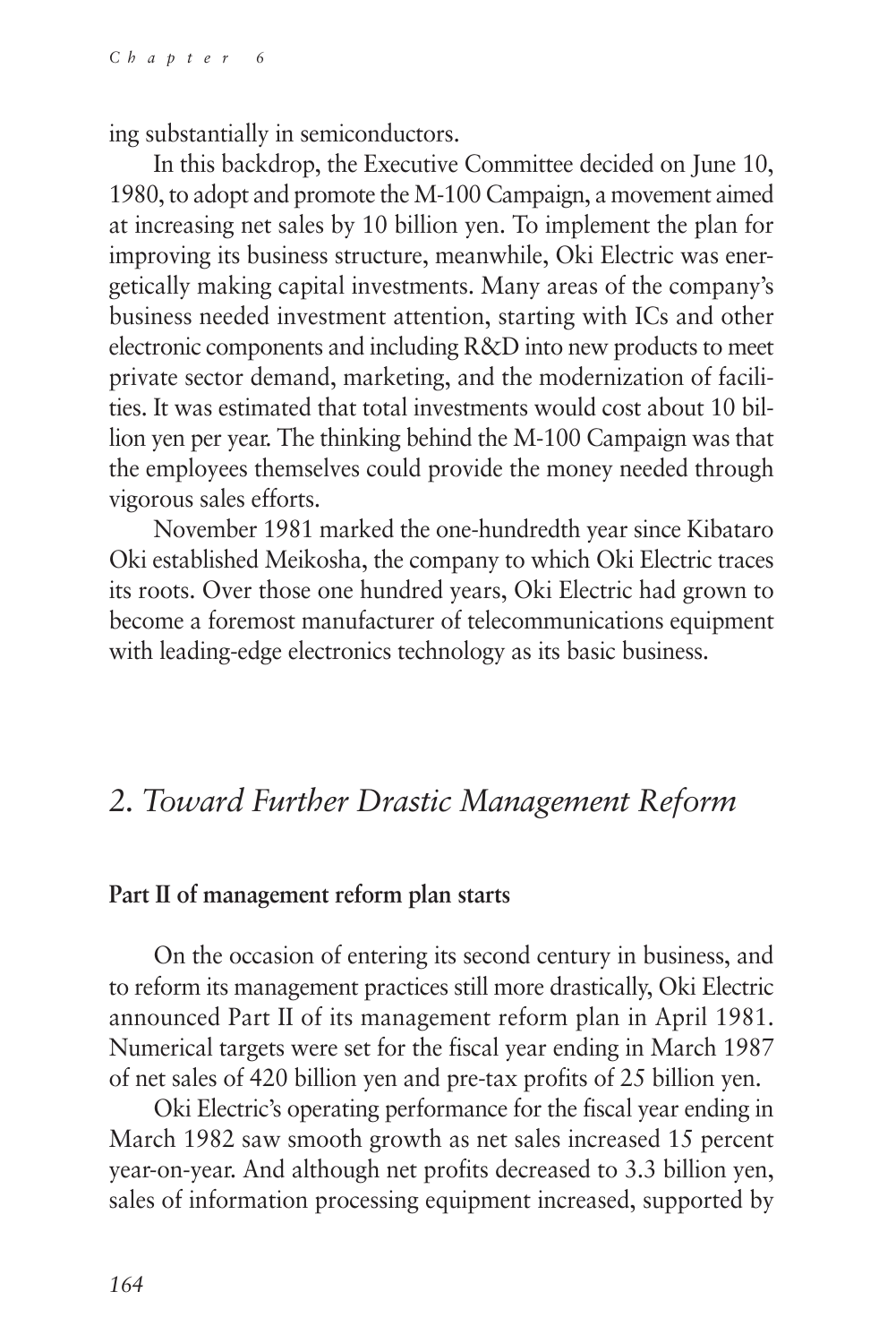favorable sales of online terminals for financial institutions, and sales of ICs and other electronic components increased substantially. A dynamic long-term management reform plan thus was introduced in the background of a steady increase in sales from the fiscal year starting in April 1979 onward. The central challenge in Part II of the management reform plan was early development of a new business area equal in size to the company's stagnant main business sector dealing with government and other public offices and financial institutions. The plan's goal was to enable the company in the plan's final year to break completely from its traditional dependence on demand from the government and public sectors.

The new management reform plan outlined three points:

- 1. To create a clear corporate vision, the plan called for establishing a long-term technological vision commensurate with the company's business growth while adopting the specific business goals mentioned previously;
- 2. To accelerate the development of a new core business, the plan called for firming up the key markets that provided the main source of the company's profits while quickly establishing the new core business and making it a strong pillar of the company's overall business; specifically, the new business would focus on officerelated business in which the company could make the maximum use of technology it had cultivated in the telecommunications, information processing, and LSI (and components) fields; and
- 3. To strengthen the company's ability to promote its business, the plan called for realizing the functions of the SBU system, activating the organization and its human resources, distributing the company's resources equitably and using them more efficiently, and emphasizing a review of the SBU system to pinpoint why it could not sufficiently achieve the goals expected of it.

Two main features differentiated Part II from the original management reform plan. First of all, Part II not only adopted PPM analysis by SBU but also separated markets into broad categories and studied their positioning and measures for dealing with them, such as the "further development of main markets." Second, it promoted a shift to meeting demand in the private sector and to emphasizing the de-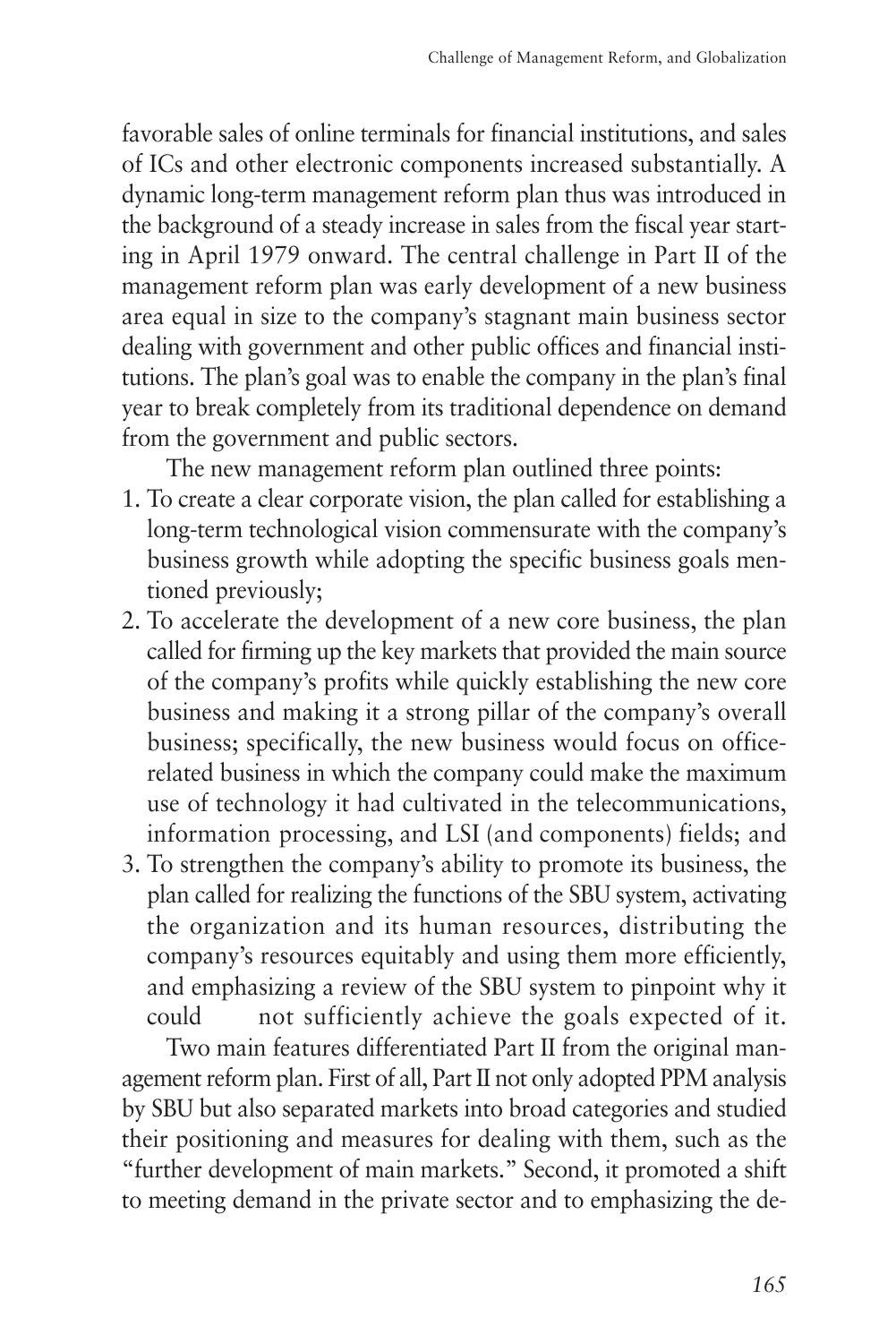

*Namio Hashimoto*

velopment of an integrated office equipment business. Oki Electric thus focused on the newly emerging office automation (OA) equipment market. And through an all-out reform of its business practices, it prepared to pave the way for taking a great leap forward in its second century of business.

Although President Miyake assumed the initiative in formulating and putting into effect Part II of the management reform plan, he fell sick just as the plan was being put into effect. Without seeing his wish for Oki Electric's renewal fulfilled, President Miyake passed away on June 19, 1982.

President Miyake's successor, Namio Hashimoto, assumed office in May 1982. After entering Oki Electric, President Hashimoto worked for many years in the data equipment business. During the time he was senior managing director, he expended particularly great efforts in getting the company's private sector business off the ground. In his inaugural address as president, he clearly outlined to the company's employees a policy of carrying out Part II of the management reform plan and bolstering the company's management foundation further. President Hashimoto saw the company facing three principal tasks in the fiscal year starting in April 1982. The main task was establishment of the OA business division. Besides being a forceful response to the challenges of a new market and new products, he viewed establishment of this new division as an opportunity to review the company's organizational structure. The other two tasks were a rebuilding of the company's production system as one step toward improving company-wide efficiency, and investing in the electronic device (ED) business, which could determine the very future of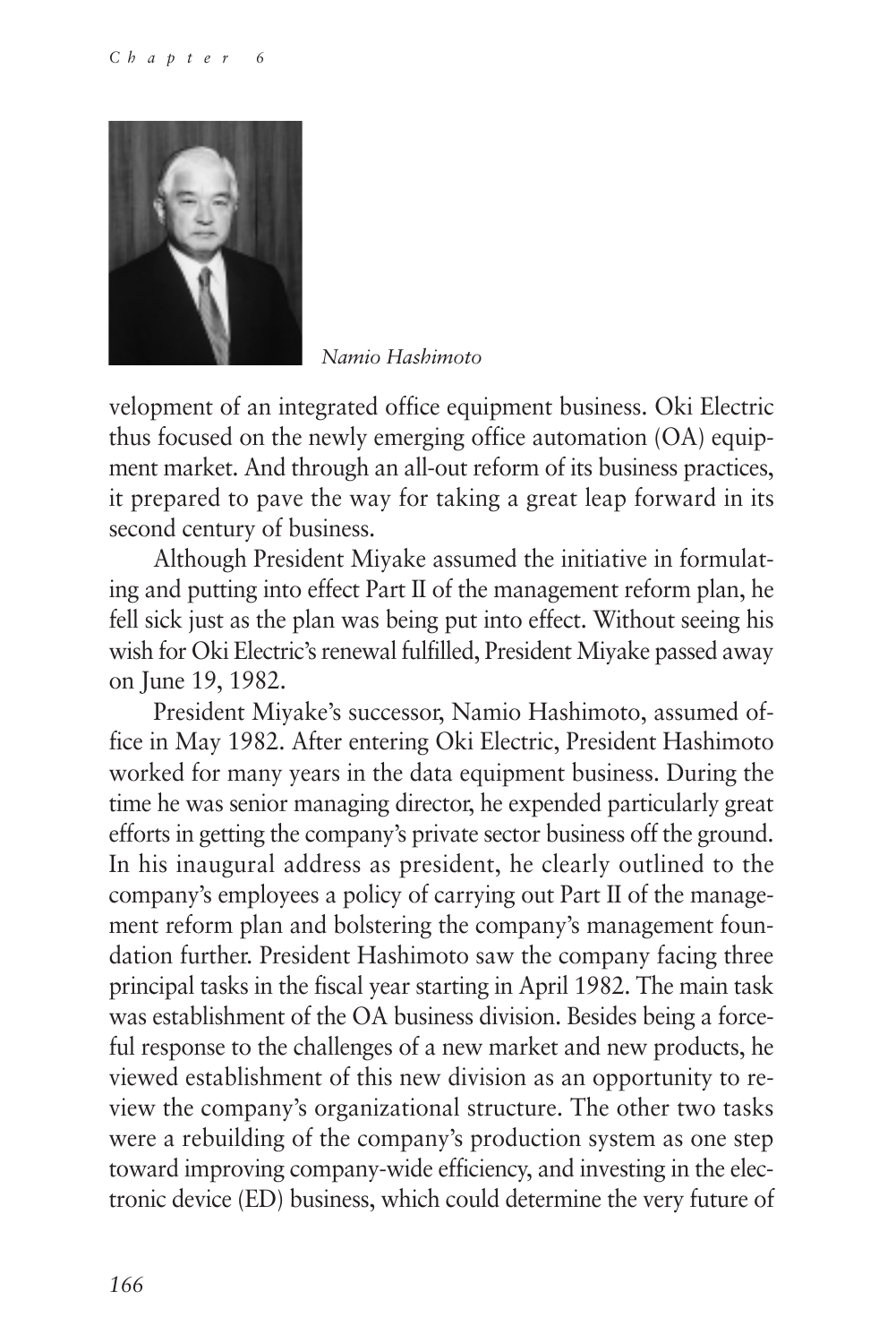the company. President Hashimoto felt that by connecting the vectors of the entire company these tasks could be accomplished and the way to a bright future would then be opened.

In April 1983, a partial review of the SBU system was carried out. Although each division was already considered a profit center, a new system was introduced that made each SBU manager a sub-profit center. The responsibilities and authority of both were clearly defined, with the division mainly concerned with reducing product cost and the SBU manager mainly concerned with the development of new products. Under Part II of the management reform plan, moreover, Oki Electric's affiliated companies were reorganized into groups. In January 1983, the 31 domestic affiliates in the group were divided—depending on their particular role—into four sub-groups called A, B, C, and D. The aim of this regrouping was to promote the selfmanagement of each affiliate.

## **Third-generation online system of financial institutions, and OKITAC-2300 series**

Part II of the management reform plan contained the comment that the company would prosper with information processing equipment. The core SBU to which this comment applied was the one handling banking terminals (banking systems). In the fiscal year ending in March 1980, this SBU ranked first in sales and profits; PPM analysis considered it a "cash cow." For use by the sales branches of financial institutions in the second-generation online system, Oki Electric had developed the OKITAC-1300 and OKITAC-1200 terminals. These models attracted many new customers to Oki Electric, and expectations were high for the banking terminal business to firmly maintain both its position as the company's basic business in the informationprocessing field and its profit-earning capabilities.

Once into the 1980s, the environment for the online systems of financial institutions began changing drastically for two main reasons. First, a need emerged to conduct work operations unimagined during the design of the second-generation online system. Because of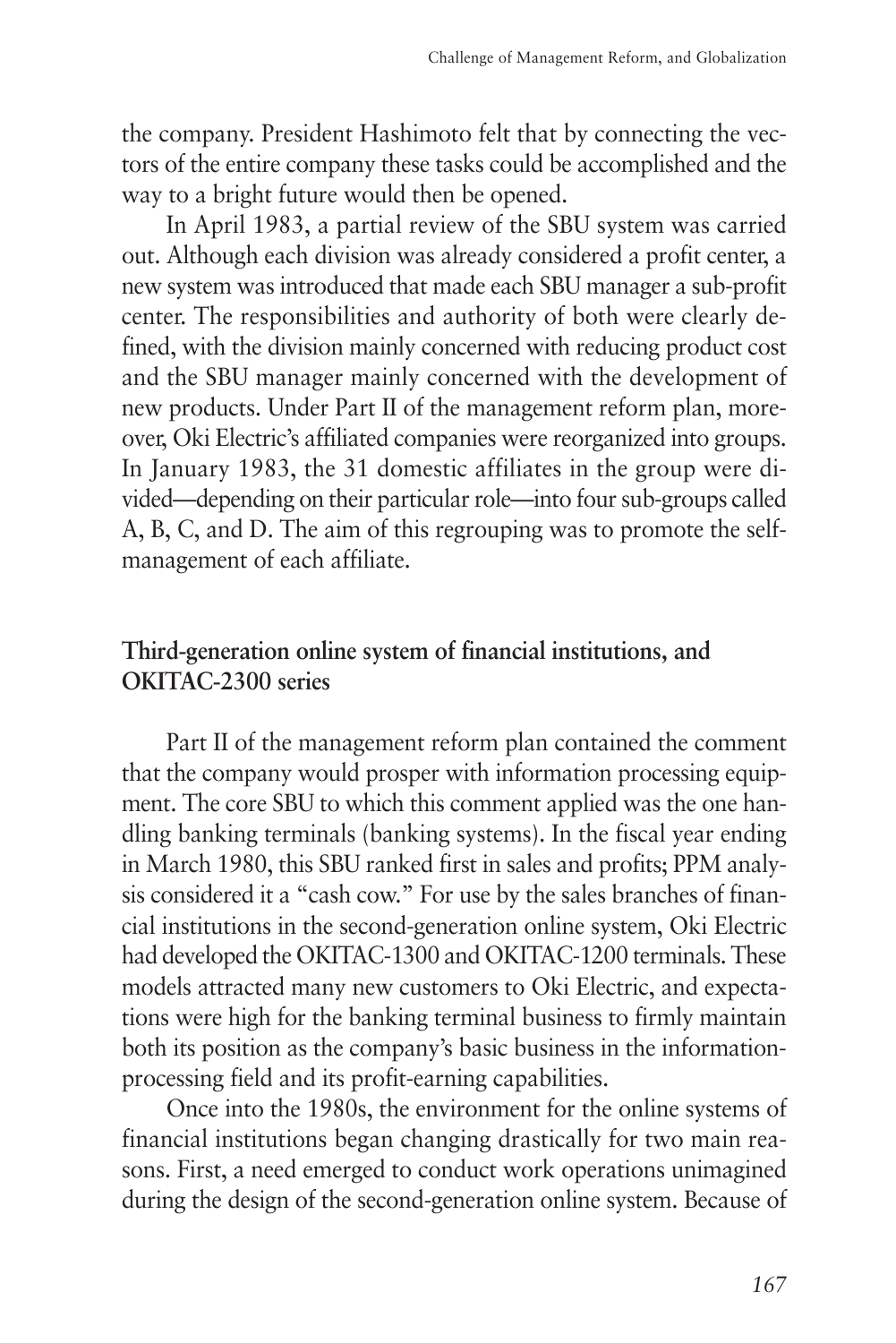the gradual introduction of financial liberalization, securities-related operations by banks were starting, money market certificates were being sold, and bank cards were being used. Second, the development of IC technology, and technical innovations for networks, effectively removed restrictions from systems development and enabled the construction of advanced online systems.

The role of the new sales branch system in the third-generation online system was not merely to oversee the input and output of data for account transactions. Sales branches became more active in much wider areas, including data processing and the input and output of information. In short, the new sales branch system functioned as the nucleus of the OA system. Oki Electric offered the OKITAC-2300 banking information system as a new branch integration system. Its main feature was its widespread adoption of leading-edge technology, such as the distribution and improvement of the terminal controller functions, use of a loop, and introduction of network architecture.

Oki Electric met the coming of third-generation online systems with the well-received OKITAC-2300 banking information system. The company gained valuable experience in this area of building advanced systems when it installed a third-generation online system for the Fuji Bank. This experience proved to be invaluable in promoting the company's banking terminal business.

The first concrete step toward taking action regarding the OA business area mentioned in Part II of the management reform plan announced in 1982 was establishment in July 1982 of the OA business division. The main challenge offered the new division and its several business units—telecommunications terminals, facsimile machines, and OA equipment (PCs, word processors, and office computers)—for the fiscal year starting in April 1982 was to close the year with a profit. The OA business unit was the central unit then, and although it was also preparing to commercialize a new series, it was still not showing a profit. A major business target of the Part II management reform plan was expansion of the demand for OA equipment, centered on PCs. But Oki Electric's marketing capabilities in the private sector had limitations, especially concerning distribution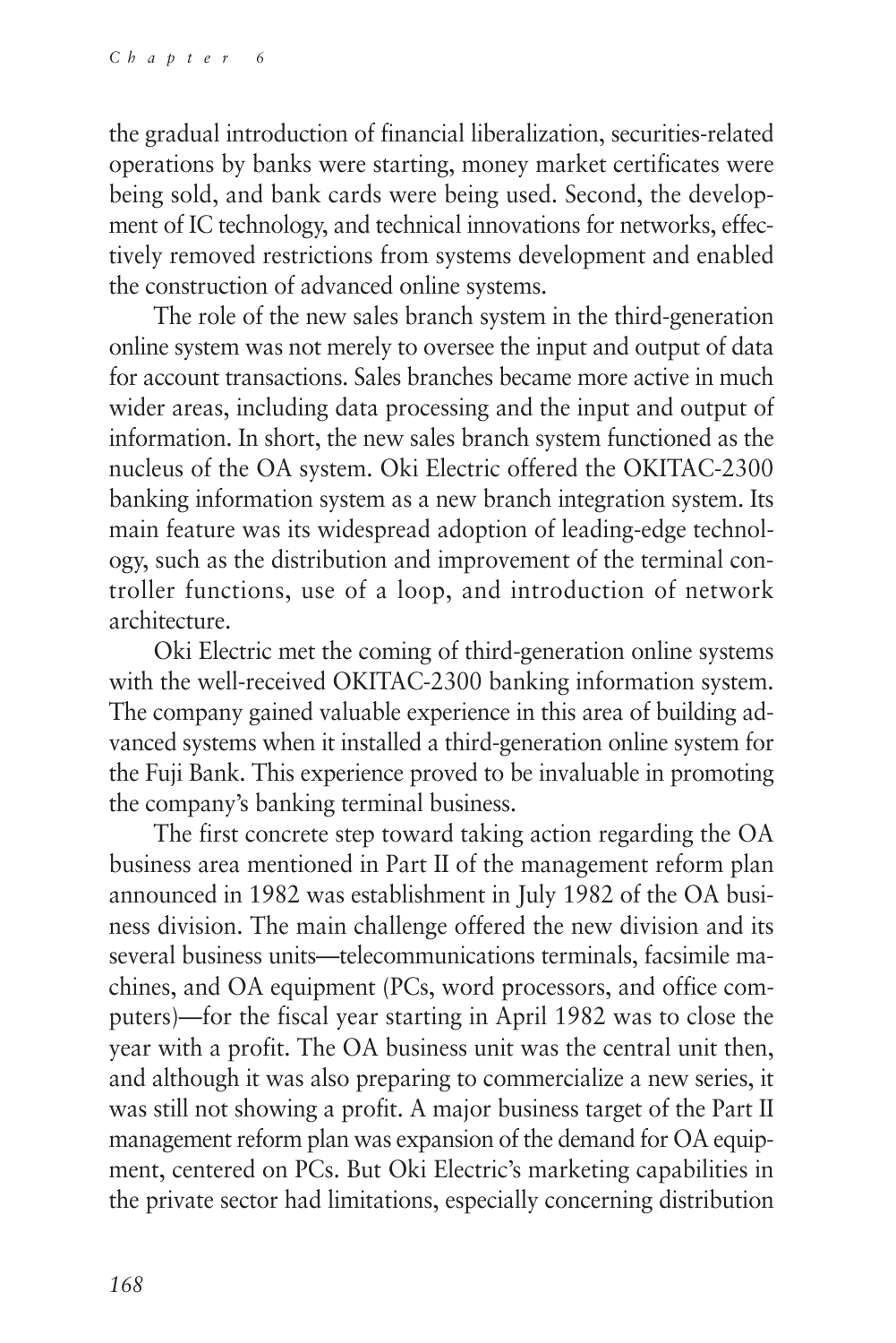routes via agents and others. The company was not able to quickly expand the sales of consumer-oriented products. As a result, an interim target was set of approaching customers who might place relatively large-quantity orders at one time.

### **Overseas business and depreciation of yen**

Although Oki Electric's printers had a good reputation in the marketplace, the evaluation of its printer business in the management reform plan introduced in 1978 was severe. Because the data equipment (unit product) SBU that dealt mainly with printers was operating at a loss, the business strategy outlined for the SBU was to aim for a return to profitability by cutting costs enough to make OEM production viable.

From around mid-1979, however, printer exports to the U.S. increased, and the SBU printer business recovered. The favorable turn in the printer business was directly related to introducing the MICROLINE 80 at the National Computer Conference in New York City, the world's largest computer show, in June 1979. As a small impact type dot printer for use with PCs, the MICROLINE 80 garnered much attention at the show.

Printer sales continued at a favorable pace, in the context of the depreciated yen and a high-tech boom in the U.S. In June 1984, cumulative ex factory shipments passed the 1 million unit mark. Oki Electric's printers were said to have accounted for about a 20 percent share of the overall U.S. printer market at the time. As stated in "Scenario 1990" announced in July 1984, to be discussed shortly, it was



*MICROLINE small dot printer*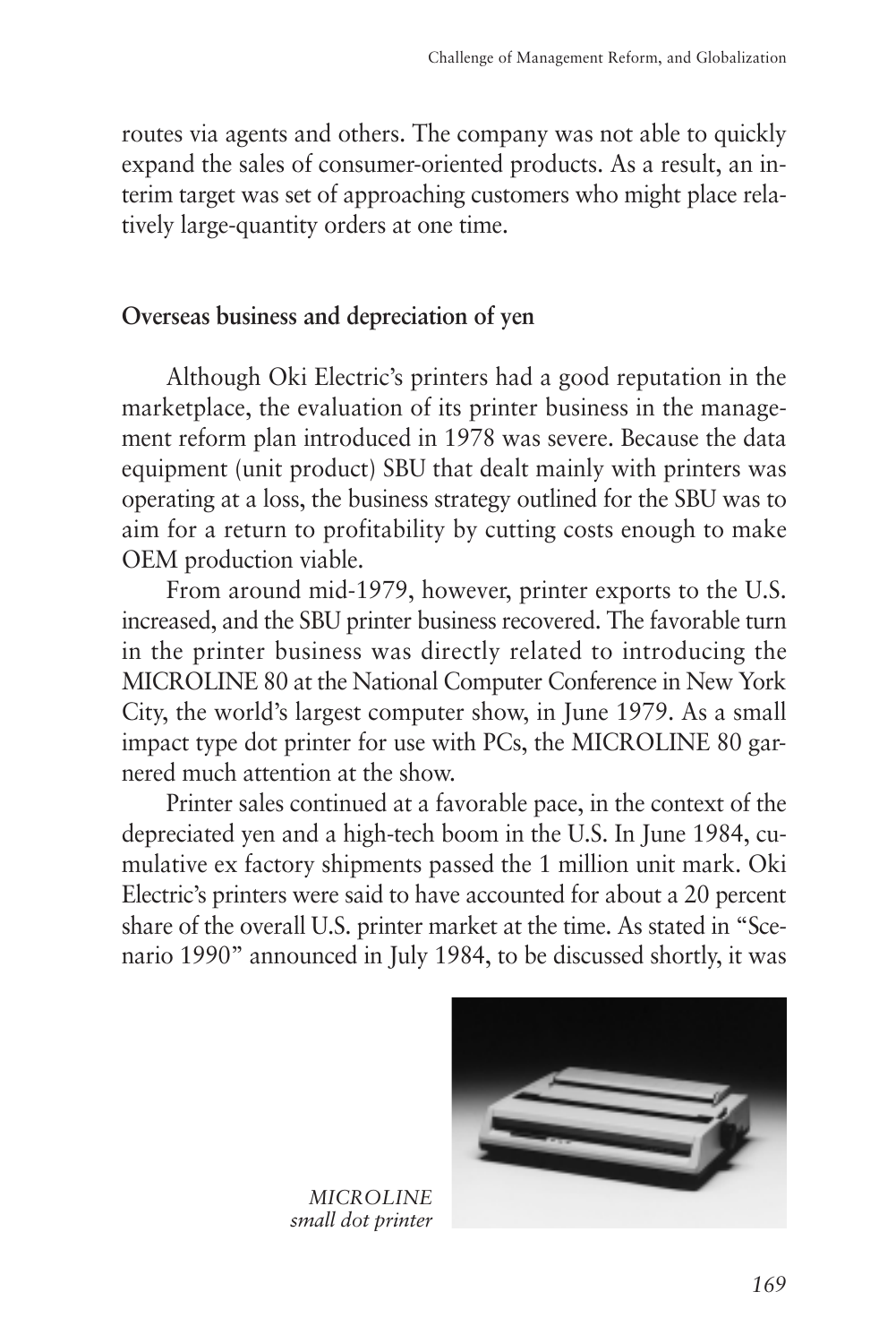important to maintain the position of the printer business as one of the main pillars of Oki Electric's overall business. Printers were also designated as core products for expanding the company's exports.

 Between 1983 and 1984, however, several problems emerged that led to a slump in Oki Electric's printer business. For example, the company fell behind overseas in shifting to 24-pin heads, necessary for providing high printing quality. Also, Oki Electric printers had a reputation for being compact and light, and they came to be compared unfavorably to the "heavy tank" products of competitors. Not long afterward, like a bolt from the blue, the Plaza Accord, an agreement to drive down the value of the dollar, was announced in September 1985. The yen appreciated rapidly afterward, causing a sudden decline in Oki Electric's export competitiveness, and a sharp drop in the profitability of the company's printer business.

In Part II of the management reform plan, the reconstruction of Oki Electric's overseas business was listed as a major theme, derived from the management task of expanding demand in the private sector. A goal was adopted of increasing overseas sales to 100 billion yen (one-third of total net sales) in the fiscal year starting in April 1986. Among the various overseas locations, the U.S. market was expected to account for 50 percent or more of total overseas business. A marketing plan was drawn up that included a reorganization of Oki Electric's subsidiaries in North America, expanded sales of printers and PCs, the stabilization of IC products, and entry into the TD switching system market.

In the background of President Ronald Reagan's economic program (Reaganomics), the yen depreciated versus the U.S. dollar. All through the first half of the 1980s, the situation for exports from Japan remained favorable. Although the U.S. economy experienced negative growth in 1982, its GNP growth in 1984 was 6.8 percent, which brought about unprecedented business prosperity. In that situation it was easy to export to the U.S.

 Early in 1983, Oki Electric's efforts to develop its overseas business took on concrete form. In the U.S., Oki Electric Overseas Corp. (OEO) moved forward with plans to produce car telephones in Atlanta, Georgia. In Southeast Asia, sales subsidiaries were established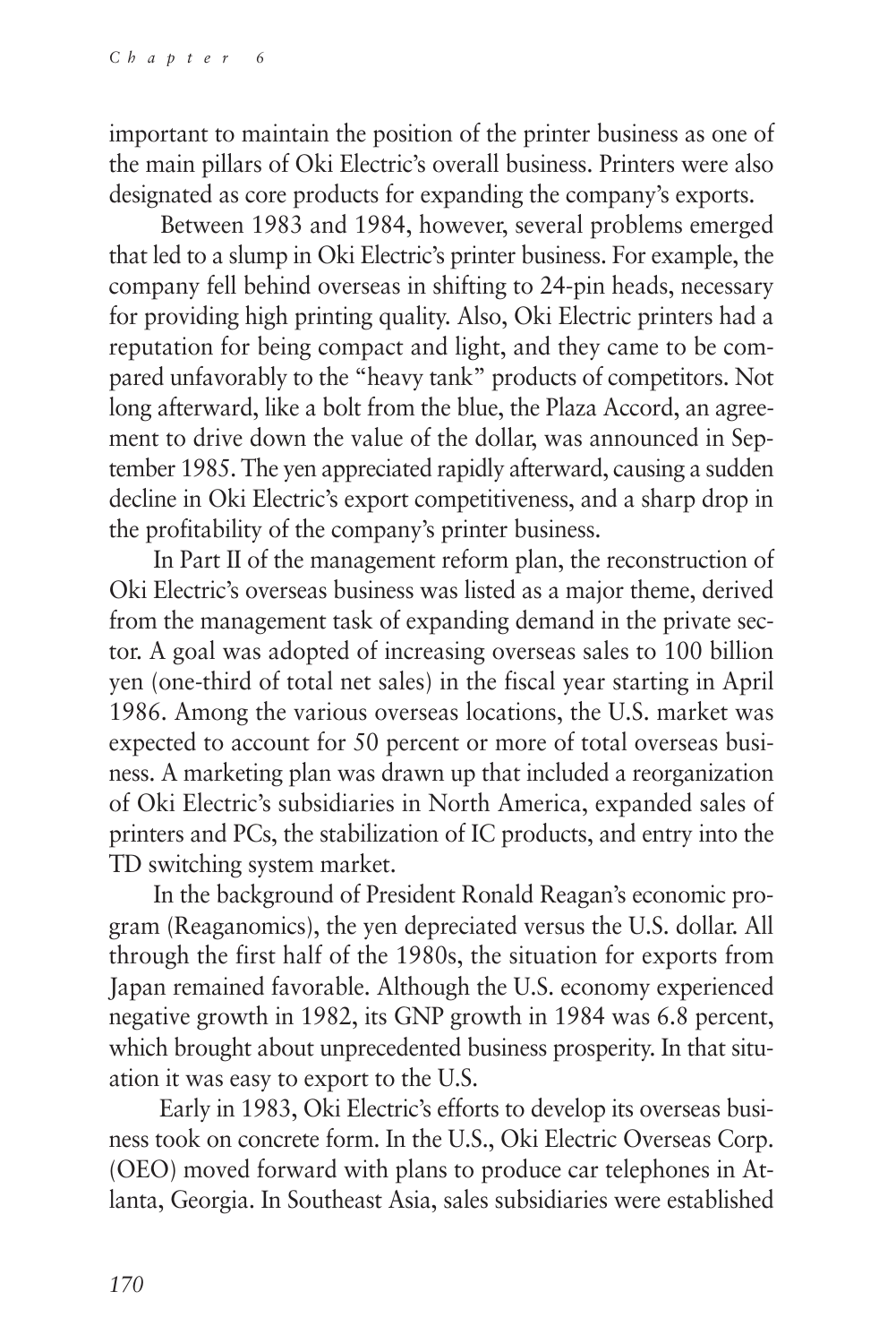

*Atlanta Plant in Georgia, U.S.*

in Hong Kong and Singapore. Oki Electronics (Hong Kong) Ltd. (capital: HK\$700,000), established as a wholly owned subsidiary of Oki Electric, was tasked with marketing 64K DRAMs in Southeast Asian countries. Oki Electronics (Singapore) Pte. Ltd. (capital: S\$500,000), also established as a wholly owned subsidiary, tied up with a local sales company, Digiphonic Systems Pte. Ltd., to market PBXs and telex terminals.

Next, in March 1984, five of Oki Electric's subsidiaries in the U.S.—Oki Data Corp., Oki Semiconductor Inc., Oki Electronics of America Inc., Oki Systems Engineering Inc., and Oki Electric Overseas Corp.—were merged to establish Oki America Inc. (OAI). The aim of the merger was to establish an organization that could respond quickly and flexibly to the rapidly changing market environment and to the need for increasingly sophisticated and compound products. OAI established four divisions for promoting its business in North America: Okidata, Oki Semiconductor, Oki Telecom (integrated business of OEA and the car telephone business of OEO), and Oki Systems Engineering.

In the situation where the yen depreciated versus the U.S. dollar, Oki Electric's business performance clearly improved. Net sales in the fiscal year ending in March 1984 reached 300 billion yen and net profits increased to 5.4 billion yen. As a percentage of the company's total business, exports also increased from 16 percent in the fiscal year ending in March 1982 to 29 percent in the fiscal year ending in March 1984. Net sales continued to grow in the fiscal year ending in March 1985, increasing 19 percent year-on-year to 361.8 billion yen.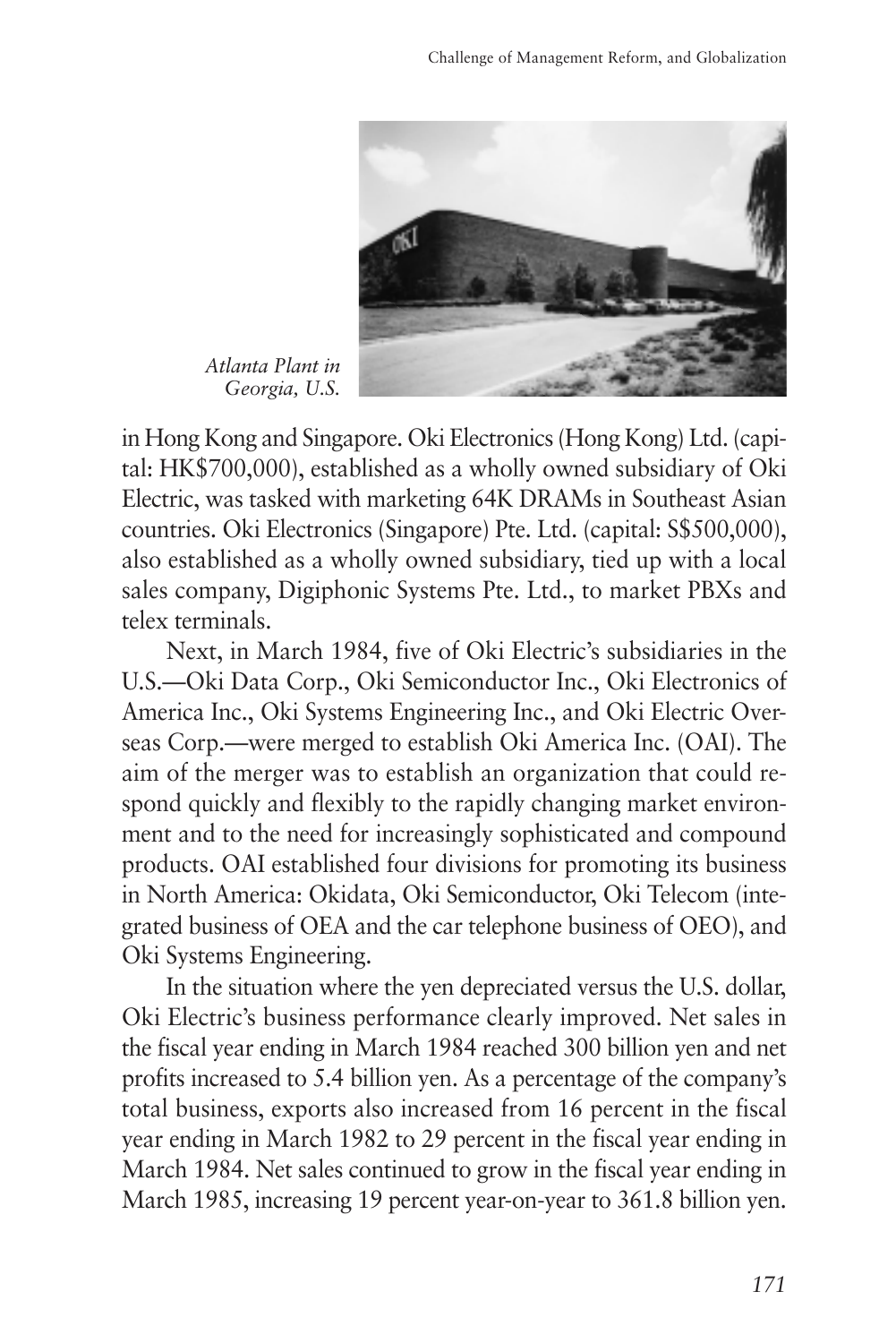Exports accounted for 31 percent of that total.

In the background of an improvement in its business performance, Oki Electric began another round of vigorous capital investment. The fiscal year ending in March 1985 saw an energetic investment plan, with each division requesting an expansion of its business. At the end of the fiscal year ending in March 1984, the budget for capital investment was fixed at about 40 billion yen, up 40 percent year-on-year. At the end of March 1985, however, that budget exceeded 50 billion yen. Of that amount, 30 billion yen was earmarked for semiconductor-related operations, mainly at Miyazaki Oki Electric. Reflecting on that period, President Hashimoto said, "I issued instructions to hold down the investment budget but I had no idea how high it might eventually go." Actual capital investments for the fiscal year ending in March 1985 were 51.3 billion yen, the highest ever for Oki Electric.

Once into the 1980s, the company issued a number of convertible bonds in Japan and overseas. From around 1983, the funds from those bonds contributed to the company's financial reform, especially to a recovery in the equity capital ratio. The company issued Swiss franc-denominated convertible bonds every year from 1981 to 1985, and issued U.S. dollar-denominated convertible bonds in September 1984. Oki Electric thus responded to the increase in capital investment by procuring funds globally, both at home and abroad.

#### **Stability needed in semiconductor business**

The main problem with the semiconductor business was its instability. An IC boom in 1979 resulted in a 46 percent increase in net sales versus the previous fiscal year for Oki Electric's semiconductor business, and the business recorded a profit. Although net sales were also up in the next two fiscal years, however, the business recorded losses in both years. The principal reasons for the losses were that semiconductor prices plummeted, with the prices for 64K DRAMs typically dropping about 50 percent in 1981 alone.

Just as it seemed that matters could not be any worse, disaster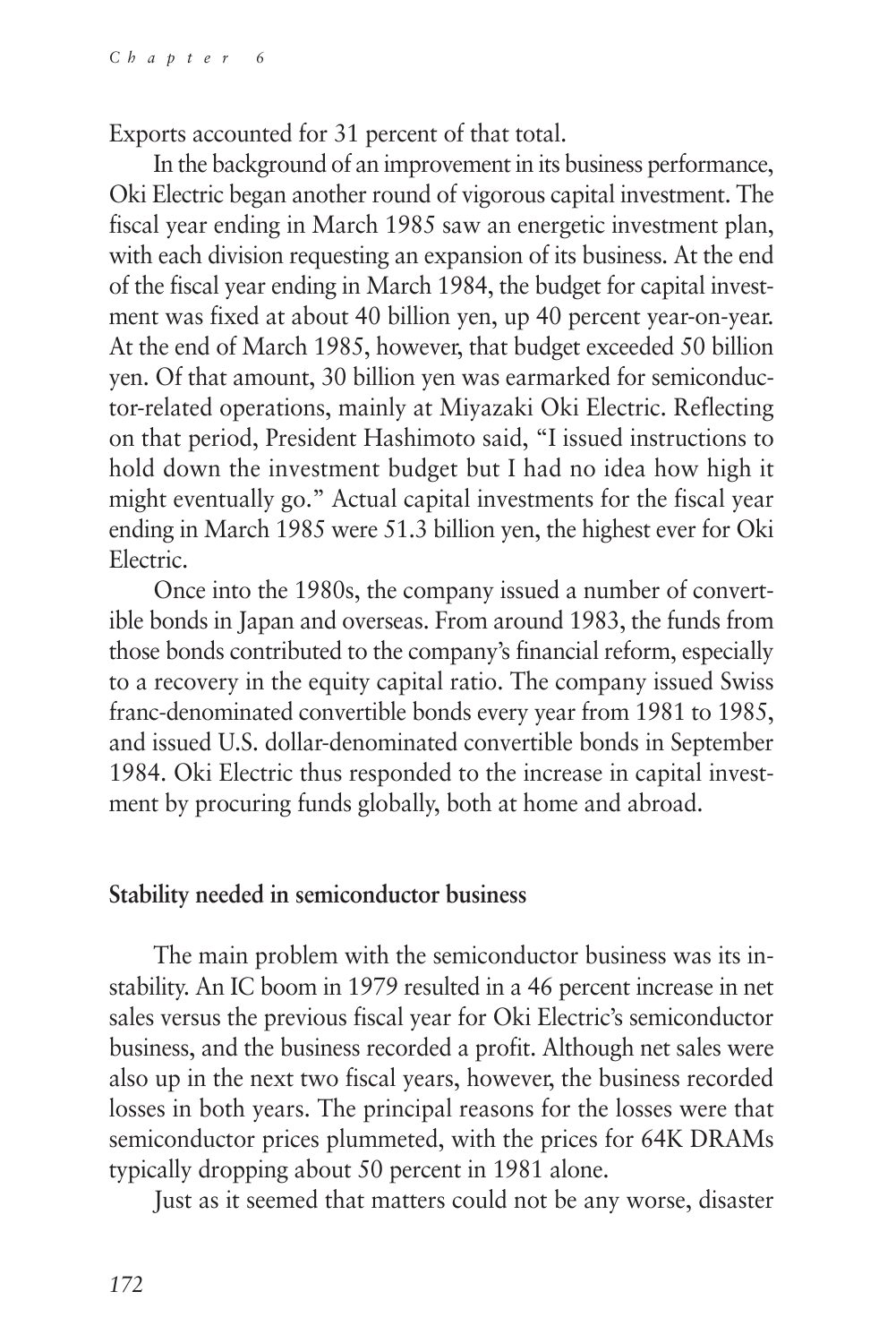struck the company. On October 3, 1982, a major fire broke out at the Miyazaki Oki Electric Plant. All production was halted, and it was difficult to estimate how long it would take before normal operations could be resumed. Although the fire was a new experience for the company, countermeasures were quickly introduced. Because the wafer process was unusable, for example, it was decided to use facilities at the Hachioji Plant west of Tokyo. Employees operating the wafer process in Miyazaki were immediately seconded to Hachioji. The products that passed through the wafer process in Hachioji were shipped back down south to Miyazaki for the assembly and testing processes. It was a logistics headache, but it worked. For order deadlines that Oki Electric could not meet, it placed rush orders with other companies in the same business.

It took a total of 80 days from the outbreak of the fire—from October 3 to December 21—before integrated production at Miyazaki Oki Electric was fully restored. Major effects of the fire, however, continued afterward. The negative effect on the profits of Oki Electric's semiconductor business was serious, of course, as was the effect on the semiconductor market supply/demand balance. In particular, the fire caused a shortfall in the supply of 64K DRAMs.

Oki Electric's investments in the semiconductor business were enormous, and the risks were substantial. In a situation of limited financial resources, top management knew the matter of what portion to allot to semiconductors was a question that might well determine the company's future. Investing in semiconductors was a difficult decision for top management to make. In the management reform plan, the company's semiconductor business was defined as requiring "minimal investment." But in June 1981, this assessment was changed substantially. It had become necessary, with the future of the company at stake, to invest aggressively in the semiconductor business and to quickly establish a foundation that would enable the semiconductor business to develop into one of the main pillars of the company's overall business.

In the medium-term management plan introduced in the fiscal year starting in April 1983, capital investments of 20 billion yen were approved for building a second plant in the main Miyazaki Oki Elec-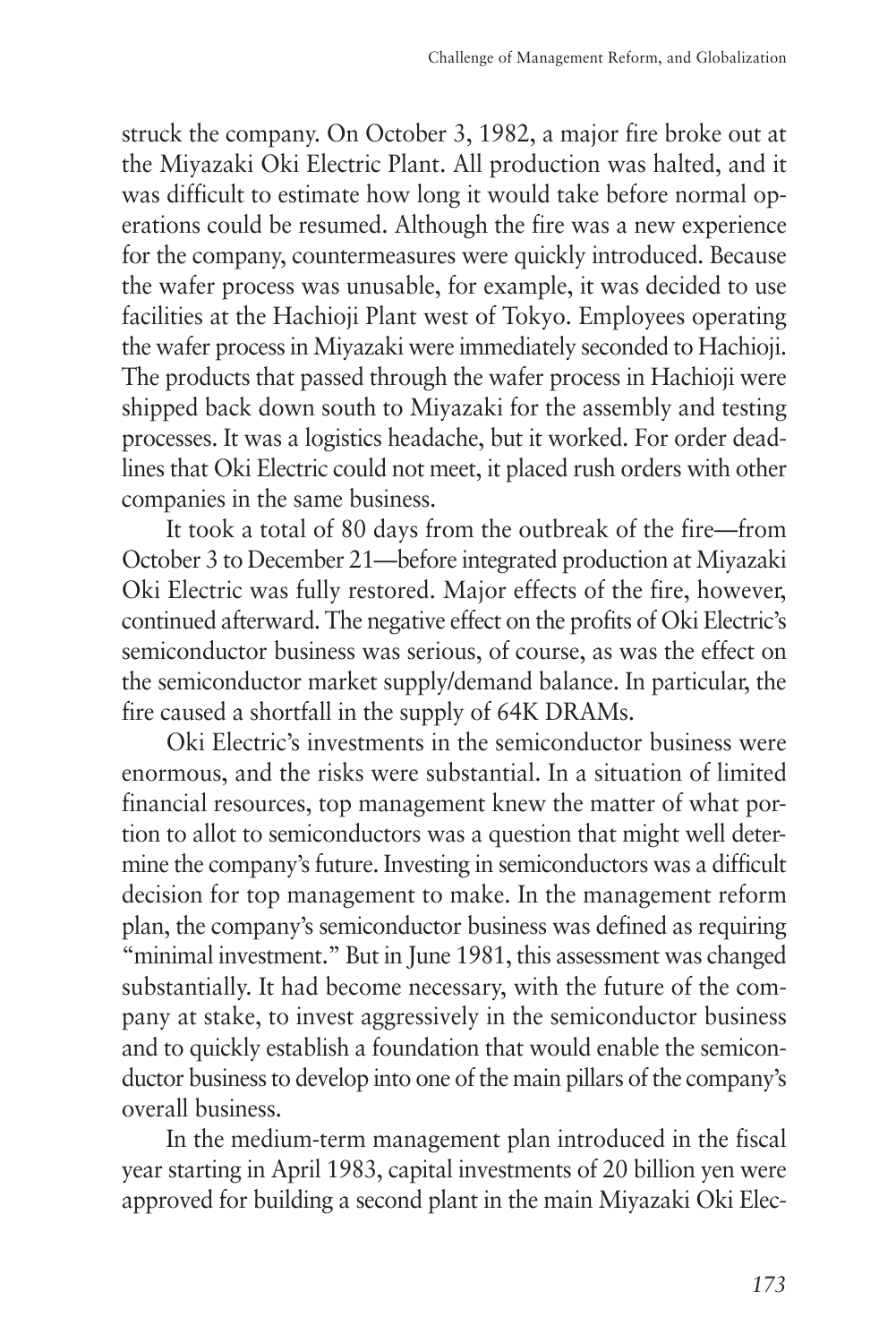tric Plant. When to move forward with this project had been a pending item of some concern. The medium-term plan also set a semiconductor net sales target of 150 billion yen for the fiscal year ending in March 1987. In drawing up the management plan, careful consideration was paid to measures for realizing stability in the company's IC business and maintaining a balance with other projects. Out of that came measures for expanding the company's DRAM business. The memory IC business proceeded favorably in fiscal 1983. Then, between 1983 and 1984, the demand for semiconductors increased in the U.S. In the context of that expanded market, the prices for 64K DRAMs increased. At the same time, Oki Electric was able to reduce its costs through the beneficial effects of mass production and the improvement of yield. This combination of factors led to a favorable turn in the profitability of the company's IC business. And as the company's overall business performance improved, it became more aggressive in its semiconductor business strategy.

#### **"Scenario 1990": Becoming an excellent company**

In his New Year's greeting at the beginning of 1984, President Hashimoto said he wanted to see Oki Electric become a company with sales of 1 trillion yen. Specifically, a net sales target of 500 billion yen was set for two years later, in the fiscal year ending in March 1987, and a target of 1 trillion yen for six years later, in the fiscal year ending in March 1991. This ambitious long-term sales plan was dubbed "Scenario 1990." It positioned Oki Electric as one of few companies in the world that could offer both the type of communications technology that AT&T possessed and the type of information processing technology that IBM possessed, thus placing it at the shortest possible distance for offering products to a highly informationoriented society. In that context, the range of products Oki Electric could provide included all areas of components, devices, and systems. Terminal business, such as printers, would provide the profits needed to invest in the systems business. As well, the components and content so necessary for the terminal and systems businesses would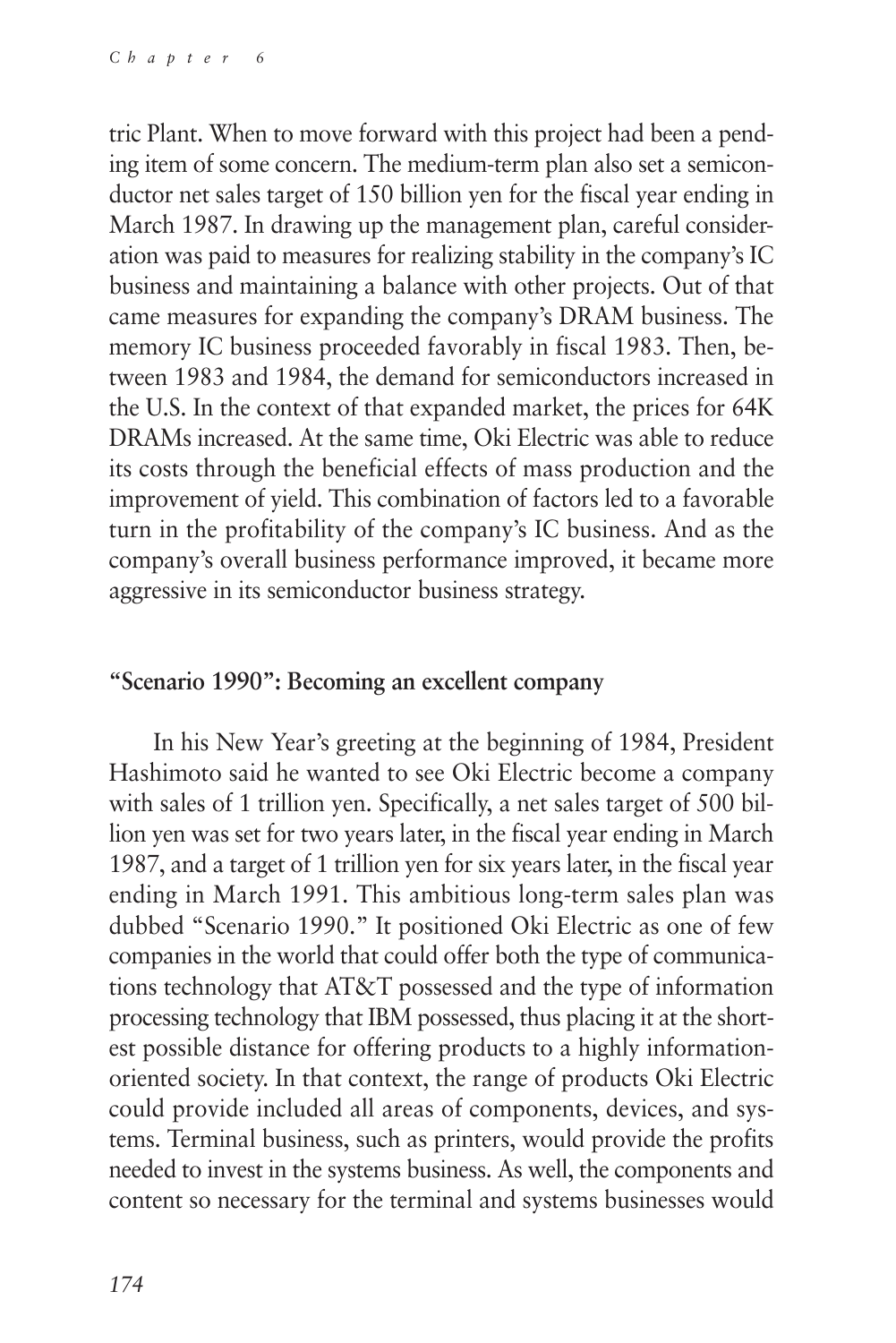be supplied by the software business and—centered on ICs—the components business.

Scenario 1990 aimed at company-wide expansion but expected the OA and semiconductor businesses to expand at relatively higher rates than the company's other businesses. It was also assumed that the emphasis in the OA business would shift from facsimile machines as the main product to OA equipment, such as PCs, which would become profitable. In the information processing business, printers and other terminals were expected to increase their share of the overall business. Overseas operations, meanwhile, were forecast to increase from 29 percent of net sales in 1983 to 43 percent in 1990. As will be related later, however, revisions had to be made to Scenario 1990 due to sudden changes in the international situation, beginning with the Plaza Accord of September 1985.

Together with Scenario 1990, President Hashimoto also introduced company-wide quality control (CWQC) activities. He concluded that a firm management foundation focused on product quality was necessary to support the substantial growth expected in the future. The means for assuring product quality was CWQC activities. President Hashimoto believed that quality control begins with basic training and education, and with the revitalization of QC activities by small groups. He promoted company-wide management from the fiscal year starting in April 1985.

In March 1985, together with introduction of Scenario 1990, Oki Electric put into effect the largest reorganization since introducing the SBU system in April 1979. The main changes were: breaking the previous four business divisions into 11 small divisions; providing each division with planning, engineering, and production sections; turning the original four business divisions into four business groups containing and administering the 11 small divisions; and establishing a new Computer & Network Systems Division. Although the SBU system was abolished together with the reorganization, the 11 divisions inherited the thinking that each business unit was responsible for formulating strategies and then promoting and evaluating them.

 Scenario 1990 had as one of its goals 381 billion yen worth of output from the semiconductor business in the fiscal year ending in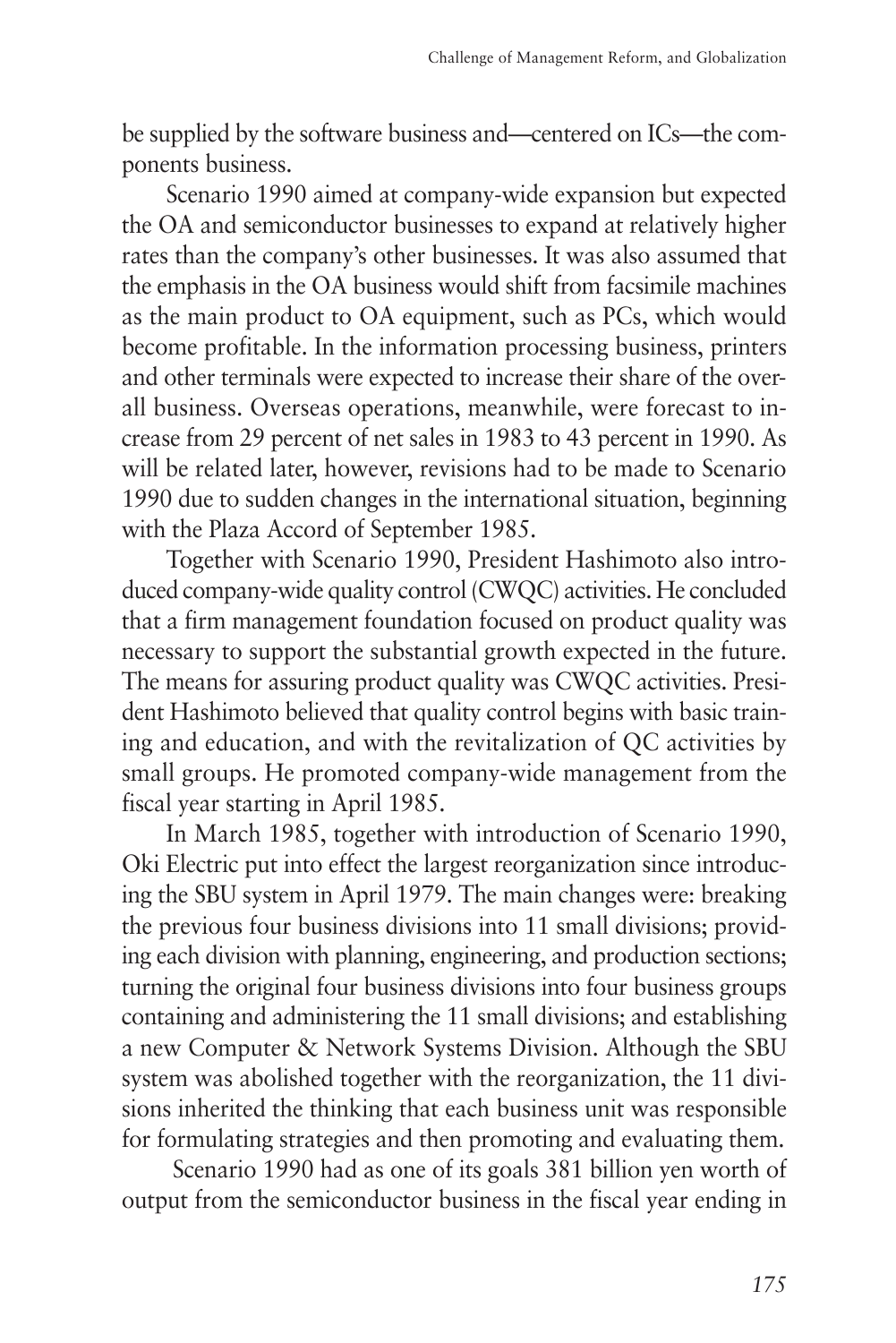March 1991, with ICs accounting for 300 billion yen of the total. The aim was to enable the semiconductor business to grow steadily and become a pillar of profit for the company. Together with setting this goal, the company also aggressively planned to establish business bases in Japan and overseas. Five bases were to be set up domestically, with the base in Hachioji, west of Tokyo, as the central base. Overseas bases would be established in the U.S. and Europe.

In the backdrop of a policy of energetic capital investments, the expansion of the Miyazaki Oki Electric Plant was approved. The second plant (called M2), completed in May 1984 at a total cost of 20 billion yen, contained facilities capable of microfabrication technology at the two-micron class. Production capacity was 5 million units per month. This investment gave Oki Electric a sufficient supply capacity of 256K DRAMs and 1M DRAMs. Other capital investments at this time included construction of a new VLSI Research Center in Hachioji, completed in the summer of 1985.

From mid-1984, however, the demand for memory ICs dropped because of a depression in the high-tech area in the U.S.; the fiscal year ending in March 1986 saw a 15.5 percent drop in sales compared to the previous year. From April 1983 to March 1985, Oki Electric's semiconductor business rode a wave of prosperity. Then, just as it was preparing to expand, its main market fell into recession. As a result, the entire semiconductor industry languished in 1985 and 1986.

## **Construction of Numazu and Takasaki plants and Systems Development Center**

In 1980, Oki Electric built the Numazu Plant in Numazu City, Shizuoka Prefecture, for producing sonobuoys and underwater sonar transmitter-receivers. Additional facilities were built in the plant in April 1984, and the technical and production departments were transferred there. As a result, an integrated system was completed, from development and design to manufacture and inspection of electroacoustic system products. The Shizuoka Oki Electric Service Engi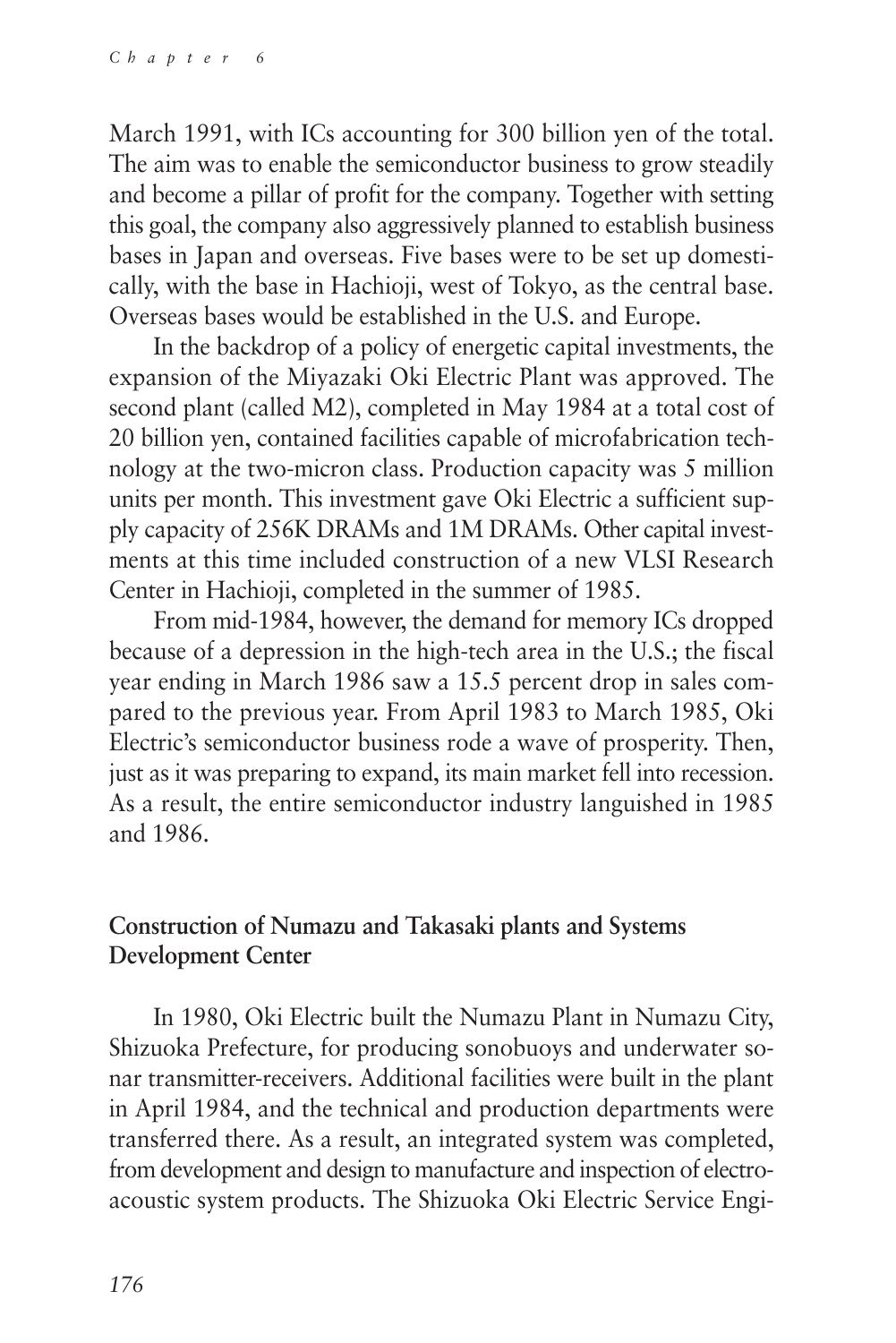neering Department, which provided repair services for electro-acoustic systems, was added later, thus completing a base for developing the electro-acoustic systems business.

The electro-acoustic systems business dealt mainly with sonar and sonobuoys for the Defense Agency. The excellent acoustic technology of Oki Electric contributed greatly in this area. It was applied to private sector demand as well, such as for marine surveys. In 1988, sound-related systems of Oki Electric were loaded aboard the Shinkai 6500, a submersible research ship of the Japan Marine Science & Technology Center. This submersible was capable of dives to a maximum of 6,500 meters, the deepest in the world at the time. Great expectations were held for it in investigating deep-sea marine life and clarifying earthquake mechanisms in the Japan Deep.

In the context of marine technology being in the limelight, the operations of the Oki Marine Laboratory were spun off in June 1987 to form a new company, Oki Seatec Co., Ltd., with capital of 30 million yen.

In November 1985, construction of a new technical center was completed inside the Takasaki Plant complex. It was eight stories high, and had total floor space of about 20,000 square meters. The center had an integrated system from product development to manufacturing, complete with departments for product development and design technology and production technology for information processing systems products. In October 1986, construction of a System Development Center for developing and producing software prod-



*System Development Center*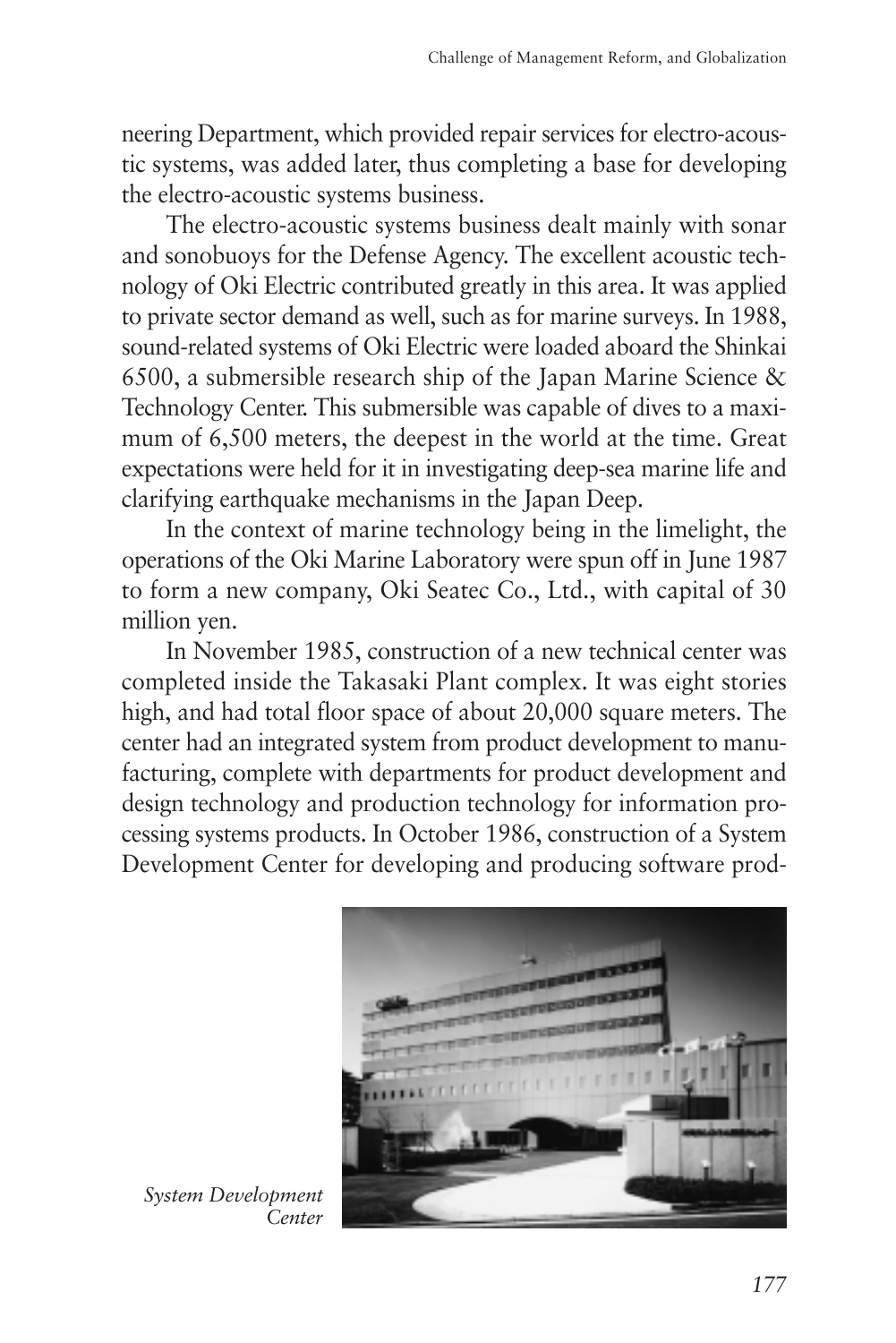ucts was completed in Warabi, Saitama Prefecture. The software and computer development departments for the information processing business were located in the center.

#### **Liberalization of electronic telecommunications business**

The telecommunications business in Japan, an NTT monopoly since 1952, faced an historic turning point in April 1985. That was when the public corporation was privatized and renamed Nippon Telegraph and Telephone Corporation, making it Japan's largest jointstock corporation. NTT subsequently established many subsidiaries and aggressively expanded into new business areas, such as mobile communications.

Liberalization led to a large number of newcomers entering the telecommunications market. The three Type 1 common carriers offering services using their own facilities—DDI Corp., Japan Telecom Co. Ltd. (JT), and Teleway Japan (TWJ)—began offering toll communications services. The appearance of these three New Common Carriers (NCC) introduced competition to the telecommunications market.

Together with liberalization of the telecommunications market, a wave of liberalization also swept over the telecommunications equipment market. After earlier trade frictions with the U.S., NTT had begun opening its procurements—previously centered on the "four exchange manufacturers," NEC, Hitachi Ltd., Fujitsu Corp., and Oki Electric—to overseas manufacturers. The governments of Japan and the U.S. discussed these procurements and reached an agreement in December 1980 to have NTT improve its procurement procedures. After privatization, NTT began shifting toward nondiscriminatory procurements, including those from foreign manufacturers. Concerning terminal equipment, the system of ordering through NTT was abolished, and manufacture and sales were left to the suppliers. Liberalization of the telecommunications market came to exert a major influence on Oki Electric's business situation.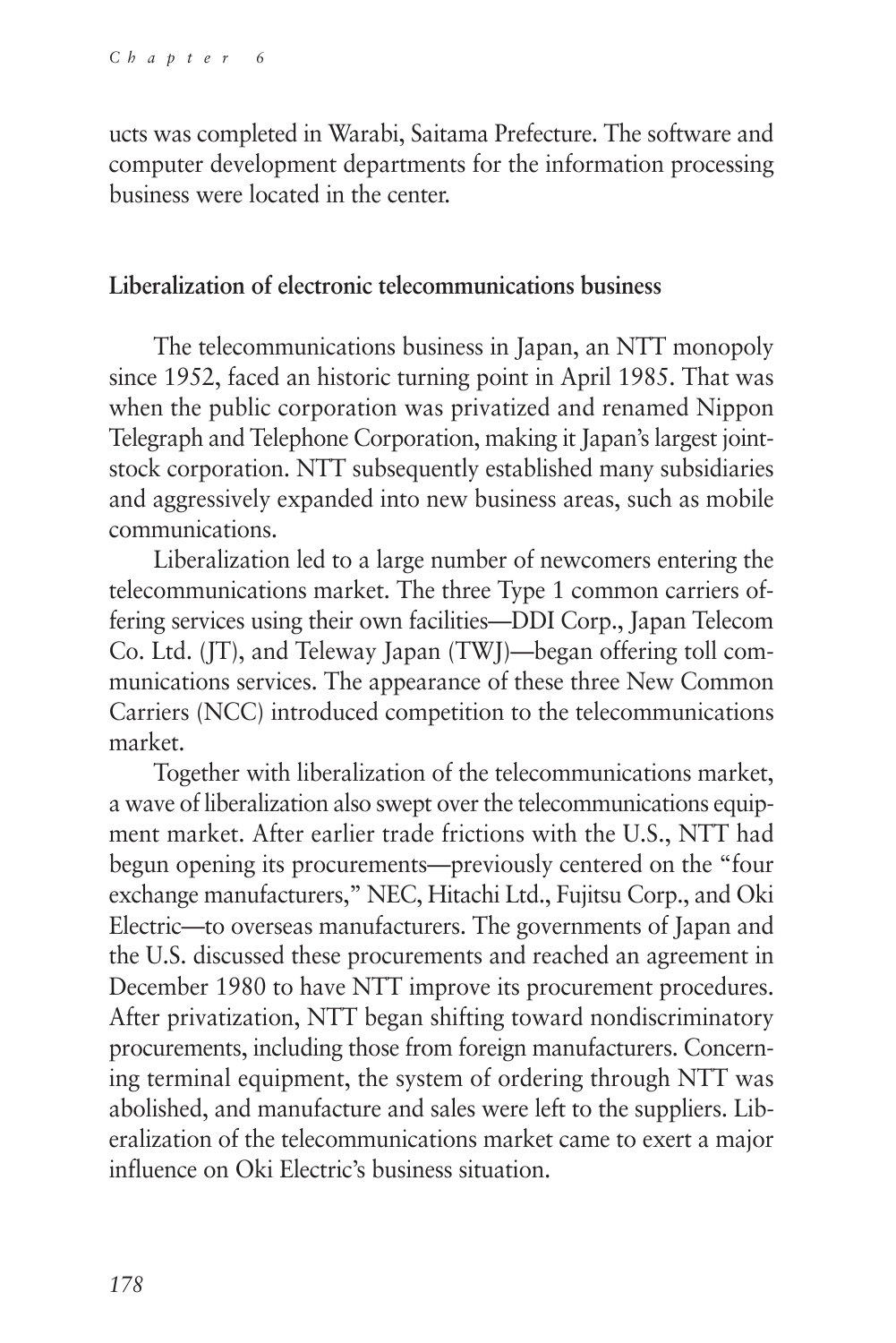# *3. Appreciation of Yen, and Bubble Economy*

#### **Yen's appreciation after Plaza Accord, and countermeasures**

On September 22, 1985, the finance ministers of five nations (the Group of Five) announced the Plaza Accord at the Plaza Hotel in New York City. Following that announcement, the Japanese yen began appreciating rapidly versus the U.S. dollar on the Tokyo foreign exchange market, moving from 242 yen on September 20 to 141.35 yen on October 19. As the exchange rate of a major currency, the yen's appreciation at this time can only be described as exceptionally rapid. The yen's appreciation affected Oki Electric because an exchange rate of 180 yen to the dollar had been set internally for the six-month period starting in April 1986. In May 1986, President Hashimoto spoke as follows about the exchange rate: "In the present situation," he said, "with the yen appreciating to over 160 yen to the dollar, we must be prepared for deficit operations in exports."

The yen's rapid appreciation brought about deteriorated profits from exports. As well, a worsening of the recession in the semiconductor industry that began in the fiscal year starting in April 1985 caused heavy losses in the company's semiconductor business and negatively affected the company's overall operating performance. Although net sales in the fiscal year ending in March 1986 were down only slightly to 361.6 billion yen year-on-year, recurring income was down 92 percent to 1.39 billion yen.

In April 1986, President Hashimoto announced three goals for the year, and requested company-wide efforts to meet all challenges and attain the goals. The three goals were to assure product quality at the level the market demands, to strictly observe deadlines for developing new products, and to expand markets by strengthening the company's sales capabilities.

In October 1986, Oki Electric underwent a reorganization aimed at embodying President Hashimoto's three goals and creating a strong management structure capable of withstanding the rapid changes in the business environment. The reorganization had two main features: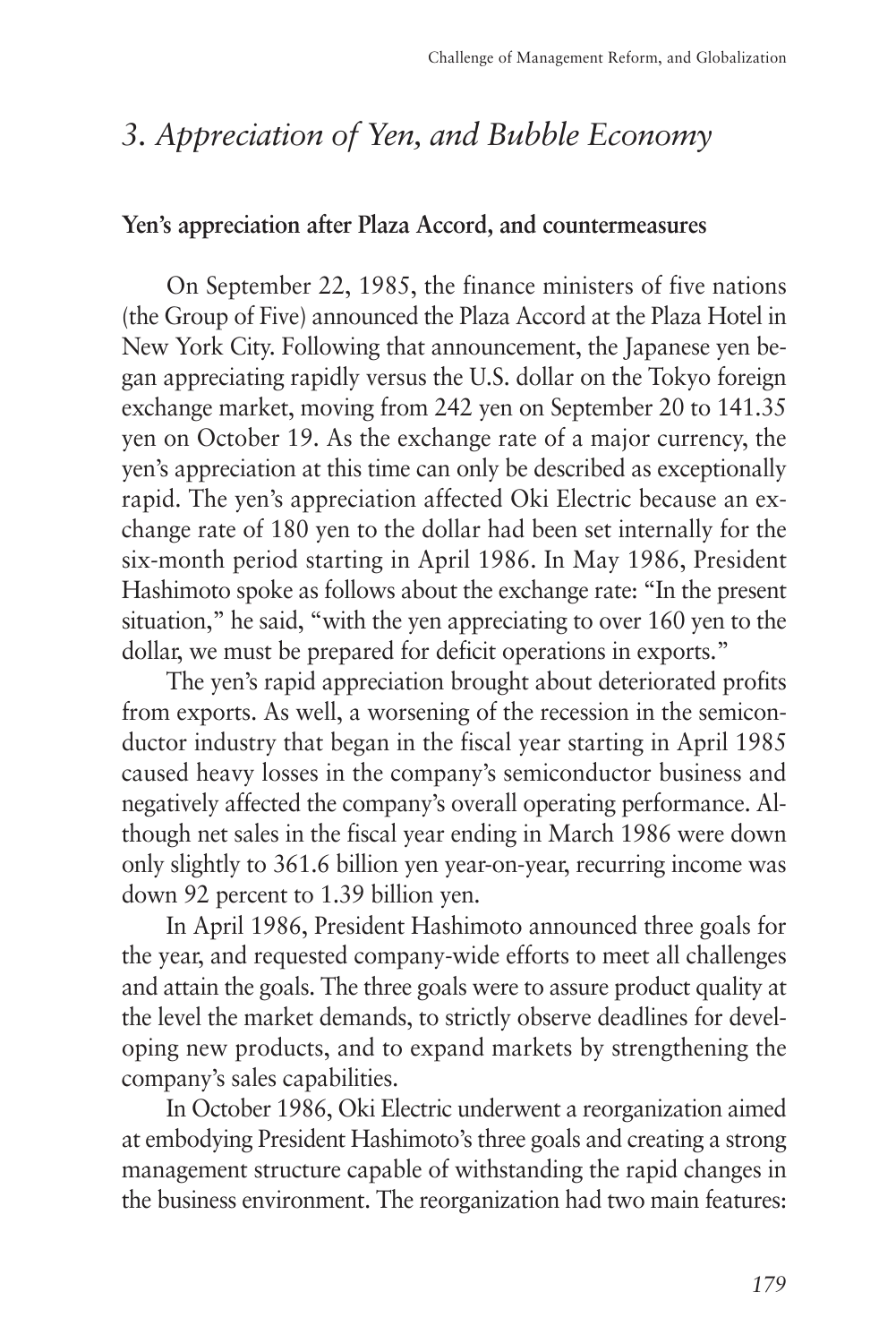one was keeping the basic system of small divisions; the other was reorganizing the domestic sales divisions in order to respond more effectively to the demands of system proposals. This was done by separating the domestic sales divisions—except for electronic devices by market rather than product. Other features included integration of the OA Systems Division into the Information Processing Business Group and establishment of a Compound System Division, a Research and Development Group, a Communications Technology Research Center, and a Semiconductor Technology Laboratory.

The semi-annual financial report for the period ending in September 1986 recorded Oki Electric's first minus in operating profits since 1949, and recorded a heavy 7.7 billion yen operating loss. For the fiscal year ending in March 1987, although booked orders were up 4 percent to 362.8 billion yen year-on-year, net sales were down slightly to 361 billion yen, and recurring income showed a deficit of 7.4 billion yen. The main causes for the deficit were heavy losses in the semiconductor business and a worsening of profitability in exports and in the OA business.

In response to the worsening business situation caused by the yen's appreciation and the resultant recession, a Committee on Improving the Business Structure was established in December 1986 and a reform plan was prepared. The plan for improvement of the business structure divided the company's business into three domains as follows, and outlined the basic direction each would follow.

- 1. The structure for unit product business (data equipment, facsimiles, car telephones, electronic devices) would be downsized, a review would be made to focus on models and markets, and there would be an all-out reinforcement of profit-earning capabilities.
- 2. The systems business (exchanges, radio transmission, OA systems, banking systems, compound systems) would be maintained and strengthened as the company's core business.
- 3. The IC business would see less dependence on the unstable memory business and a strengthening of efforts in the ASIC business where potential exists for stability and high growth.

This plan for improving the company's business structure focused on downsizing to avoid the crisis caused by the yen's rapid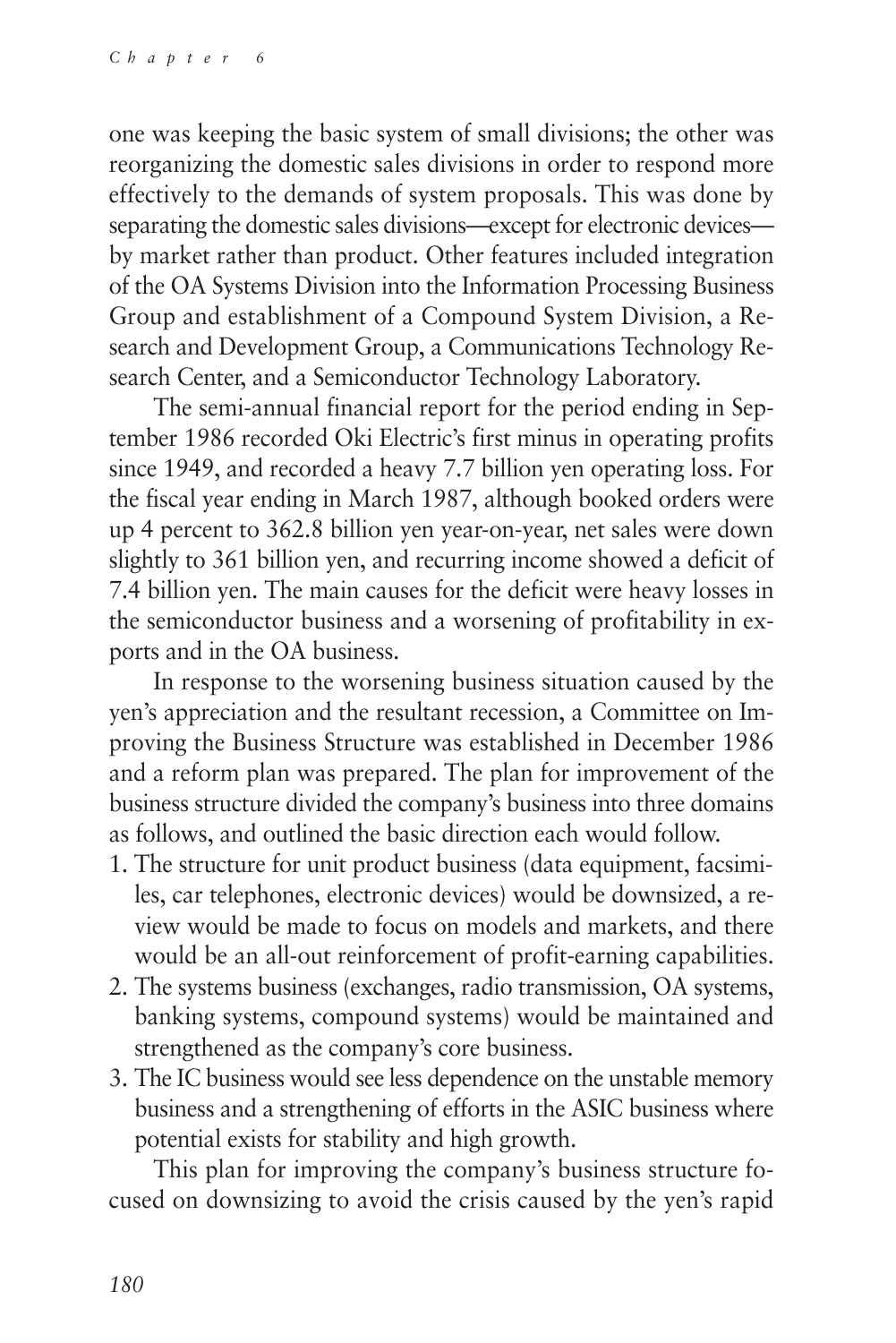appreciation. Even before the positive effects of the plan were realized, however, domestic demand began expanding from the middle of the fiscal year starting in April 1986, and the company's operating performance began recovering.

With introduction of the above plan, reforms were also carried out in the employee qualification and wage systems. Although a shift to a human resources system that emphasized personal growth based on ability was already being studied from 1984, an all-out shift to new employee qualification and wage systems was carried out from April 1988. Two principal changes were made to the qualification system. First, more classification grades were added to redress the tendency for employees to concentrate on certain qualifications and to remain overly long in certain classification grades. Second, the applicable range of interview examinations for management level employees was extended and greater emphasis was placed on promotions based on merit. Concerning the wage system, merit-based pay related closely to the qualification system—was recognized as being the main basis for wages.

#### **Installation of President Nobumitsu Kosugi**

In 1986, with the recession caused by the yen's appreciation providing the momentum, the Japanese economy shifted from growth based on exports to growth based on domestic demand. Lower import prices tied to the yen's appreciation stimulated consumption, and capital investments also recovered in 1987. In fact, a period of prosperity called the Heisei boom began in 1987. Oki Electric's operating performance recovered rapidly once into the fiscal year starting in April 1987. Booked orders increased to 431.5 billion yen, up 19 percent year-on-year, and net sales increased by 15 percent to 416.2 billion yen. Net income for the year was 4.1 billion yen. Supporting the growth in sales were a recovery in the semiconductor market, stable semiconductor prices, and favorable sales of telecommunications equipment, such as switching equipment.

As the managerial environment was improving in these ways,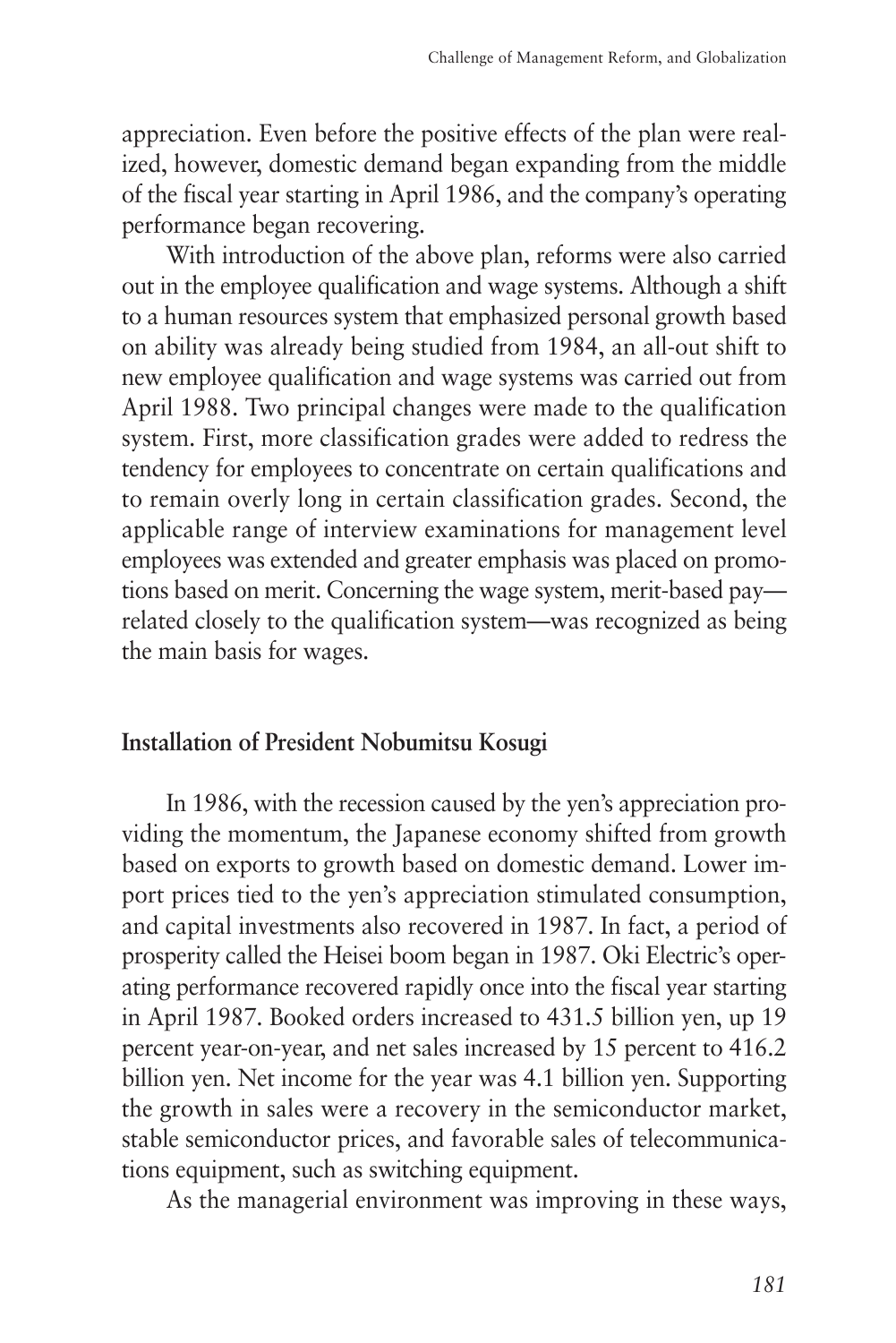

*Nobumitsu Kosugi*

Namio Hashimoto, who had served as president for six years, assumed the position of chairman in June 1988. His successor as president was Vice President Nobumitsu Kosugi. President Kosugi had worked in the sales division throughout his career in the company. Included in his experience was a period of being in charge of sales to NTT. He was general manager of the President's Office under President Miyake, and as a board member he participated in drawing up plans for the company's future. In his inaugural address, President Kosugi set two main business goals for fiscal 1990: to record recurring income of 25 billion yen or more, and to create an even firmer management foundation.

Supported by a robust domestic demand, Oki Electric's operating performance recovered. But President Kosugi recognized that the favorable business performance was more the result of external factors rather than because internal changes had taken full effect. In his New Year's greeting at the start of 1989, therefore, he announced that a profitability improvement plan would be introduced. The main pillars in the plan were improved profitability from a review of private sector demand and overseas business, an acceleration in the development of key products, improved systems engineering and software capabilities, and sufficient improvement in cost and product quality to provide greater competitiveness. A medium-term management plan to run from April 1989 to March 1992 was also drafted to identify management problems the company faced and to offer solutions. President Kosugi regarded this period as a turning point and an opportunity for Oki Electric, and he said he held great expectations for the employees to become proactive.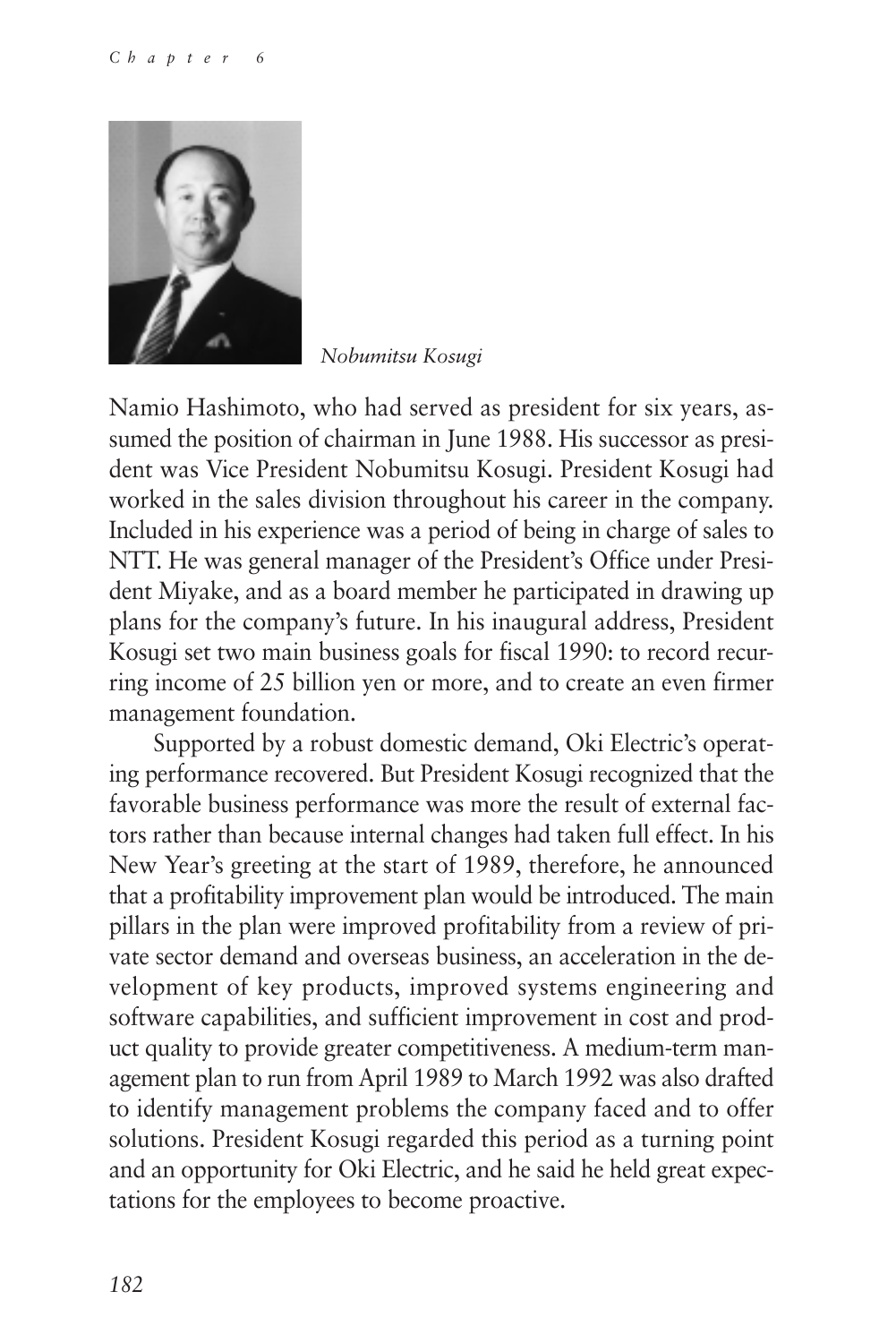## **Recovery of semiconductor market, and Japan-U.S. semiconductor agreement**

The semiconductor market turned toward recovery from 1986, and demand expanded rapidly in 1987 and 1988. One of the themes in Oki Electric's medium-term management plan starting from March 1986 was to increase sales and improve profitability with minimum investment. As a result, a proposal to build a new production line for cutting-edge devices was put on hold. Once into 1987, however, the U.S. semiconductor market recovered remarkably, and demand for 256K DRAMs began increasing dramatically, stimulated principally by a robust demand in the PC industry. The expanded demand for DRAMs then led to a round of aggressive capital investments by Oki Electric. For memory products, the development of 4M DRAMs was promoted while a new production facility in Miyagi Oki Electric was scheduled to mass-produce 1M DRAMs. The all-out development of 16M DRAMs would begin from September 1988. Concerning logic products, meanwhile, the company would place emphasis on ASIC products, hoping therefore to realize a balanced development of the IC business.

The demand for DRAMs continued to expand rapidly in early 1988. Following publication by the U.S. Department of Commerce



*Miyagi Oki Electric Co., Ltd.*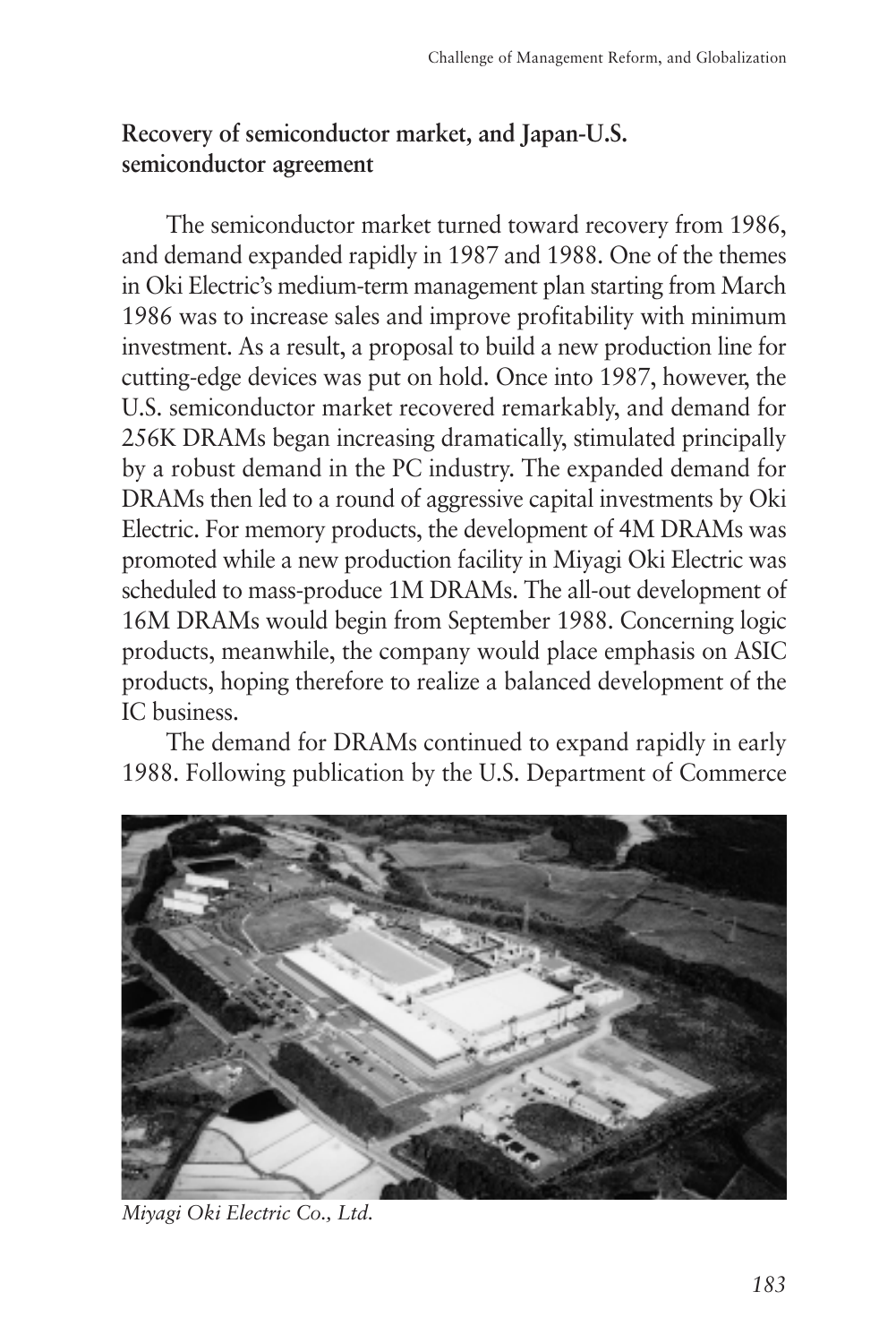of a fair market value, DRAM prices stabilized and DRAM production increased. In Oki Electric, approval was granted for construction of a third production plant (M3) inside the Miyazaki Oki Electric Plant for mass-producing 4M and 16M DRAMs. Next, in April 1988, Miyagi Oki Electric Co., Ltd., was established with capital of 80 million yen, and a production plant (S1) was built there. At the end of January 1989 the plant shipped 300,000 1M DRAMs. At the time, the start-up of mass production at Miyagi Oki Electric in such a short time exceeded the norm for the industry. The new plant used 6-inch wafers and microfabrication technology of 1 to 0.8 micron class and had a monthly output capacity of 1 million cutting-edge 1M DRAMs. From the fall of 1989, the Miyagi Plant began mass-producing 4M DRAMs, and also succeeded in trial production of 16M DRAMs.

From around 1986, it became increasingly necessary to have overseas production bases in order to develop the semiconductor business further. In the background were two main factors: one was the worsened profitability of exports because of the yen's appreciation from September 1985; the other was the appearance of limitations in the quantitative expansion of exports because of Japan-U.S. trade frictions related to semiconductors. The serious semiconductor recession of 1985 brought the trade issue to the surface, and not long afterward the U.S. Semiconductor Industry Association (SIA) filed a lawsuit calling for impartial access to Japan's domestic market. Negotiators in the Japan-U.S. semiconductor trade talks that began in August 1985 finally reached an agreement on July 31, 1986, and a five-year semiconductor trade agreement went into effect the following month. Despite the agreement, however, trade frictions continued between Japan and the U.S. concerning semiconductors. Oki Electric bore the full brunt of the trade dispute. In March 1987, Microtechnology Corp. of the U.S. filed a complaint charging that Oki Electric and Hitachi Ltd. were dumping 256K DRAMs in Hong Kong. After that, semiconductor trade regulations became stricter.

Urged by this drastic change in the external environment, Oki Electric decided in June 1989 to establish overseas semiconductor production bases. The company had little economic incentive at the time to produce semiconductors overseas and viewed overseas pro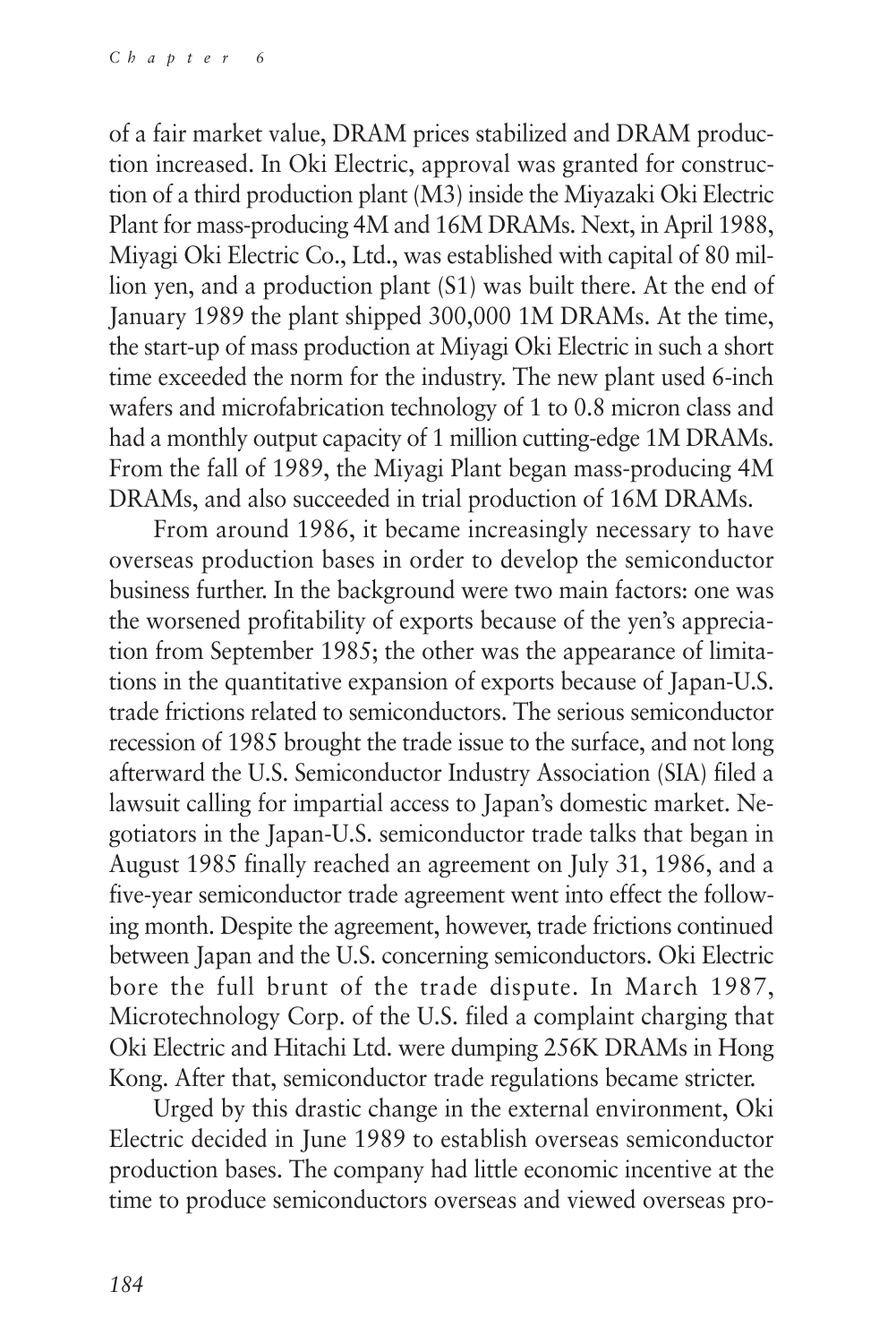duction as playing a complementary role to domestic production. At any rate, the company decided to build a plant in Oregon in the U.S. The sales subsidiary Oki Semiconductor Inc. was already located in Sunnyvale, California, and Oregon was close enough to California for readily exchanging information and personnel. The area in Oregon, home to many high-tech industries, was called Silicon Forest.

The opening ceremony for Oki Semiconductor Manufacturing, Oki Electric's first overseas semiconductor production facility, was held on May 30, 1990. The plant was located in an industrial complex in Tualatin, Oregon. A one-story structure of 5,400 square meters was built on a spacious land area of 240,000 square meters, with careful consideration paid to matching the architecture with the natural green surroundings. Plans called for starting operations with the assembly and testing processes for 1M DRAM chips but aiming eventually for an integrated plant to include wafer processes.

Following the U.S., Oki Electric built its next overseas plant in Thailand. In January 1990, Oki (Thailand) Co., Ltd., was established as a wholly owned subsidiary of Oki Electric. From October 1990, construction began on a plant located in the Rojana Industrial Estate in Ayutthaya, about 40 kilometers north of Bangkok International Airport. Opening ceremonies were held in July 1991. As an assembly and testing facility, this plant was charged with assembling 1M DRAM and other memory chips and various logic products.

Meanwhile, Oki America, Inc. (OAI), in response to the increasing globalization of the semiconductor market, decided in June 1989 to build R&D bases in New York and California. These bases were expected to play a role in activities related to international standardization, the planning of new products, and the exchange of technology with other companies and universities.

## **Development and production of digital switches**

From the fall of 1984, Oki Electric launched a system for massproducing digital switches. In preparing this system, over 2 billion yen was invested in the Honjo Plant to promote the first-stage flex-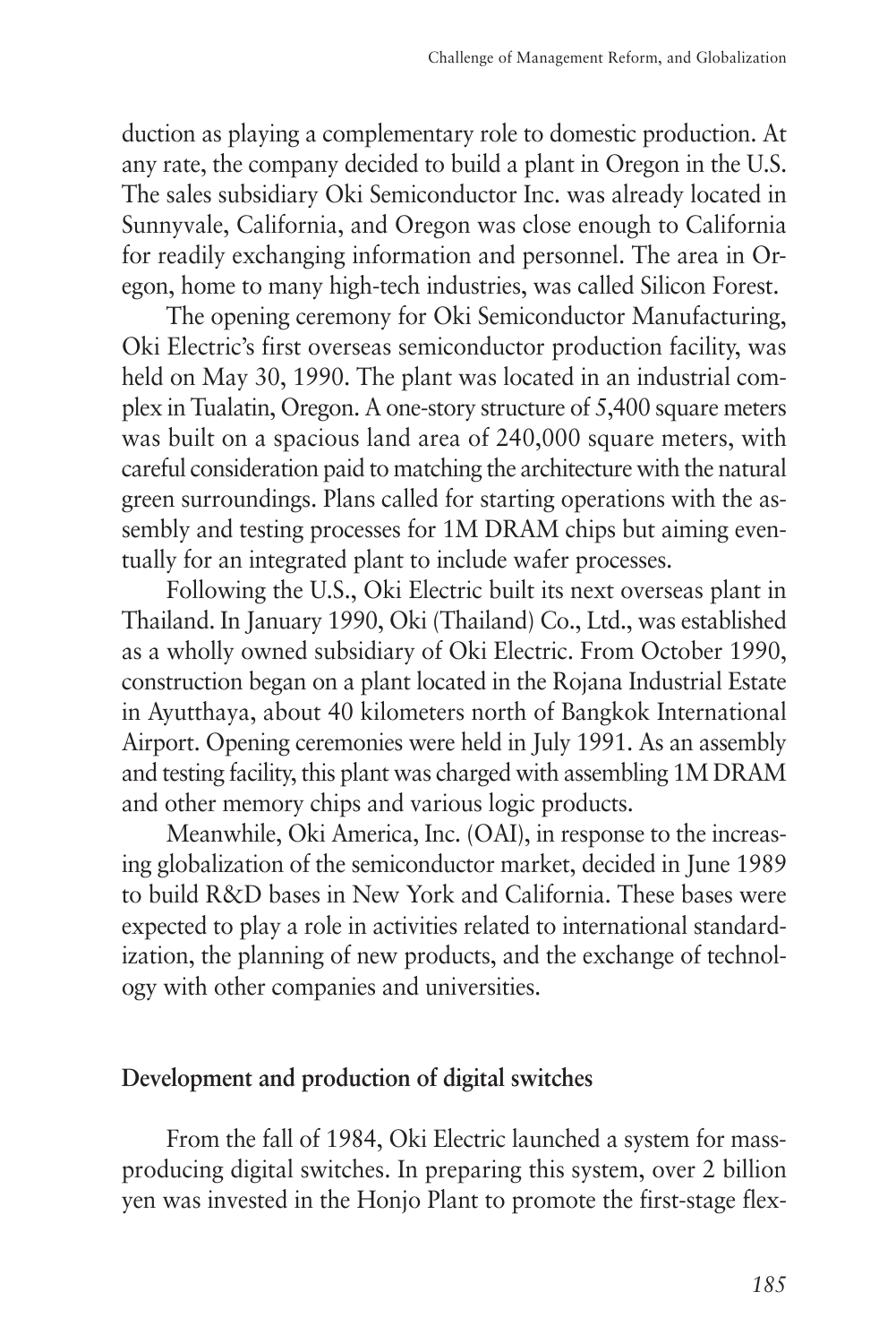ible manufacturing system (FMS) plan. The plan called for introducing about 100 robots into the plant by the end of 1984. This investment was made partly based on the forecast that competition with foreign products would also occur in the switch market after NTT's privatization. From 1987, after the Honjo Plant investment, Oki Electric began preparing a system for independently developing digital switches for public networks. One of the first steps was establishment of a Switching Systems Engineering Division. NTT's purchasing policies were changing and Oki Electric could not rest easy expecting that the joint research system used up to then would continue. It had to bolster its technological capabilities, undertake independent research, and alter its sales approach to NTT to one of making suggestions for products.

Oki Electric's D70 automatic exchange was well accepted overseas and domestically. In August 1985, for example, an order for about 6 billion yen worth of D70 automatic exchanges and an optical transmission system was obtained from Empresa Hondureña de Telecomunicaciones (HONDUTEL), a public corporation in Honduras. The Republic of Honduras planned to expand its telecommunications network by setting up digital exchanges (three stations) in Tegucigalpa, the nation's capital, and two other large cities. In total, the three exchanges would accommodate 30,000 circuits. The plan also called for installing an optical transmission system for repeating in Tegucigalpa. Oki Electric had delivered telephone switches and a microwave communications system from 1963, and HONDUTEL had evaluated the company's technological competence highly, which resulted in Oki Electric later receiving this order for D70 digital switches.

With development of digital information communications technology, the PBX evolved into a compound communications system capable of transmitting not only voice by telephone but also data and images, thus playing a central role in corporate networks. In May 1986, Oki Electric put on sale its iOX 1000 series of PBX models. This series was the central system for the Oki Digital Information Network System (ODIN). It was a digital composite exchange with network functions that tied voice, data, and images through commu-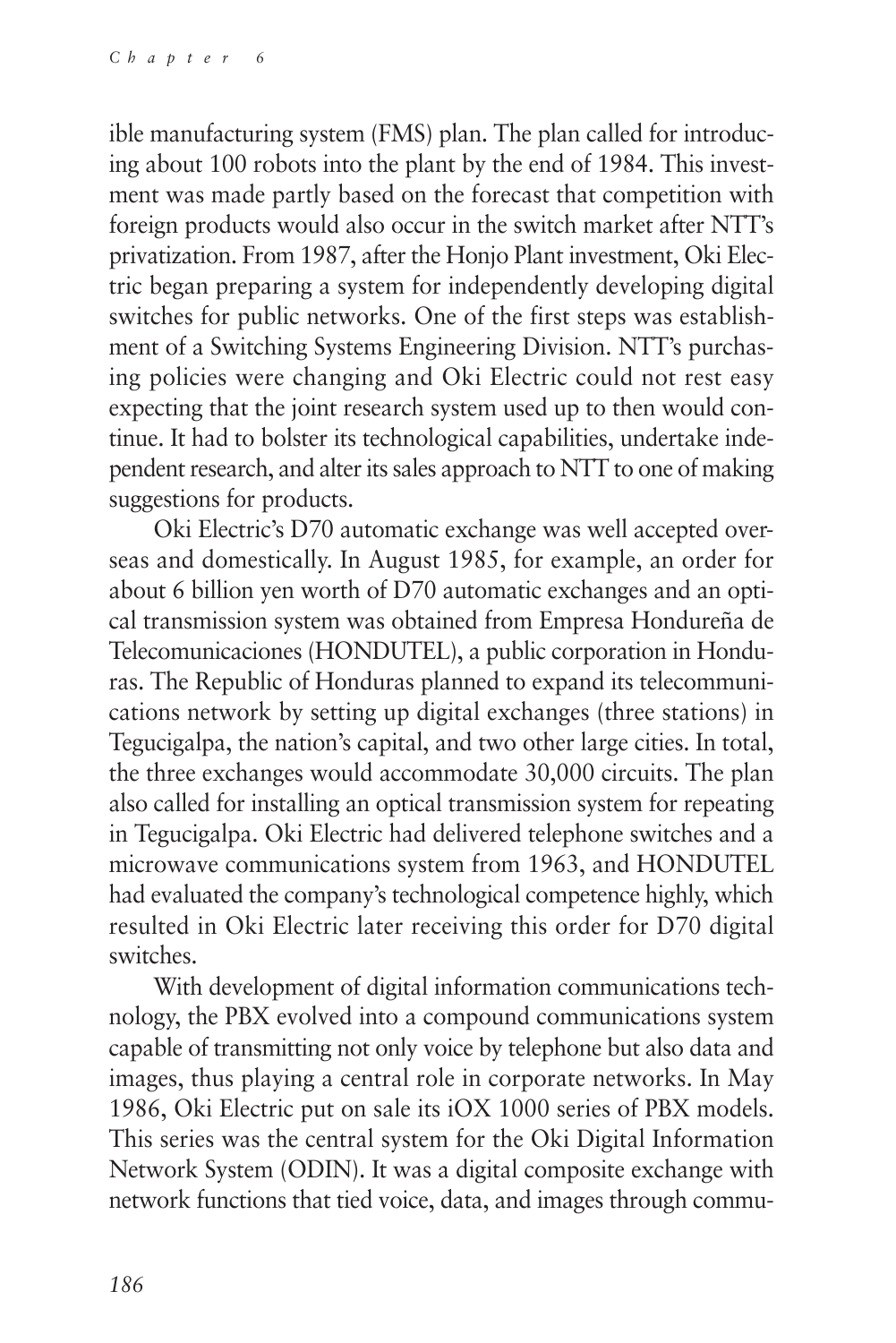nications lines, LANs, and VANs. Next, in 1987, Oki Electric developed the packet switch iOX 3000 series and an electronic mail system, the iOX 5000 series, capable of store and forward switching. This completed serialization of the principal equipment needed in a network for complying with the advanced information and communication system—Information Network System (INS)—that NTT was proposing.

In 1990, Oki Electric marketed the iOX 100 series, a small to medium capacity office information exchange system, as the first in its class to adopt the OKITRON- µC communications OS that conforms with CTRON specifications. New services such as ID accounting, electronic telephone directory, and telemarketing became possible by connecting the iOX 100 to a computer and utilizing its information processing capabilities and database functions. Moreover, by connecting the iOX 100 to an integrated services digital network (ISDN), such as INS Net 64, it became capable of responding to multimedia communications.

Oki Electric also exchanged technology in mutually strong fields with its partners in strategic alliances, always moving to gain a competitive advantage in the network age. In 1991, for example, the company worked jointly with Hewlett Packard (HP) to develop an integrated PBX-computer system. This system fused Oki Electric's iOX series PBX with HP's computers. In the joint project, Oki Electric was in charge of the development, sale, and support of application software.



*iOX 7000 multimedia network node*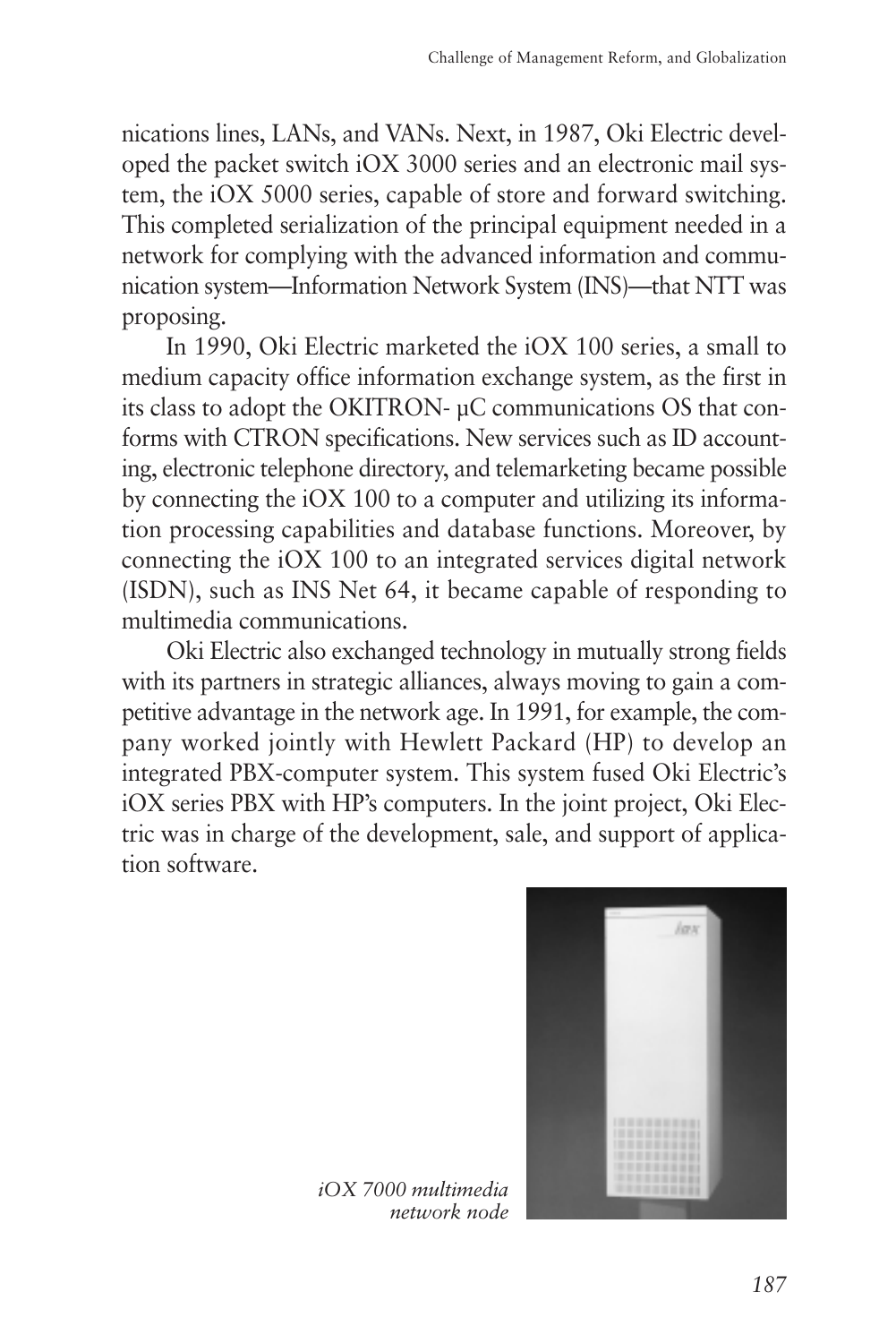NTT began offering a new service in the fall of 1984, the leasing of high-speed digital transmission lines. In line with that new service, Oki Electric developed and marketed a multimedia multiplexer digital OMNIMAX for transmitting various information, such as voice, images, and data, in large volume, at high speeds, economically.

In 1992, Oki Electric put on sale the multimedia network node iOX 7000 series, compatible with frame relay, a high-speed data transmission technology. This node was a multimedia multiplexer that adopted a cell relay system and enabled a significant improvement in the utilization efficiency of high-speed leased lines. It could be used as the core of a corporate intranet.

#### **Development of mobile communications business**

Oki Electric entered the mobile communications business through joint research with Bell Laboratories of the U.S. to develop products for the North American market. In 1983, Oki Electric won a contract from AMPS Co., a company in the AT&T group that specialized in car-mounted telephone services, for supplying it with car telephones. It had been decided that by the end of 1983 a car telephone service using cellular phones would be started in major cities in the U.S., starting with Chicago. Oki Electric was already highly respected by having successfully delivered mobile phones for testing and commercial-use mobile phones to Bell Labs.

In January 1984, Oki Electric completed construction of a plant in Suwanee, in north metro Atlanta, Georgia, for producing cellular car telephones and analog electronic switching systems. The new plant was built with floor space of 5,100 square meters in the Ginet Industrial Estate, about a 20-minute drive from downtown Atlanta. Until it built this plant, Oki Electric exported car telephones to the U.S. from its Honjo Plant. From 1984, however, a cellular car service was introduced in over 20 cities in the U.S., including New York and Los Angeles, and the demand for car-mounted telephones was expected to expand. Oki Electric had the second largest cellular market share in the U.S. after Motorola, and to avoid trade frictions while continu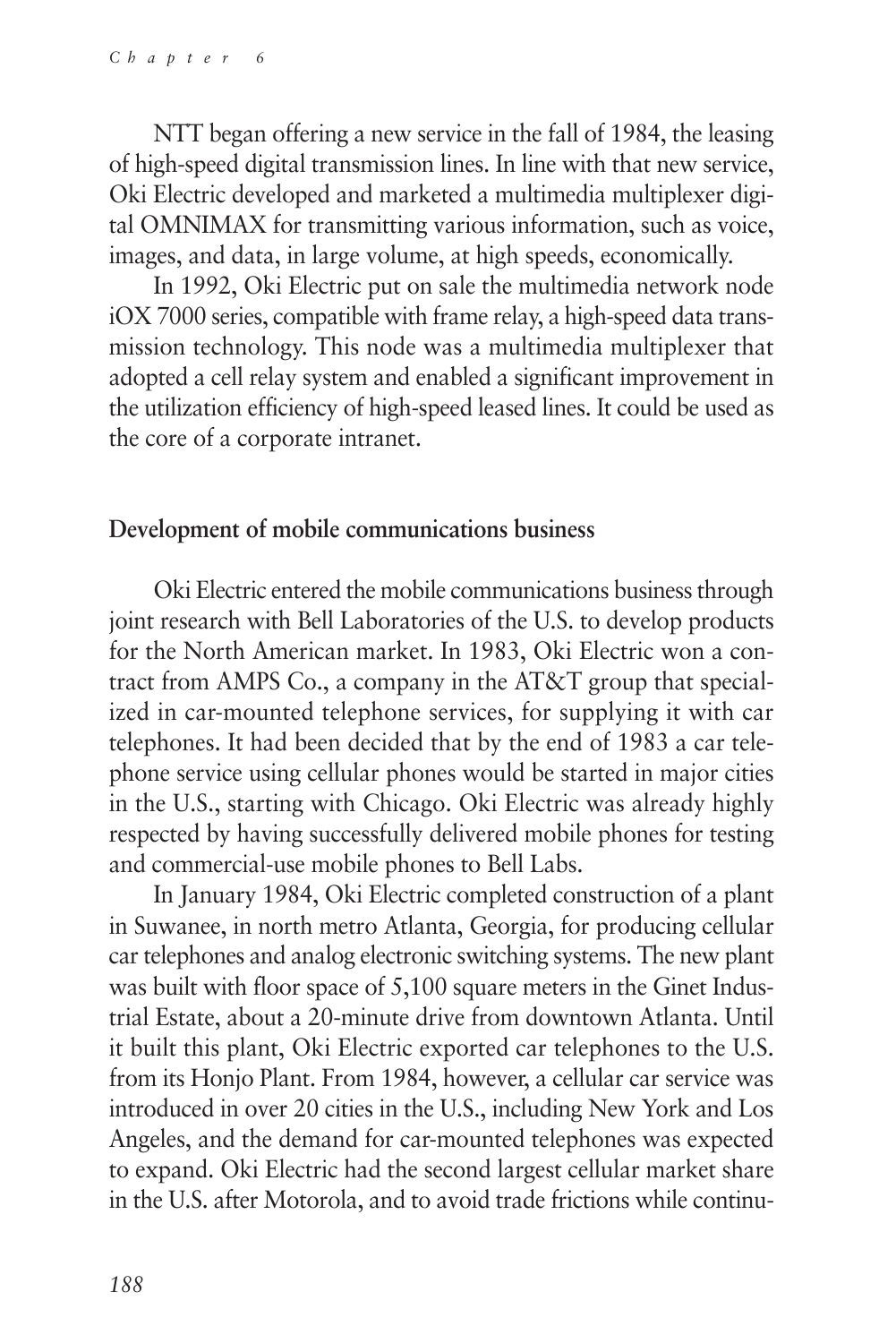ing its business growth it built the plant in Georgia.

In April 1989, Oki Electric concluded a contract with Martin Dowes Communications of the U.K. and began supplying it with mobile cellular phones. Back in Japan, meanwhile, New Common Carrier (NCC) service began with several companies entering the market. Oki Electric's orders and shipments related to this new service proceeded smoothly. Around this same time, Oki America Inc. began supplying mobile telephones from its plant in Atlanta to AT&T under an OEM agreement. After introduction of the Oki Phones 900 in December 1990, production at the plant in Suwanee doubled to 400,000 sets a year and continued at full capacity. The demand for mobile telephones in Europe was met by exports from the Honjo Plant. Besides the U.K., these telephones were also exported to Italy and Spain. Because it was half as small and weighed half or less than competitive products, and because it allowed a maximum duration of 70 minutes of consecutive conversation, Oki Phones 900 earned a reputation for being convenient and reliable.

## **Intensification of competition in banking systems business, and development of ATM series**

In the banking systems business, Oki Electric had developed steady business from regular customers with its OKITAC-2300 series. Competition intensified, however, during the period of the bubble economy. The medium-term management plan for the fiscal year starting in April 1988 listed two major challenges the company had to overcome in order to realize net sales of 100 billion yen in the fiscal year ending in March 1992: one was increasing the company's share of, and realizing stable growth in, the systems business for financial institutions; the other was avoiding a deterioration of profits from sales offensives by host computer manufacturers. As computers moved more toward open systems, computer manufacturers began to enter the banking terminals market. This trend negatively affected Oki Electric's business of providing systems for financial institutions. In that situation, the company set the difficult goal of maintaining its 25 percent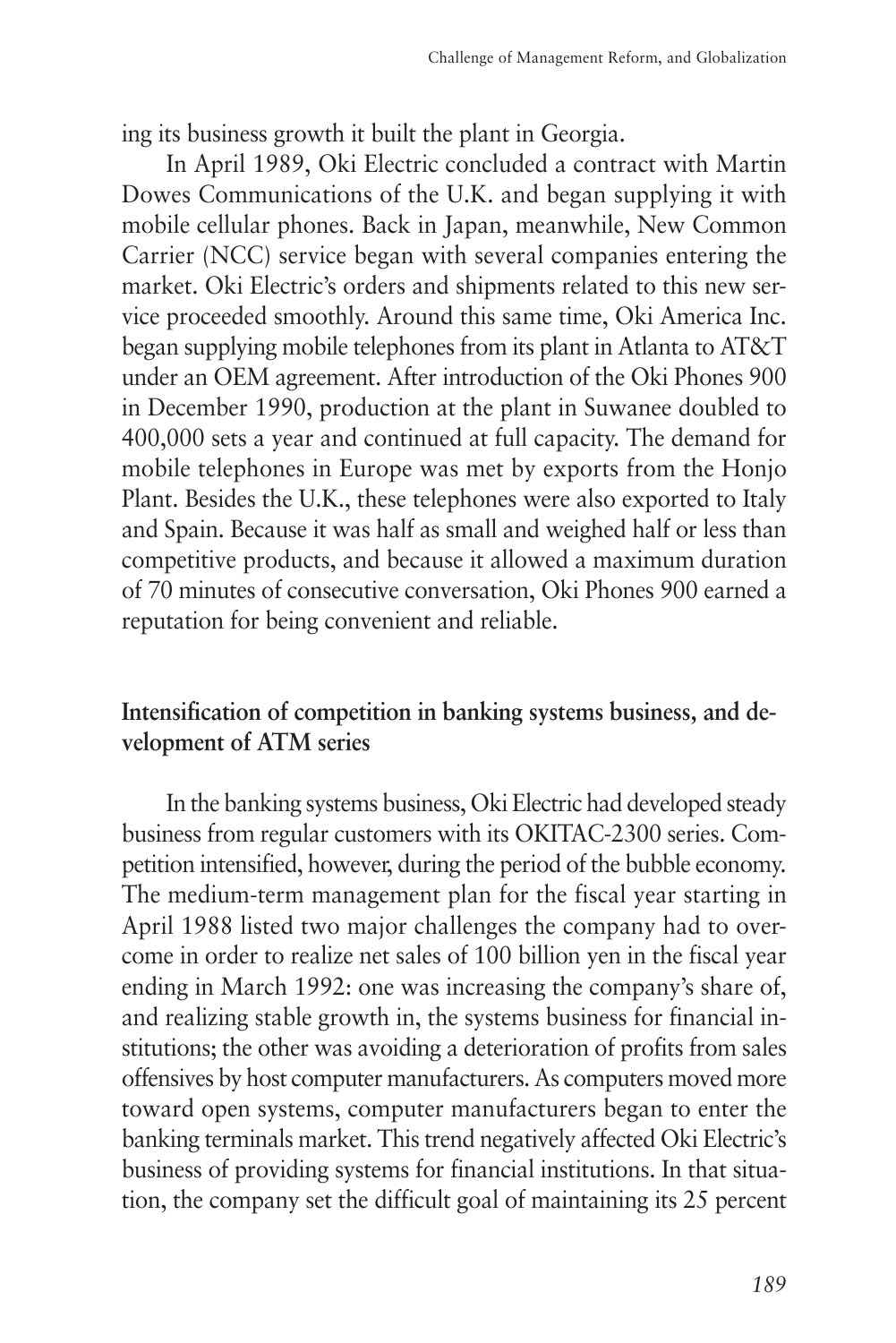share of the market for banking terminals. It was also necessary to develop new systems, and to change the company's business approach to one where it offered solutions to its customers.

The goal set in the medium-term management plan that began in April 1989 of achieving net sales of 100 billion yen in the fiscal year ending in March 1992 was achieved one year early when net sales of 110 billion yen were recorded in the fiscal year ending in March 1991. The reason was that a peak was reached in sales of third-generation online systems to regional banks, credit banks, and other financial institutions, as well as to NTT, government offices, and other public offices. Other goals in the medium-term plan were still not met, however, such as reconstructing the strategy for providing solutions and realizing thoroughgoing cost cutting. The environment surrounding the banking business thus remained severe.

Oki Electric introduced the ATM series AT-100, AT-200, and AT-300 between 1982 and 1989 for use in the branches of financial institutions. These machines were developed in response to the demand from financial institutions as they streamlined their branch operations. The AT-100 series, introduced in 1982, had both automatic teller and automatic transfer functions. It was also the first ATM in the world with a banknote circulation function, allowing deposited banknotes to be immediately used for making payments.



*AT-100 ATM*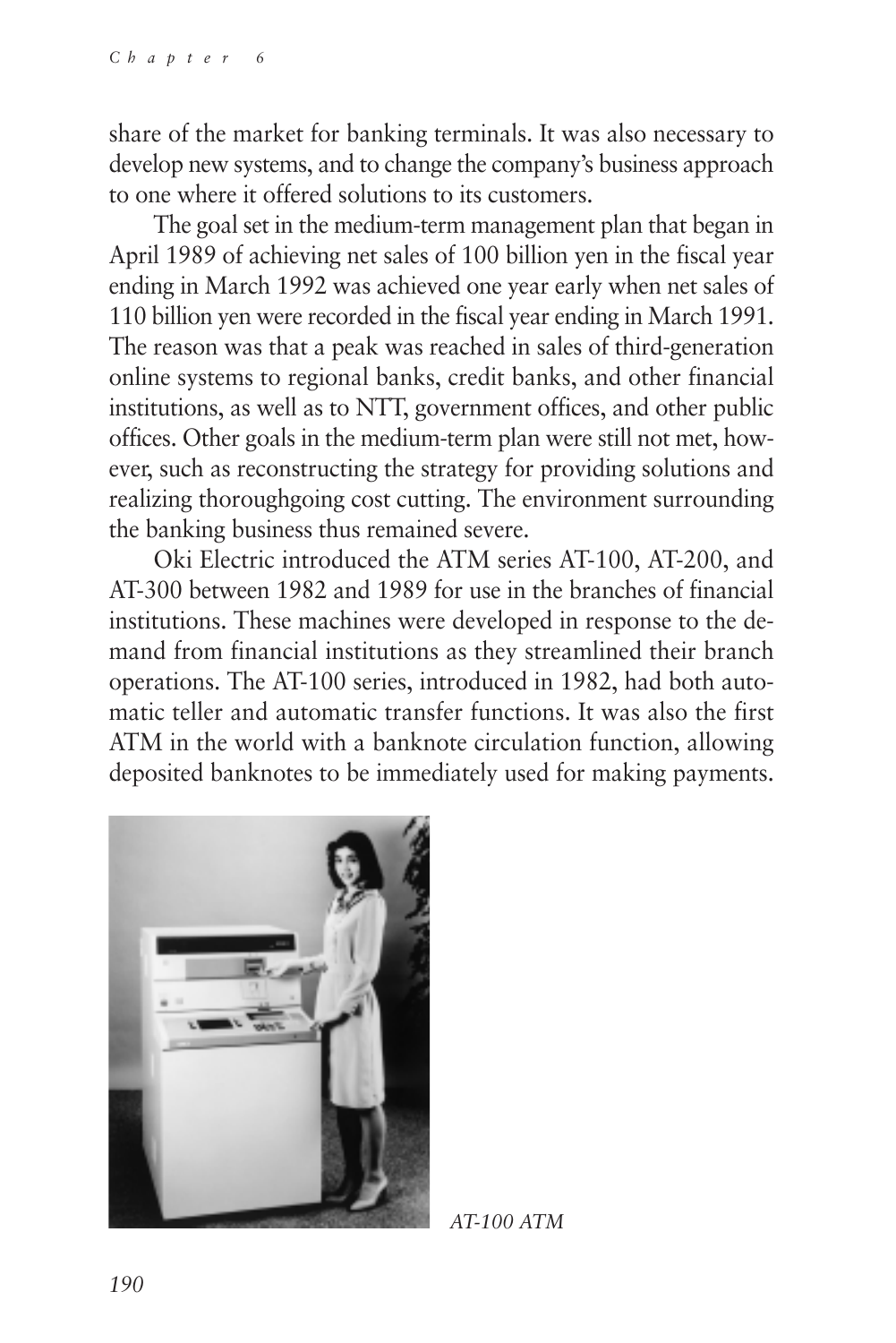Next, the AT-200 series, introduced in 1986, was multifunctional, allowing, for example, transfers, the use of IC cards, the handling of coins, and the issuing of bankbooks. Finally, the AT-300 series, introduced in 1989, offered enhanced processing capabilities in response to nonstop operation and tighter security precautions that accompanied implementation of the five-day workweek of financial institutions and extended hours of ATM operation.

## **Development of LED printers, and development of business in Europe**

Upon entering the 1990s, Oki Electric realized that although it had outstanding technology for dot matrix printers the market demand was shifting clearly toward non-impact type printers. In that situation, it thus had to discover new technological advantages in the printer business. The company decided to use its own LED (light emitting diode) technology and to clearly differentiate its LED printers from laser beam systems.

After marketing the photo printer model OPP-6024 in 1987, a printer that used LED as its light source, Oki Electric introduced the OL400/800 series in 1989 for sale in overseas markets. The MICROLINE 801PS with postscript capabilities was introduced to the domestic market in 1990.

As the yen continued to appreciate after the Plaza Accord, the profitability of printer exports worsened. It became clear that unless



*MICROLINE 801PS+F printer*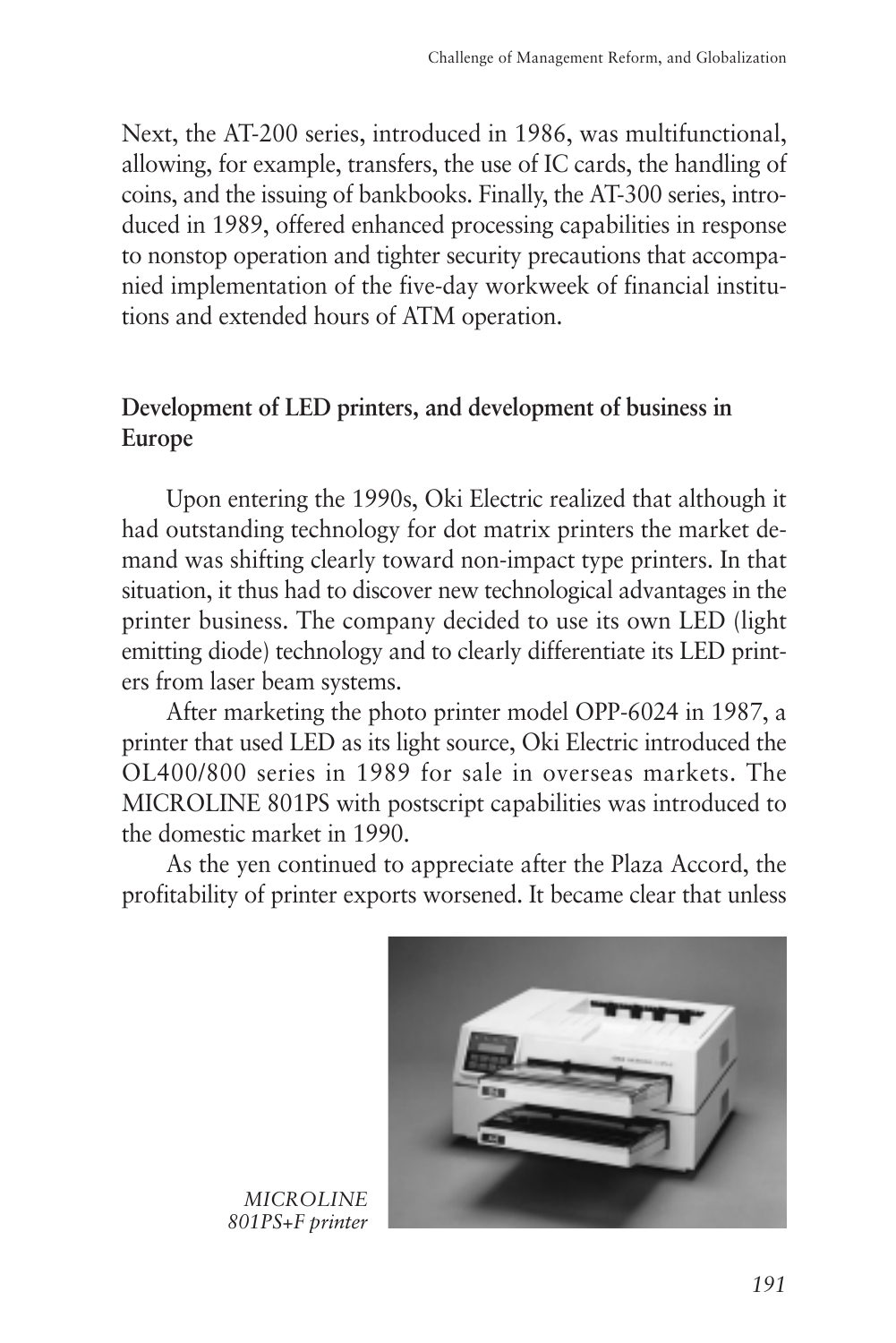Oki Electric came up with an effective international strategy its printer business might not be able to avoid decline. As well, the possibility emerged of trade frictions with some European countries related to the company's printers.

In that backdrop, Oki Electric elected to manufacture printers locally in Europe. In July 1987, Oki (UK) Limited was established in Scotland as a base for producing information equipment. The first dot printers were shipped from the plant in February 1988. The headquarters plant, located in Cumbernauld, about 20 kilometers northeast of Glasgow, had a monthly production capacity of 20,000 units. Oki (UK) manufactured and supplied all the Oki dot matrix printers for the European markets. Initially, parts were supplied to Oki (UK) from Japan. By April 1988, however, just two months after shipments began, parts procured locally came to account for 40 percent of content. The localization percentage was gradually increased afterward.

In 1990, Oki Electric purchased the data business division of Technitron Corp., a trading company specializing in information processing equipment. In doing so it absorbed the sales subsidiaries of Technitron in seven European countries—Denmark, Ireland, Italy, the Netherlands, Norway, Sweden, and the U.K. This new sales network covered 80 percent of printer sales in Europe. The sales subsidiaries in the seven European countries were placed under the control of Oki Europe Ltd. (OEL), Oki Electric's sales subsidiary in the U.K. OEL was thus in charge of the sales of all information equipment in Europe.

## **Bubble economy, and its collapse**

Because of the "money glut" during the bubble economy, the price of stocks and land increased at an accelerated rate. In the stock market, the Nikkei average on the Tokyo Stock Exchange almost tripled between January 1986 and the end of 1989. On December 30, 1989, the Nikkei average closed at an all-time high of 38,915 yen. During the same period, land prices for commercial property in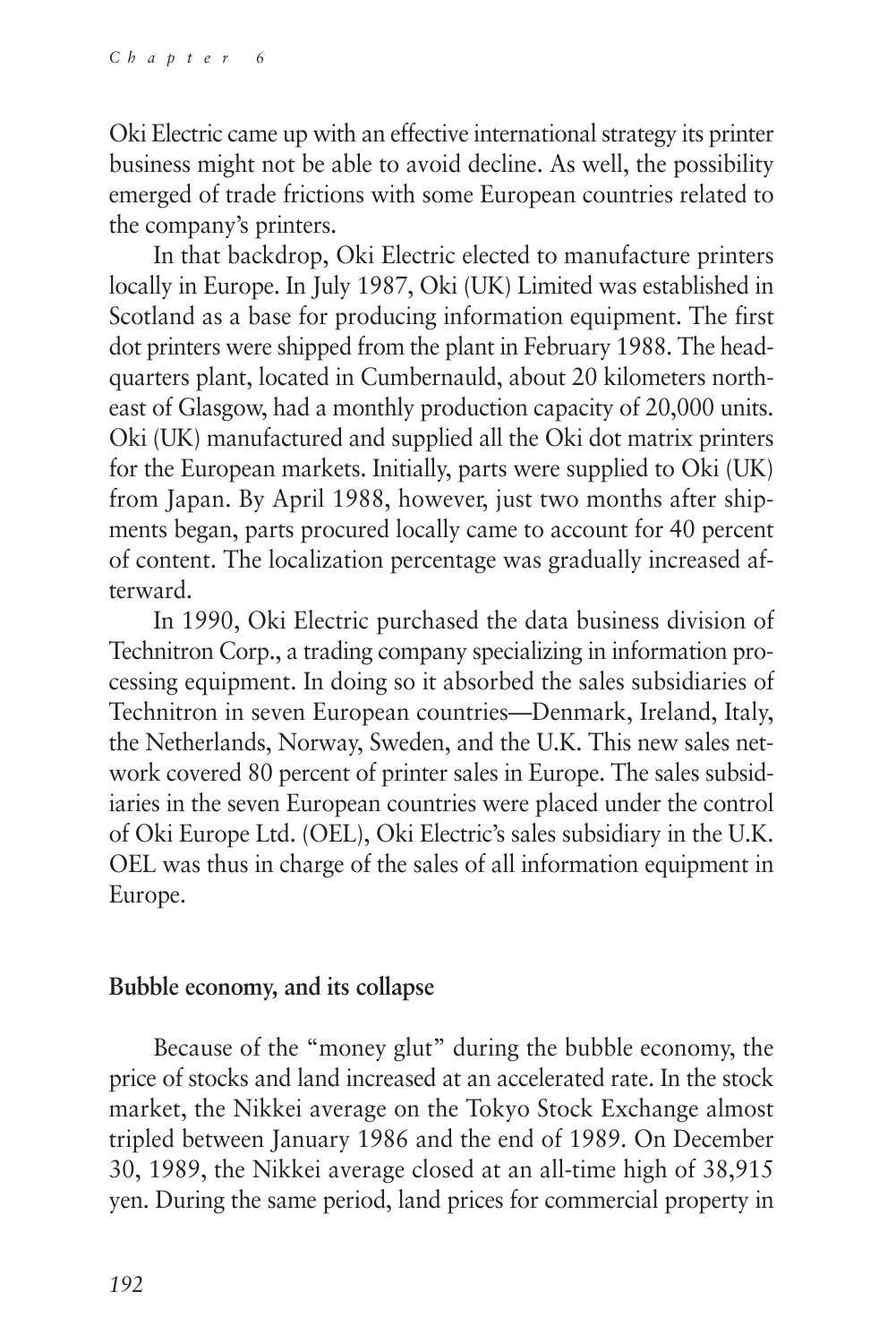most of Japan's large cities roughly tripled.

In the medium-term management plan introduced in the fiscal year starting in April 1988, formulated as the bubble economy was heading for its peak, President Kosugi emphasized that as a key company in the information and communications systems businesses it was essential for Oki Electric to bolster its profit-earnings capabilities, its financial structure, and its managerial base. To do so, the plan emphasized the strengthening of four business domains, classified by market characteristics: (1) the first systems business (switching, transmission systems, and electro-acoustic systems); (2) the second systems business (financial systems, compound communications systems, and information systems); (3) mass-produced products (facsimiles, data equipment such as printers, and cellular phones); and (4) electronic devices (ICs and electronic components).

Specifically, the strategy in the medium-term management plan called for positioning the systems business as a key domain. As such, the company's business foundation had to be firmly established and its profits increased by raising its market share. The mass-produced products business, meanwhile, was recognized as an essential business domain for the company's growth, and it would thus have to be expanded. Prior to that, however, that business needed structural reforms to make it profitable. The electronic devices business would continue to support the systems business, and its stability would be promoted by door-to-door sales of leading-edge devices outside the company.

Although Oki Electric's operating performance improved, in the background of the booming economy, the mass-produced products business reported losses in the fiscal year ending in March 1989 for facsimiles, printers, data equipment, OA equipment, and cellular phones. Profits from compound communications systems were thin, and information systems reported a deficit. After the yen's appreciation, Oki Electric's profit structure clearly came to depend on the traditional switch business and the unstable IC business.

Still, each business domain expanded in the context of the flourishing economy. Accordingly, Oki Electric's capital investments turned aggressive from April 1988 to the height of the bubble economy in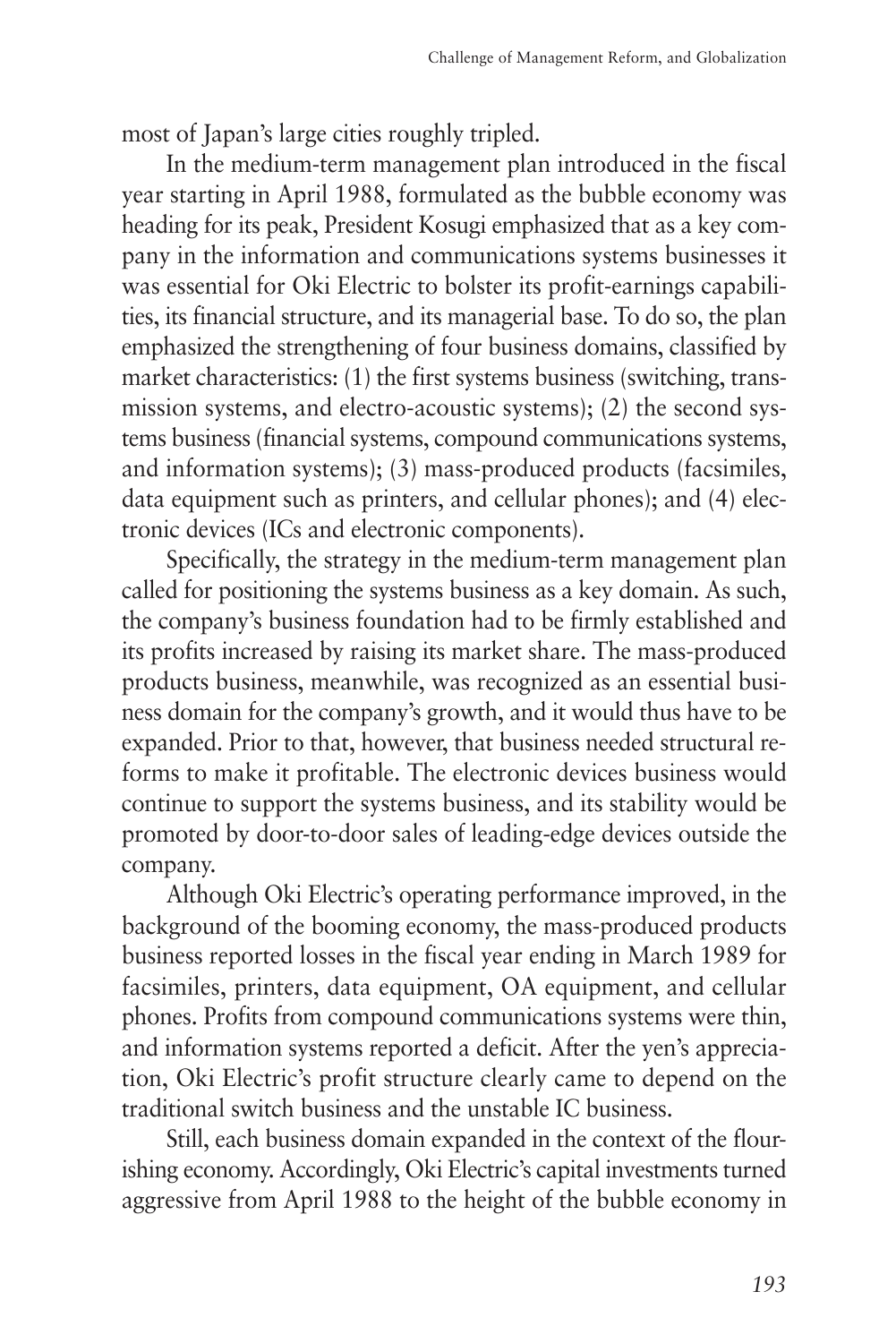the fiscal year ending in March 1992. The funds required for these capital investments were procured by issuing convertible bonds worth 40 billion yen (September 1989), bonds with subscription warrants issued overseas worth 300 million U.S. dollars (September 1989), and yen-denominated straight corporate bonds issued in the Euro market worth 20 billion yen (November 1990). With these funds raised from capital markets, the company's owned capital ratio rose during this period. As a result, its globalization also progressed steadily.

For the fiscal year starting in April 1989, President Kosugi promoted a company-wide movement called "Challenge '91," aimed at revitalizing the entire company. Quantitative goals set for the fiscal year starting in April 1991 were net sales of 700 billion yen or more, net profits of 35 billion yen or more, and an ROS of 5 percent or more. Also, President Kosugi set a qualitative goal of having Oki Electric contribute to society as a key information/communications company. He appealed directly to the company's employees to develop their company from a global perspective into a highly reliable company.

In early 1991, the bubble economy contracted rapidly. Actually, land prices came down and stock prices began dropping rapidly from the beginning of 1990. The yen also depreciated at the same time, giving a triple blow to the economy. In a period of only two months, a capital loss of 88 trillion yen in current stock prices occurred. As a result, one-quarter of the nation's GNP was blown off when the bubble burst. Around this same time, in August 1990, Iraq invaded Kuwait, and the Gulf War broke out. There was thus anxiety about oil supplies. In addition, the Bank of Japan announced an increase in the official discount rate, dragging stock prices down further. After the bubble economy collapsed, various scandals emerged related to financial institutions, such as compensation for losses and dummy deposits. Compensation that a securities company paid to specific customers for stock losses caused general distrust and exerted a negative influence on stock prices. In August 1992, the Nikkei average on the Tokyo Stock Exchange recorded its lowest price of 14,309 yen.

The collapse of the bubble economy, as symbolized by the spiral drops in land and stock prices, affected corporate activities in various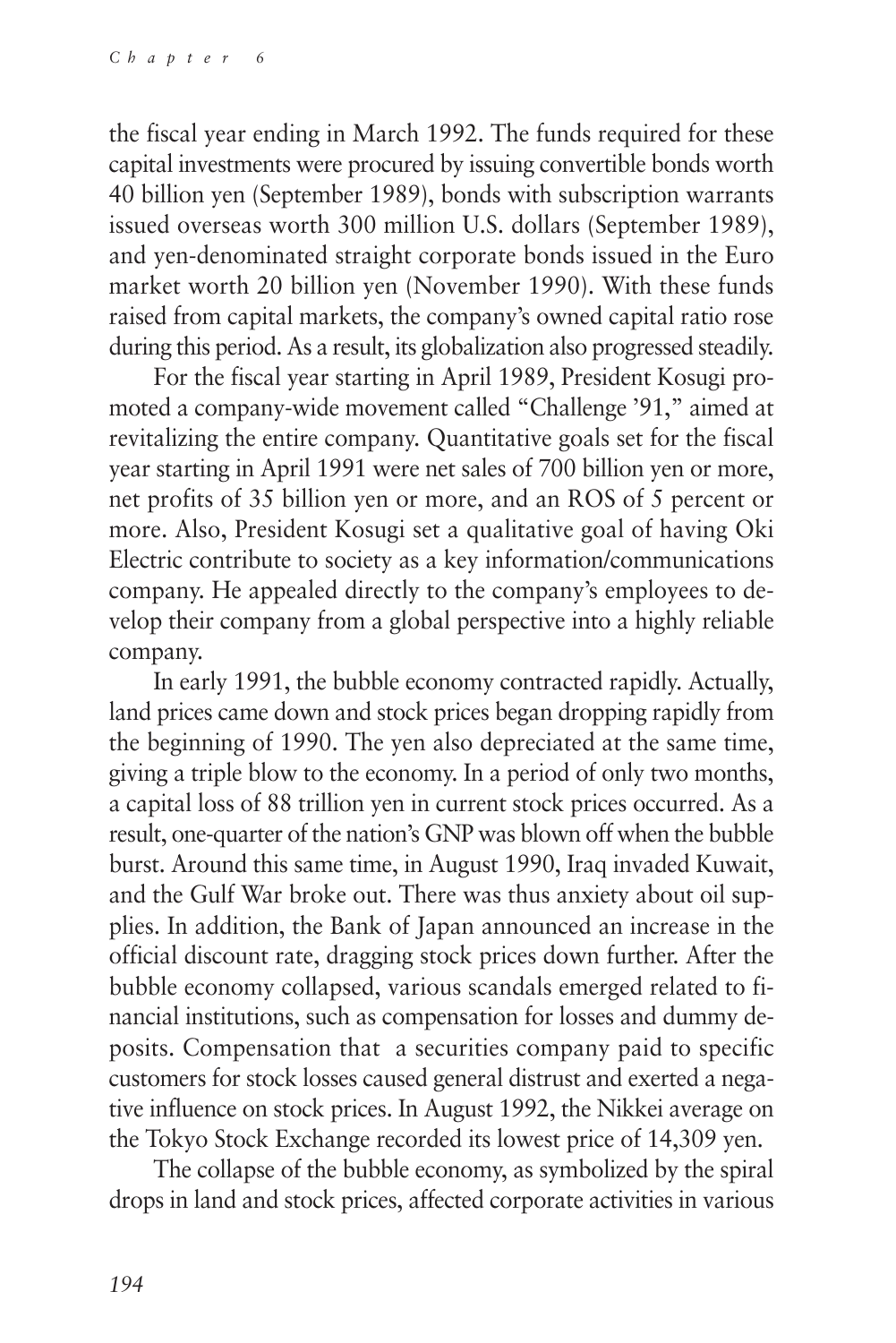ways. Land and stocks are assets, of course, and a drop in their prices served to reduce consumption. Also, an increase in the cost of capital tended to invite curtailed investments in plant and equipment. The drop in stock prices dealt a direct blow to management in that it eliminated an unrealized profit in stocks mutually held by corporations and turned it into an unrealized loss. GNP growth in 1991was 2.9 percent in real terms, certainly not a figure that suggested a serious recession. Reflecting back on the period, however, one can see the gradual entrance into a period of recession for which no end could be seen.

Oki Electric's operating performance trended downward during the fiscal year ending in March 1991. Net sales increased in the fiscal year ending in March 1991 to 582.1 billion yen, up 5 percent yearon-year, but recurring income was down 17 percent to 20.1 billion yen, caused mainly by a worsening of profits in the semiconductor business. Net income was 8.9 billion yen, down a large 40 percent year-on-year. Net sales were up slightly to 585.5 billion yen in the fiscal year ending in March 1992 but recurring income was 1.2 billion yen, down 94 percent year-on-year. Net income was also down by 84 percent to 1.4 billion yen.

Faced with a situation where the company's operating performance was deteriorating rapidly, President Kosugi directed that an action program be quickly drafted regarding problems with the company's profit structure that must be tackled immediately. From September 1991, full-scale planning was promoted to prepare a profit structure improvement program. This program was included in specific measures the company introduced early in the fiscal year beginning in April 1992 in the "Restructure 1992" plan.

From the spring of 1992, profits showed signs of further decline. The debt incurred because of the aggressive capital investments made during the years of the bubble economy now haunted the company in the form of an increase in fixed costs that weighed heavily on profits. Oki Electric's financial results for the interim period ending in September 1992 recorded a drastic recurring income deficit of 19.3 billion yen. The IC business reported heavy losses caused by a recession in the semiconductor industry. Sluggishness in the sales of banking